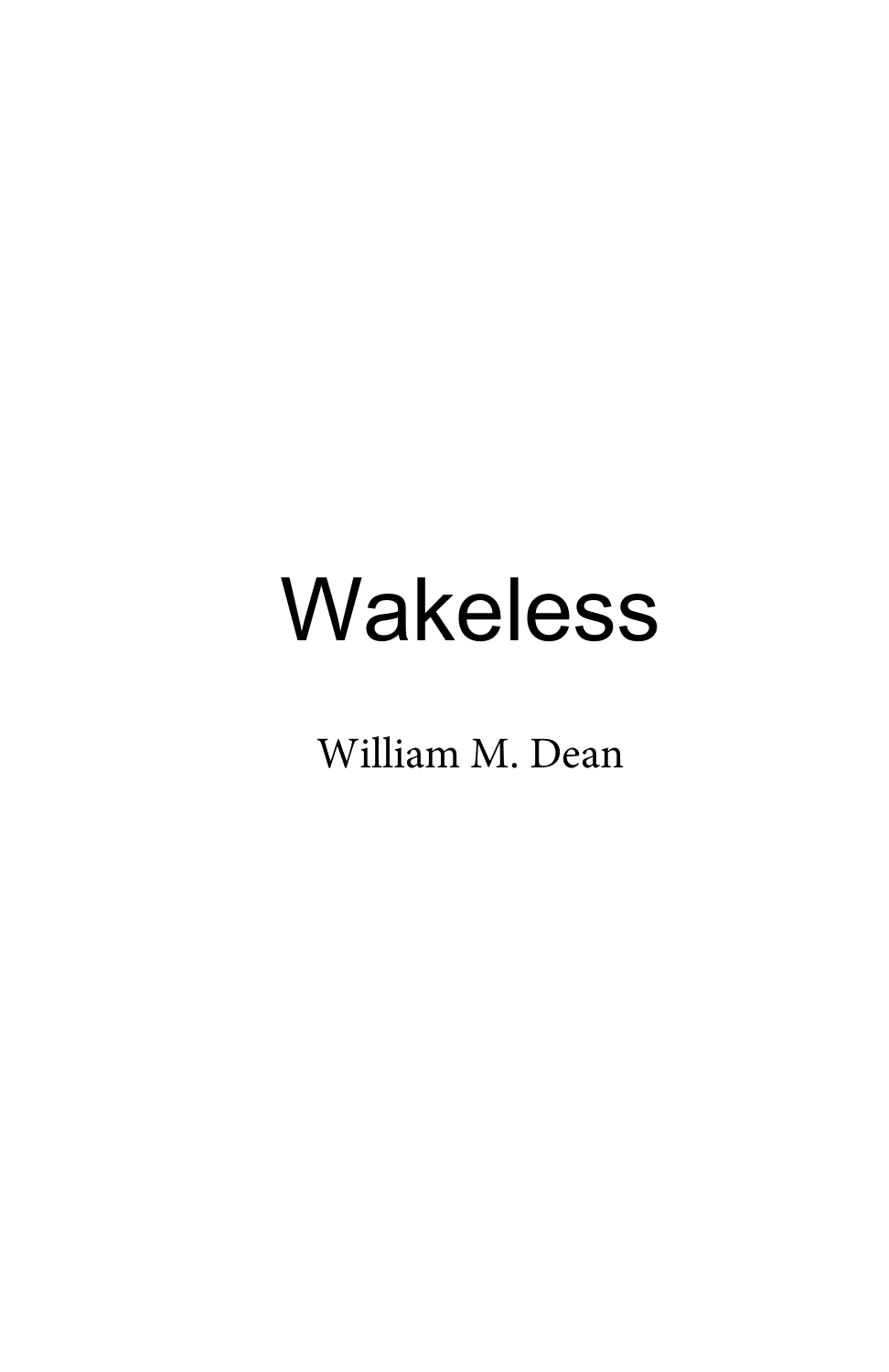This is a work of fiction. Names, characters, businesses, places, events, locales, and incidents are either a product of the author's imagination or used in a fictitious manner. Any resemblance to actual persons, living or dead, or actual events is purely coincidental.

No portion of this book may be used or reproduced by any means graphic, electronic, or mechanical, including photocopying, recording, taping, or by any information storage retrieval system without the written permission of the publisher, except in the case of brief quotations embodied in critical articles and reviews.

Permission may be obtained by contacting the author, via email: williamdeanauthor@gmail.com

Images associated with this book are the author's own, or stock images provided by Graphicstock.com.

Copyright © 2019 William. M. Dean

All rights reserved.

Published by WMDbooks.com



(Version: June 2, 2019)

ISBN-13: 9781091506084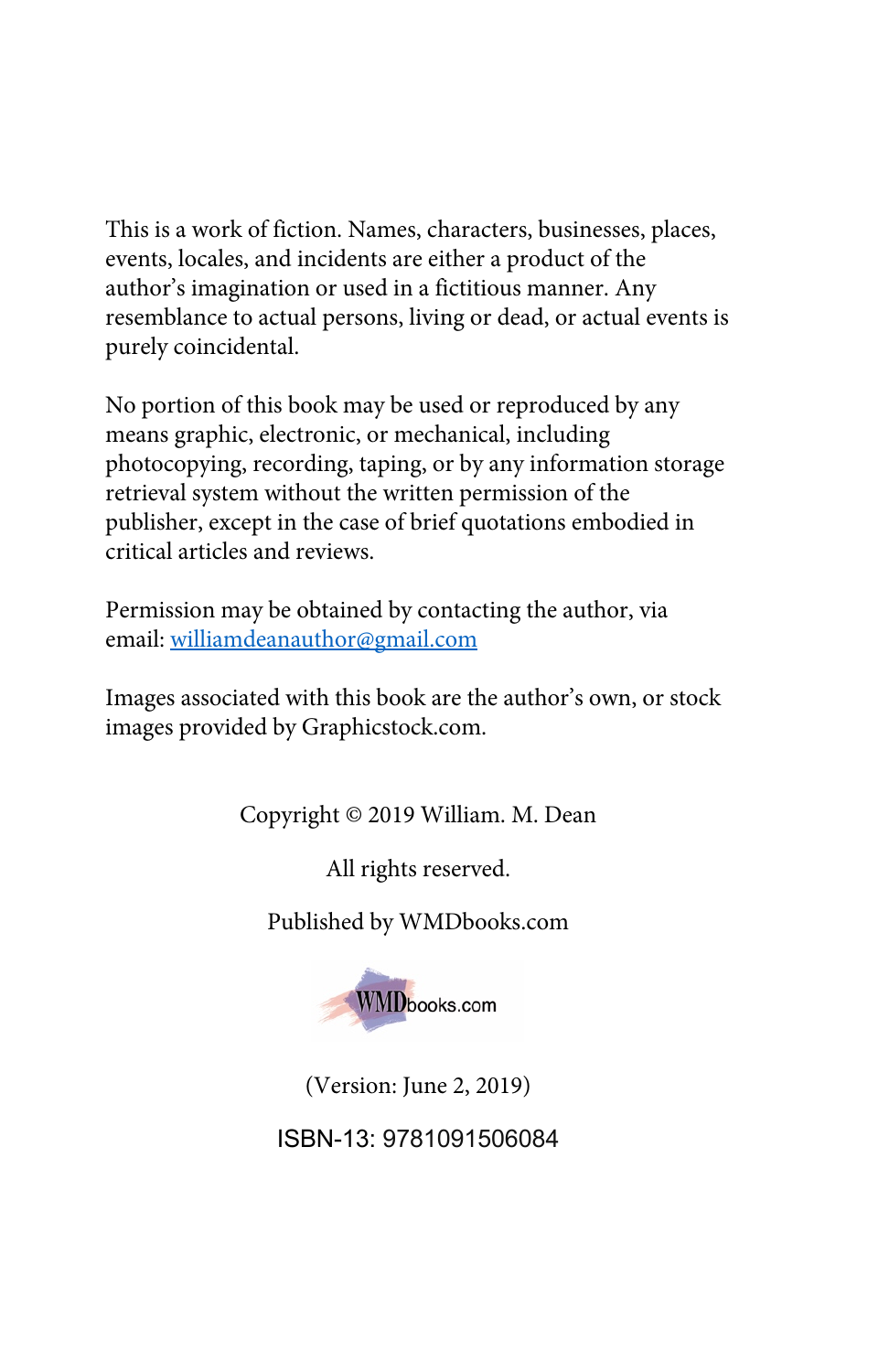# **DEDICATION**

To my father, Morris M. W. Dean, for always having our backs. You've taught me more than I'm willing to admit. *[fake-punch to the shoulder followed by awkward silence.]*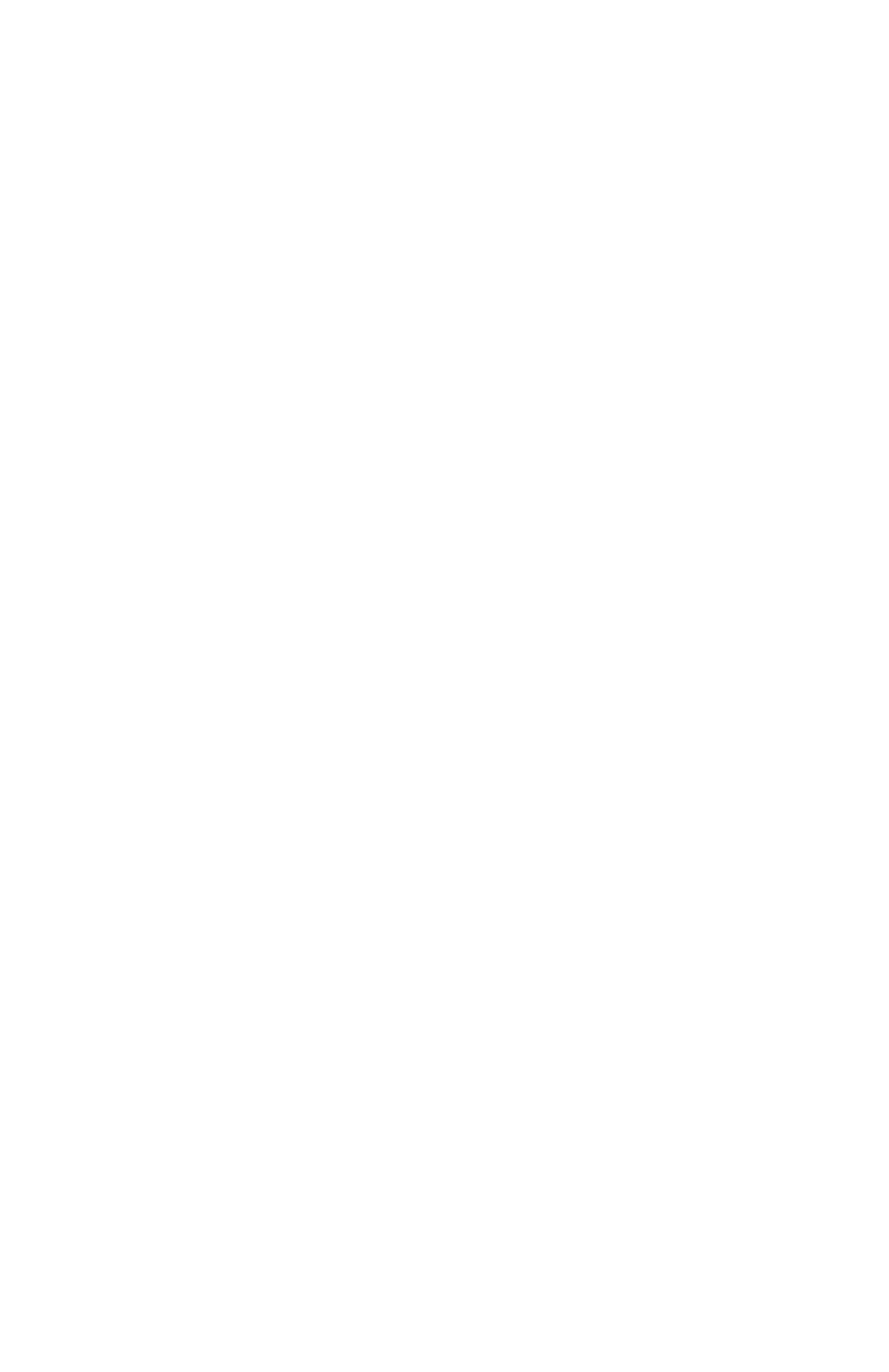# ACKNOWLEDGMENTS

To my few and faithful proof-readers… I thank you. My readers thank you.

> Dave Bodie Natalie Forde Bouck Linden Dean *(Mom)* D.G. Hilton Patricia Dziekan Quentin Sivertson Peg Ainsley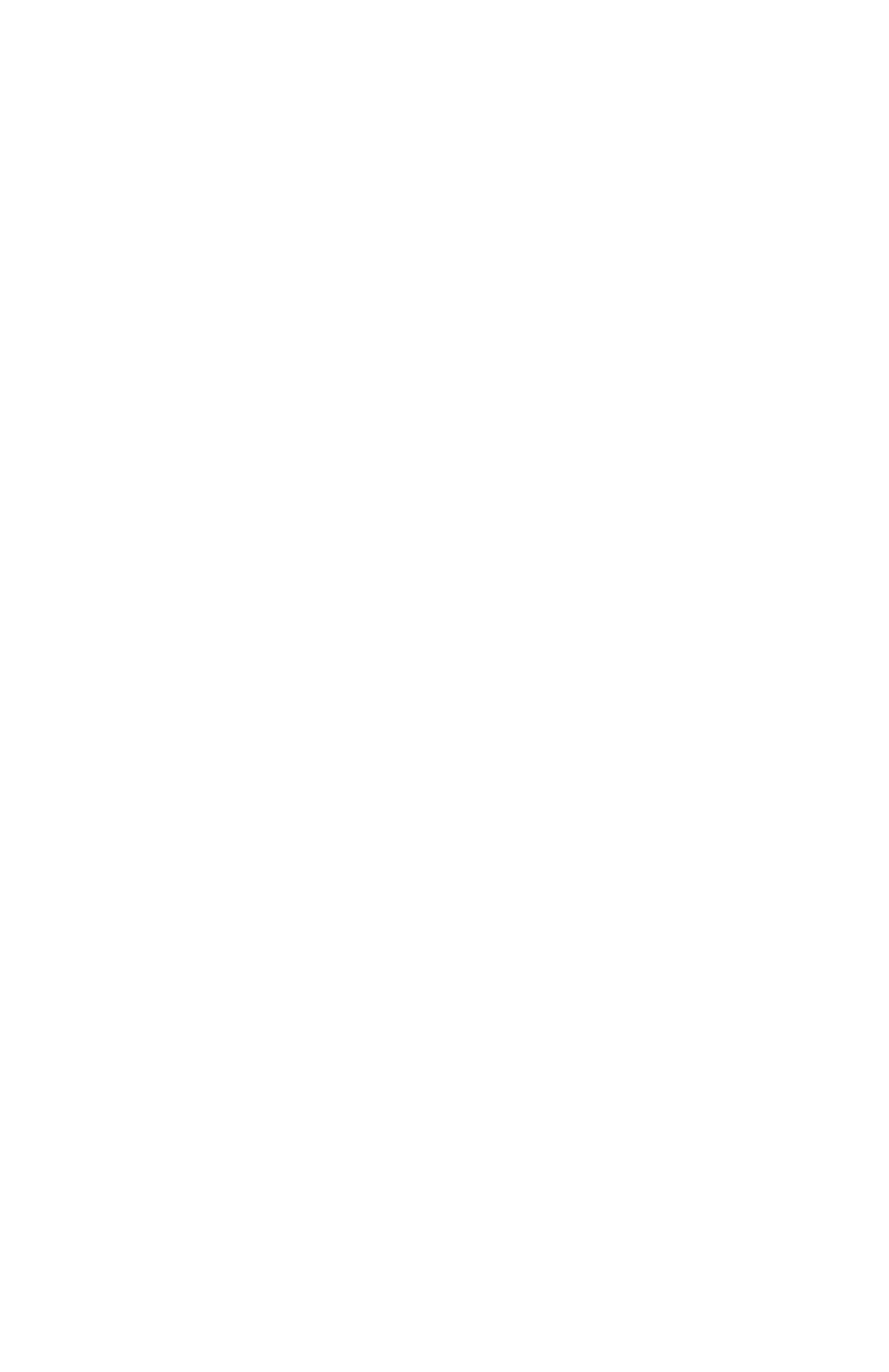## CHAPTER 1

"…just say'in, seems like you've been on the beat a long time"

Constables Joe Sault and Darsh Singh were sitting in the patrol car, eating Subway. Singh had a drop of mustard hanging from the scraggly, jet black hair of his moustache. Joe Sault debated telling him, decided that he had to because that drip would eventually fall and, being Karma's whipping boy, it would be Joe Sault, not Darsh Singh, who would end up wearing it when they switched positions, after lunch. He gave Singh a look and tapped the mirror-side of his own mouth.

Singh dabbed with a paper napkin, missed, then continued, "I mean fifteen years in and still on the street—if a guy hasn't moved on in that time…" He seemed to hear himself for the first time and tried to 180, his tone softening to something more appropriate for a new boot talking to his Training Officer. "I mean, most guys'd have moved to Detective or desk-side, by now. I'm sure you've got a game plan…" Perhaps desperate to stop himself talking, he jammed the sandwich into his face, effectively muffling the end to that thought.

Sault took a large bite of ham and Swiss and, over the chatter of the police band, looked out the driver side window at nothing and everything that wandered through the downtown inner harbor area.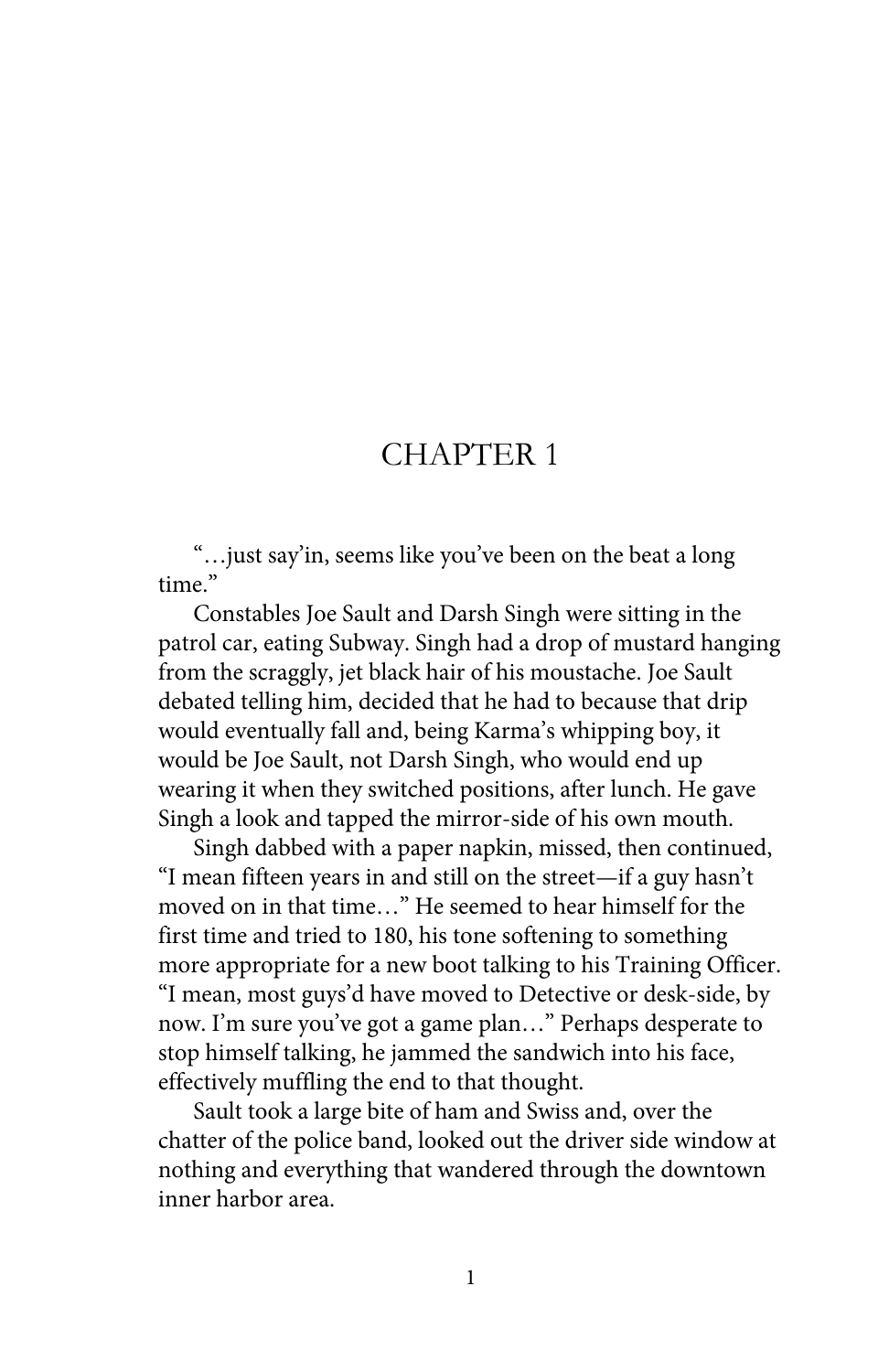#### William M. Dean

Victoria was Canada's hotspot; had the mildest weather and, being a little isolated by virtue of its location on Vancouver Island, its architecture and street décor still emulated the original, old English charm, though the facades were now as much plastic as plaster.

This time of year, tourists poured like spilled beads from the grand old lady Empress Hotel and the other high-end accommodation that ringed the harbor. They flowed toward the quaint restaurants, double-decker tour buses, horse-drawn carriages and, curiously, rickshaws. They funneled along the harbor concourse, streaming past buskers, artists, food vendors and boaters rich enough to moor in the middle of town. And they snapped a thousand more photos identical to the thousands snapped the day before, seemingly oblivious to the fact that they were smack dab in an urban core of concrete, glass and steel, buzzing road-pods and blazing holographic signage. It was augmented reality in real life…the future overlaid on the past.

Mistaking Sault's silence for reproach, Singh tried to make up for lost ground, "I mean, if this is your passion, then go for it. Why change what works, right? You've got a rep—obviously the beat works for you…"

Sault took another bite and glanced at Singh. "You missed," he said, tapping a finger against his upper lip. Singh was six foot four, wide shouldered, with scrubby facial hair that looked like a coarse, dark lather. His skin was too light and his facial features too angular for him to have been full-blooded East Indian, as his name suggested. He seemed unnaturally huge in the confines of the patrol car, forced to move by sliding body parts, as if restrained in rubber, and had to maneuver his elbow so as not to hit the dash or shotgun as he brought the napkin to his face.

"Saving it for later," he chuckled, then dabbed again with the paper. Missed again.

Sault was not the least offended by Singh's questions. He had quickly come to like the new recruit. He was swift and smart and had the foundation of an instinct that would serve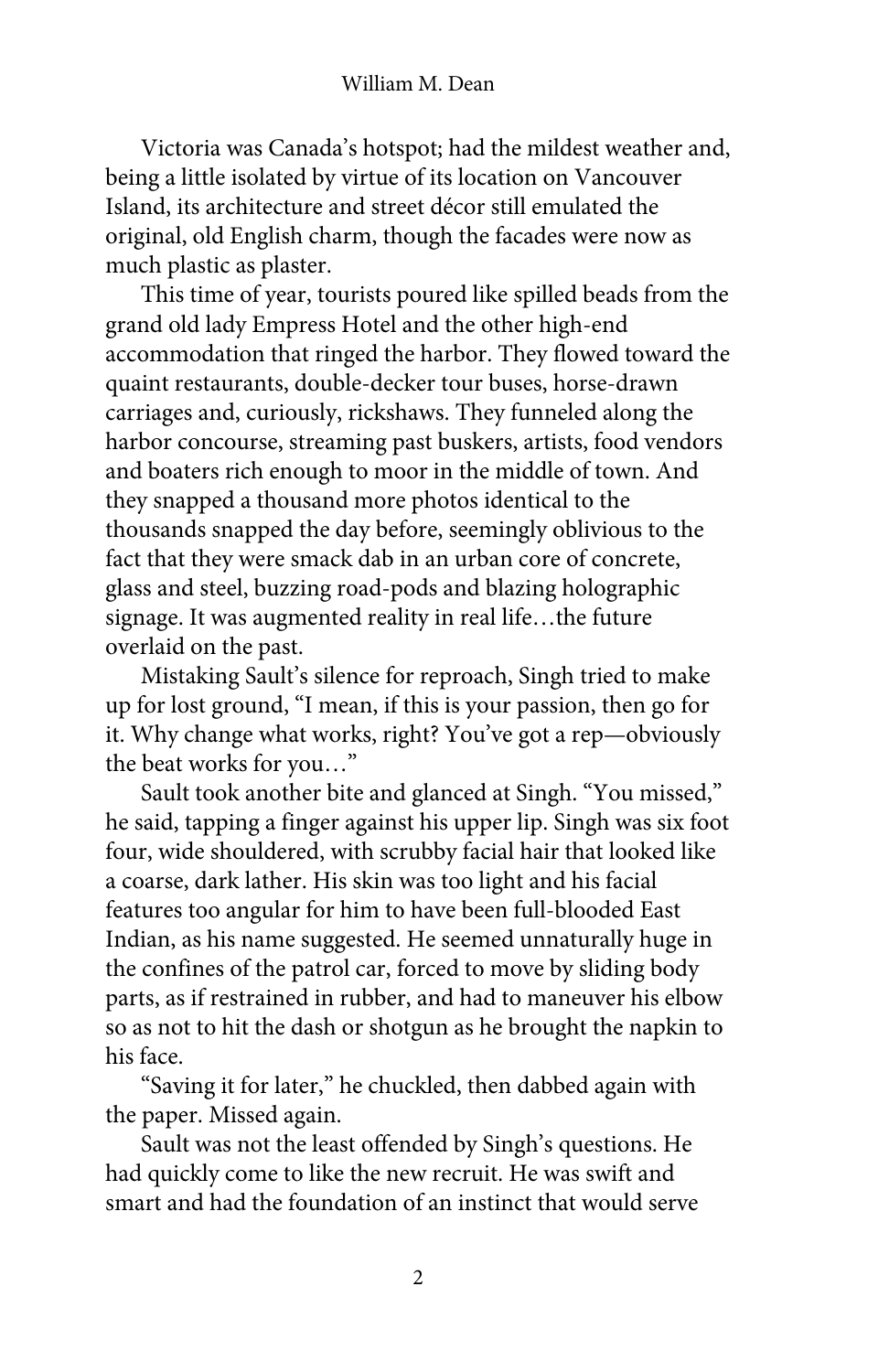him well on the force. One day, he knew, they'd probably be Detectives, same grade, working side by side. In fact, he'd have had less respect for the other man had he not ventured into that obvious yet delicate territory. Partners had to understand each other as thoroughly as possible and come to some sort of unspoken agreement on the parts they couldn't understand. Sault was not a talkative man, but every one of his patrol partners had been and he'd always found it a benefit, if only because it relieved him of that duty.

Sault nodded toward the ocean and they both watched a woman—native, or possibly Asian, mid-twenties, waist-length hair, wrapped in a skin-tight, flashy colored micro mini that revealed more than it covered in foot high stilettos—awkwardly negotiate the steel mesh ramp that led to the docks below the concourse and the multi-million-dollar yachts moored there. Obviously, a hooker, but not one he knew. Better looking than most, maybe new to the game, maybe an out-of-towner working the season. They watched her waddle and slip, holding hard to the steel rail, inching her way down.

"One of two things," Sault said, "Either she slips and falls head first into the drink, or some guy's going to fall in looking at her. What do you think?"

Singh chuckled, seeing this new conversation as a ladder out of the hole he'd dug himself into, during the previous one. "Or some old dude's going to run to her rescue," he added having seen what Sault had missed: On one of the larger yachts a white-fringed head had popped up like a marmot and now the man was tripping over himself to debark. Probably her date. And from the enthusiastic look on his face, he was in love at first sight. He reached her on the ramp, at about the halfway point and stabilized her by taking her hand, his other hand lassoing her tiny waist in a fashion that was not fatherly. When she finally reached the dock, she quickly scanned the fifty feet of knot-holed, loosely-spaced wooden decking between her and his yacht and doffed her shoes, going barefoot. The man seemed disappointed at no longer having to hold on to her but placed a hand across her shoulders, fingers caressing bare skin.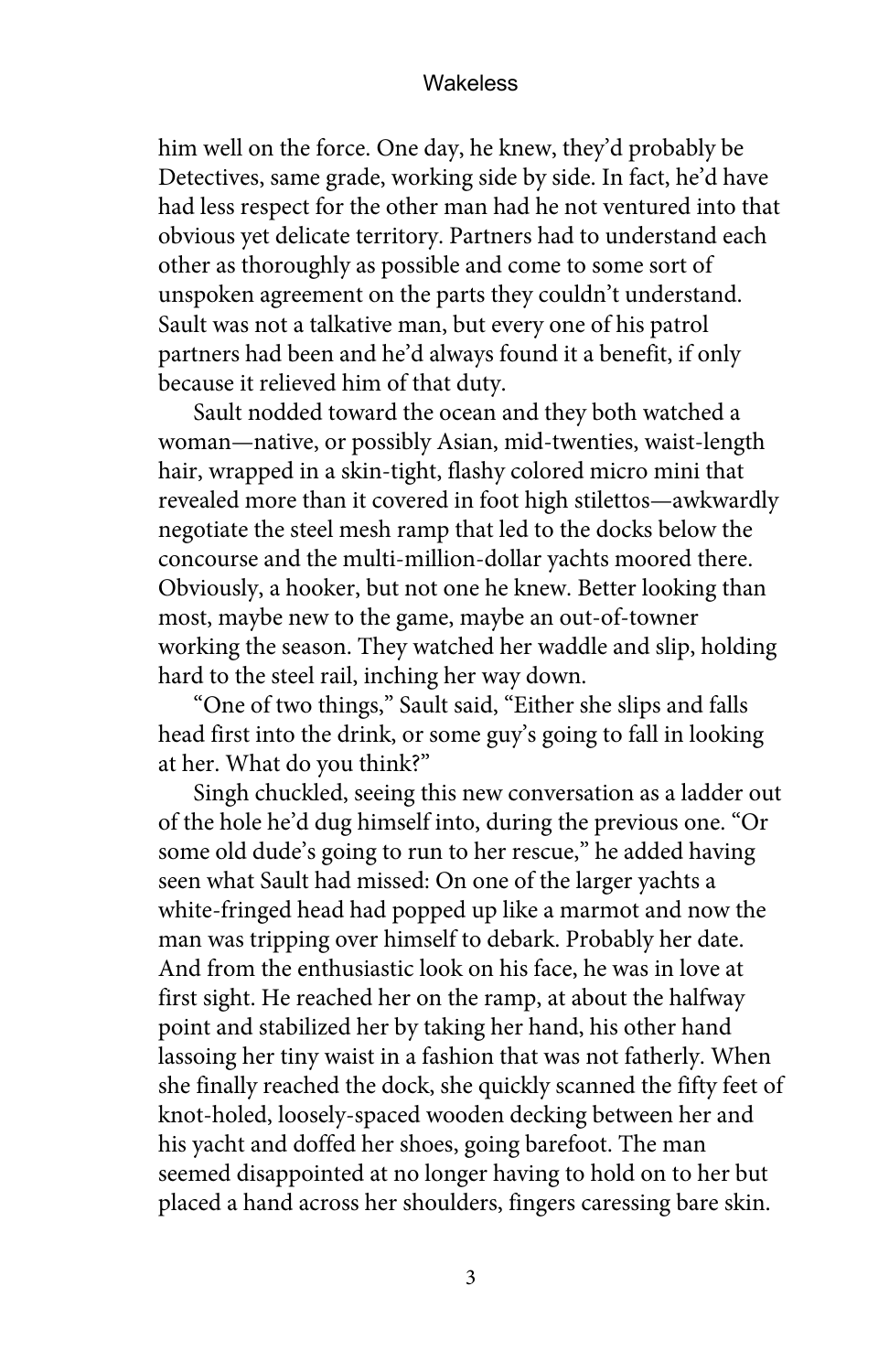It was a little awkward as she was taller than he, but he made it work…for himself, at least.

"The case of the escorted escort."

Sault chuckled at Singh's observation. "Yup." And he thought about how comedy and tragedy mixed so fluidly on the streets—and then, thinking about his own situation—in life, in general.

Singh crushed waxy paper into a ball and stuffed the scant remains of Genoa Salami into the plastic sleeve in which it had been served. "A bot?" he asked, holding the bag open, offering it for Sault's garbage.

"Not a bot," Sault declared as he made his contribution.

"How'd you know? You get AR?" The widespread implementation of Augmented Reality had boomed in the late 20's, with the advent of e-contacts. The first industry to really embrace the technology had been construction. All materials were now infused with "Rippers" (Radio ID and Position Reporting devices)—pin-head-sized chips that contained detailed material specs and a passive GPS which could be activated with a hand-held, near-field wand—the information was then translated by an Architect AI which rendered a graphic representation and transmitted that back to the worker. Workmen not only knew the position of every nail within a wall, but also the angle and depth to which it had been driven. They no longer carried plans, stud finders, levels, tape measures or pencil—all measurements and plan details were overlaid on the worksite by the Architect AI.

Other industries quickly followed that lead. But, at first, it proved too dangerous for emergency first responders because accident sites tended to vary from the archived plans. A few people ran full-tilt into debris or didn't jump out of the way of shifting wreckage, reminding everyone that not every detail of modern life was accurately reflected in AR. Eventually, an Overseer AI had been developed to communicate with all Architect AI's and collate the data in order to make sure that augmented data was accurate and up to date enough to ensure the safety of humans viewing the world through overlays. There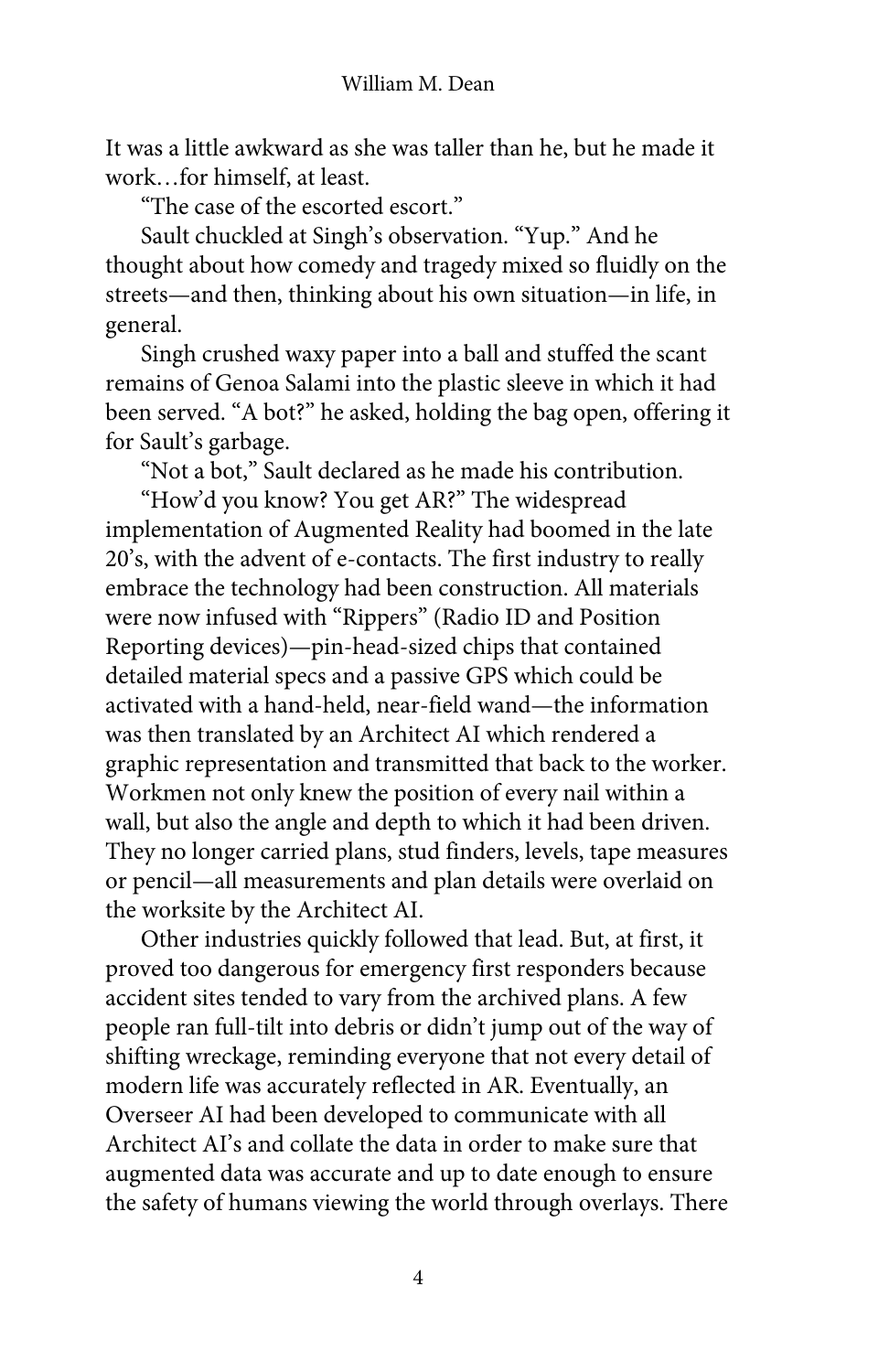hadn't been a serious accident in years and emergency service agencies had begun to embrace the technology. Vic PD now allowed AR implants and prescription eyewear as long as it was served only by Ana, the department's AI, during work shifts. Most officers Singh's age had opted in, but for whatever reason, Darsh had not. Sault was glad. He thought it was too easy to forget that *augmented* reality was not *actual* reality and didn't want his trainees so dependent on technology to do their job.

Sault nodded, again, toward the ramp where another young woman, body swaying and bobbing provocatively, her dress equally flamboyant and engaging—again, obviously a hooker made her way toward the ramp. Sault did not know this woman either, but for different reasons.

"She looks underage. Are we busting this?"

"Wait for it…"

Her heels were as tall and spindly as the first girl's, but when she hit the ramp, instead of legs twisted and akimbo, slowly, pneumatically, her heels lifted until she was balanced on the tips of her toes like a prima ballerina. Then she proceeded down the ramp as sure-footed as a goat. There was nothing natural in the move.

"That's a bot," said Sault.

"Jeezus! That's just not right. How can she even balance on those pointed shoes?"

"They're rubber; built for durability, not comfort. They probably don't even come off."

Singh let out a hiss. "She looked so normal—hot."

"Some do, from this distance."

"Yeah, but compared to Ana…"

Ana was the reception shell for the Vic PD's administrative AI.

"Remember DesMoines?"

Singh got the reference. Two Christmases before, top brass at the DesMoines, Iowa P.D. were happily showing off Shirley, their brand new, state-of-the-art admin-bot. Shirley was fully AI, fully autonomous and had very realistic features. According to the press release, many who visited the front desk had no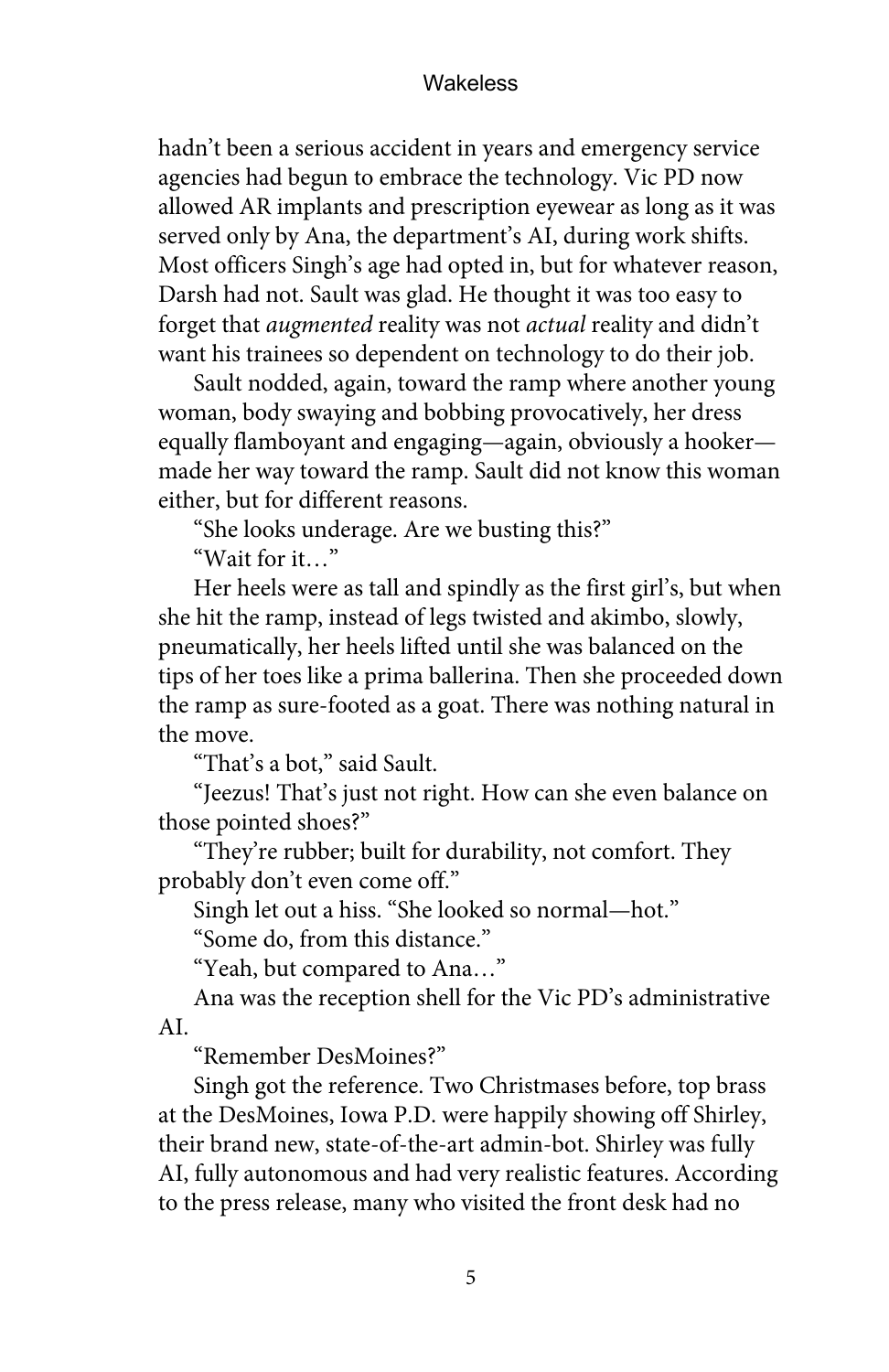idea she was not human. Of course, many who visited the front desk couldn't have told you if it was day or night. Regardless, Shirley went viral. And, just after the new year, she went viral again when a dozen New Year's party pictures became public, featuring DesMoines cops and Shirley—all smiles— performing lewd acts. The brass had been less enthusiastic about these. Shirley was given a makeover and came back looking more like C3PO than Barbie.

Singh's thoughts had branched off, "So, you can still go to jail for possessing a lewd sketch of an underaged girl, meanwhile you can legally have sex with a prepubescentlooking doll?"

"But a lewd holo-image of that doll is prosecutable," Sault said, completing the thought. "The law's got some catching up to do. Let's swap."

Sault opened his door and lifted himself out thinking that one needed no more proof that the world was still maledominated than the fact that six years after the first practical and affordable consumer model hit the showroom floor, sexrelated bots of various configurations—from life-sized figures to remote controlled anuses—out numbered all others, three to one. And this included military devices like autonomous combat vehicles and drone swarms. Meanwhile, lawmakers seemed to be taking their sweet time addressing the sexual issues and Sault couldn't help but wonder if that was because they were largely male.

As Singh stuffed himself behind the wheel and pushed the seat all the way back, Sault eased into the passenger seat and called in their return to duty, then lifted his left arm and checked his watch and had the same fleeting thought he always had whenever he saw a modern watch; that the name was a completely misleading anachronism, just as 'phone' had been during the smartphone era, or 'gas station;' now just a convenience store with snap-charge pads installed under the parking spaces. Even the term "doll" had grown up so that it now most commonly referred to sex-bots. It surprised Sault that "action figure," hadn't made the cut though it seemed the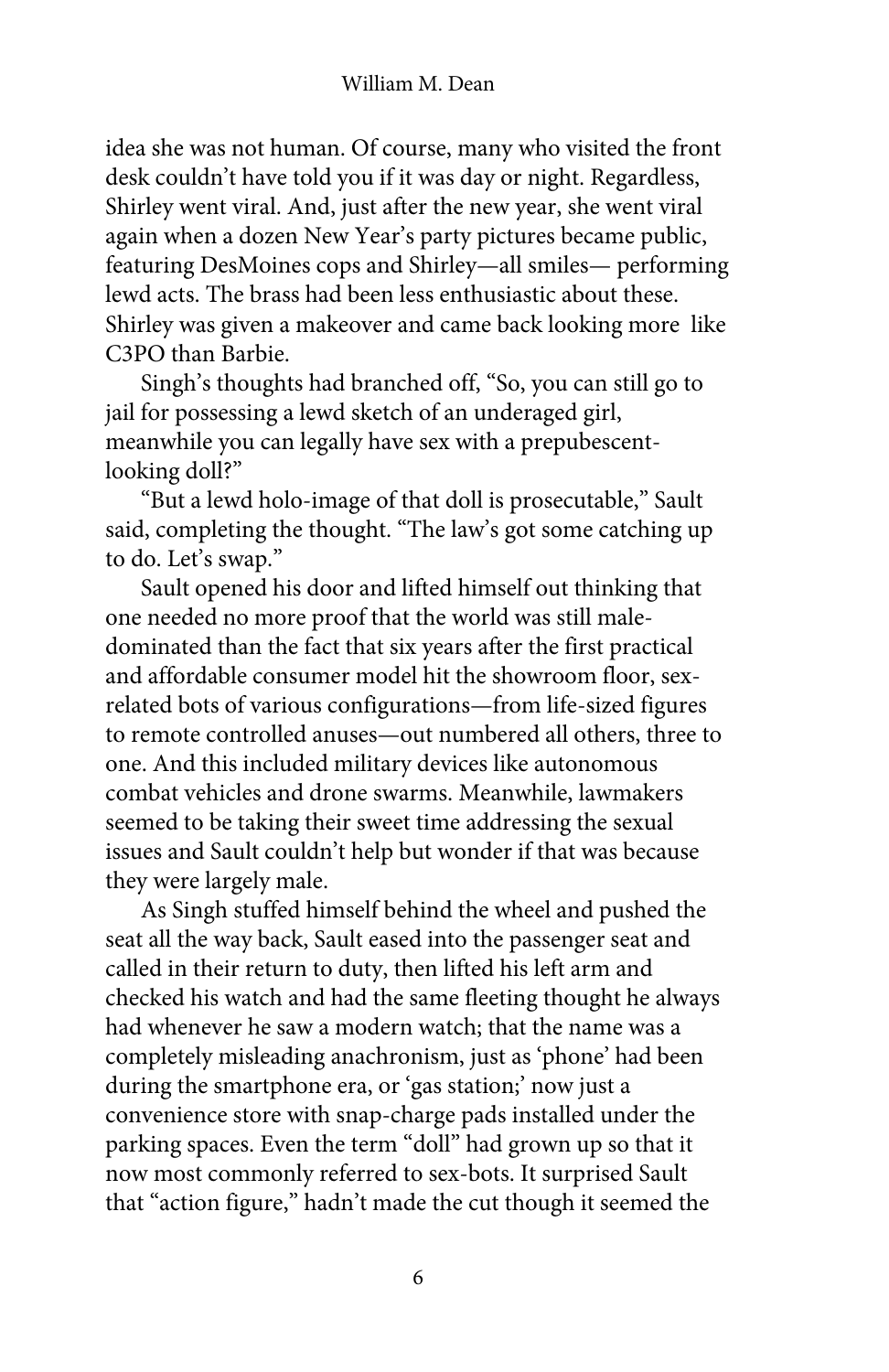more obvious choice. It made him wonder if the older a language got; the more detached words became from what they describe. The device on his wrist was a plain black band of flexible plastic jammed with sensors and emitters. It understood spoken instruction and mid-air gestures, connected to everything and gave the user instant access to terabytes of data, which it delivered via a holographic display, or laser-beamed directly onto the retina, for privacy. As well, it was a shell for personal AI's, allowing them to travel with you, splitting and hopping from device to device as you moved; always available, always obedient, ever vigilant, always one step ahead of your needs.

Sault had not been an early adopter of AI technology, having bought his own only a year prior. He still had trouble imagining what use the average citizen could possibly make of a personal assistant with a genius-level IQ. As far as he could tell, most AI's spent their time auto-posting vapid updates on their user's activities to the network, which social feeds then curated and distributed to anyone they determined might be vaguely interested…which was largely other users' AI's who sifted through the detritus and responded with more trivial daily detail. In the end, Sault conjectured, the vast majority of the activity was shared between AI's and never seen by human eyes.

He had waited until all Vic PD communications and databases went AI-to-AI and owning one became a necessity of the job, no less than a gun. And then, he had found himself unable to settle on a name.

He wanted something short and convenient, and distinct from humans he was likely to encounter. AI's never got confused, but AI's with human names sometimes confused their masters. Sault also wanted a name that did not reveal anything in particular about him. Meanwhile, those around him seemed to have no such worries, naming them after famous actors, historical figures, characters and robots from fiction, their dogs, their kids or their ex's. His wife, Maya, called her AI "Gemma," after a childhood friend who now lived in Australia and whom she rarely spoke with anymore. Sault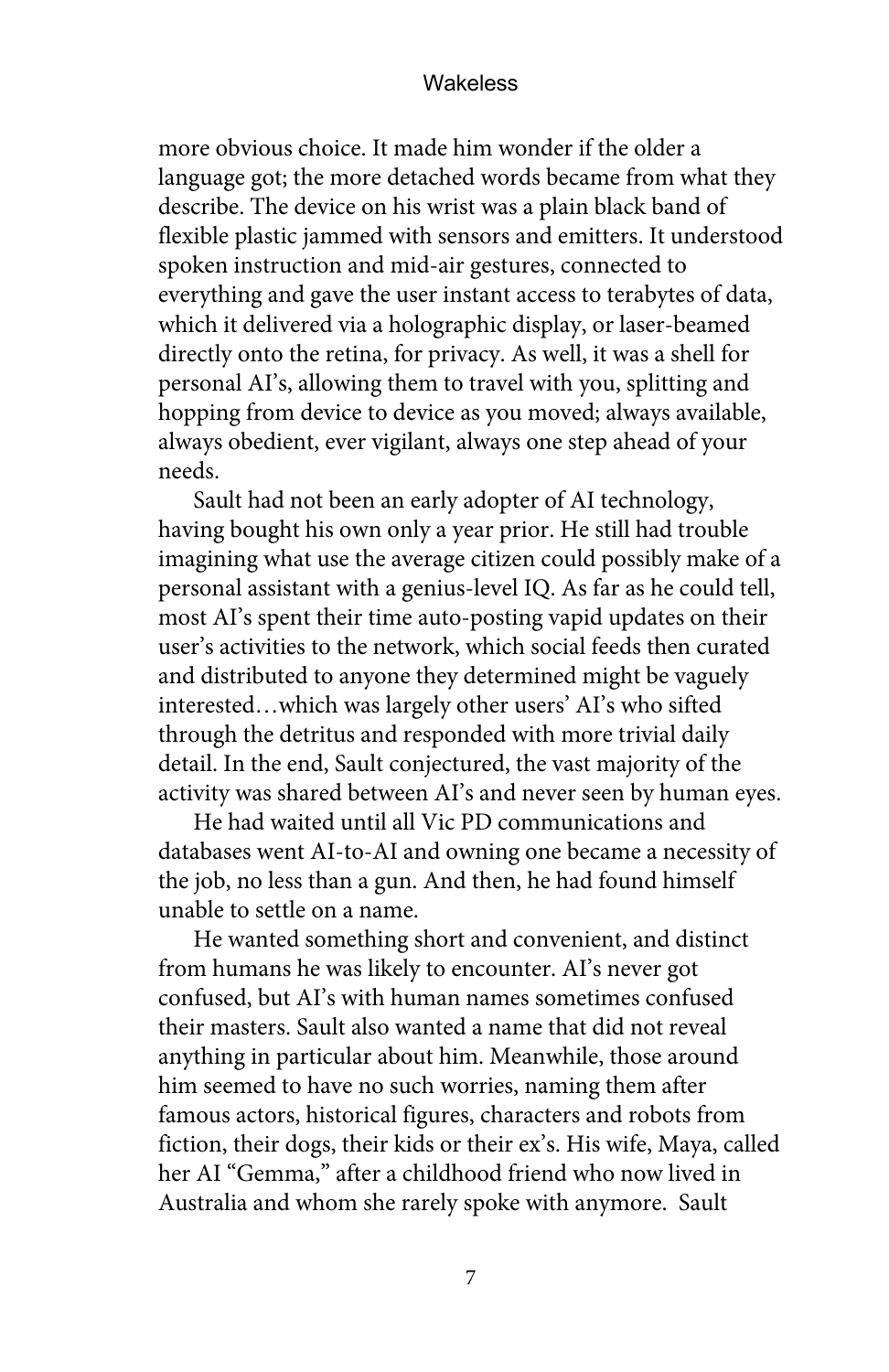warned her that it might get confusing to which she simply said, "If that happens, then I'll rename it. It's just an app."

A lot of people Sault knew took as much care in naming their "app" as they might in naming their own child. Creatively naming their AI was tied to their ego in some way that made Sault uncomfortable. He took his wife's advice and just started trying names. In the first six months, he went through ten names, starting with "Spud" and ending with "Ten," trying them on and eventually rejecting them as awkward or embarrassing.

Then, one day, as his AI in its journey-bot shell lifted the back half of his Buick so that he could slide a wooden block under the chassis, it turned its blocky head toward him and said, "You can call me Vivia, if you like."

Sault had been startled. AI's were still new to him and he had not gotten used to the jarring shifts in conversation and the leaps of logic inherent in their design. He wasn't sure that he ever would. As well, until that moment, he'd always thought of his AI as male largely because of its blocky, unornamented journey-bot shell. But somehow it worked for him; perhaps because it was not a name that Sault would have come up with and had absolutely no relevance to him. Or perhaps because he was anthropomorphizing, and it seemed the machine identified with that name. In any case, it stuck. If anyone asked, the machine had named itself and it meant so little to him that he accepted the suggestion, which was largely true.

A couple of swipes over the contextual menu that Vivia had prepared and he was viewing a map with GPS blips where other units were patrolling, more blips where incidents had been reported and a couple of shaded patches where Ana thought trouble was statistically likely to occur. It was pretty quiet, which was the norm in Victoria. Somehow the twenty miles of ocean between Vancouver Island and the mainland seemed to insulate the community from the usual amount of big city violence. Sault spotted a gap between patrol units. Ultimately, they'd spend the bulk of the afternoon there.

"Let's cruise Chinatown, then head up toward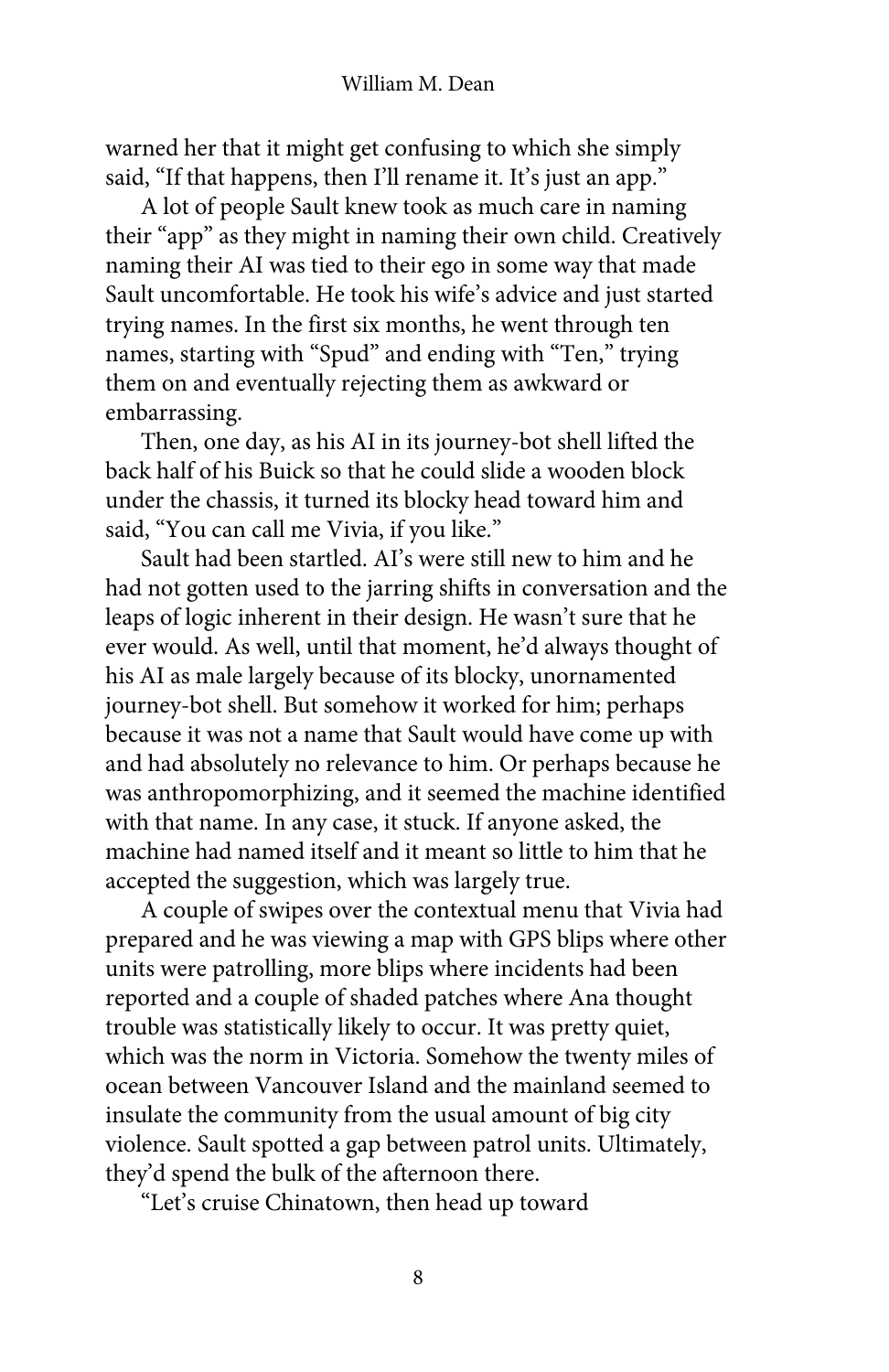Quadra/Hillside, check out the 'independent business people' on Government Street, on the way."

"Sounds like a plan," Singh said, hitting the start button.

The windshield HUD lit up and the V-6 rumbled to life. Sault liked the feel of power under the hood.

"Let's park it. Take a stroll."

Singh pulled in along a yellow colored low spot in the curb that once allowed access to a loading dock in a building, now long gone. The city had yet to resculpt and repaint the curb to make it a legal parking spot. That fact, basically, made it exclusive police parking, so even though it made him shake his head, Sault was not thinking of complaining.

"Even butler-bots are getting pretty realistic, these days." Singh remarked nodding toward a tall, thin man strutting by with purpose. He was wearing dress shoes, grey pants, a salmon button-up shirt with a tweed blazer, and a fedora. It was mid-May and almost 85 degrees out. His wide-eyed stare and fixed smile also set him apart from the neutral or negative expressions on human shoppers and store keeps.

They wandered Fisgard, dodging tourists and tipping their caps to familiar Chinese shop owners selling Chinese-y distractions that were available cheaper, just about everywhere else. This was Canada's oldest Chinatown and, though the hidden tunnels for transporting drugs, prostitutes, bets and debts that used to run between back rooms had been filled in for more than a century, the neighborhood still harbored plenty of secrets in its narrow alleys, behind white-washed windows and on upper floors that seemed abandoned, but weren't.

The mayor appeared under a store awning. It was a hologram, of course. You could always tell by the oversaturated colors in shade, or by the washed-out effect under bright light. Mayor Thomas (Tommy) Olcott was half in the shade of a store awning, so his balding pate, greying mustache and the thick arms of his steel-grey suit were overly bright, but he was faded and transparent from the paunch down. He was trying to make eye contact with everyone who passed by and swiping data off a virtual stack of pamphlets in his left hand. The mayoral race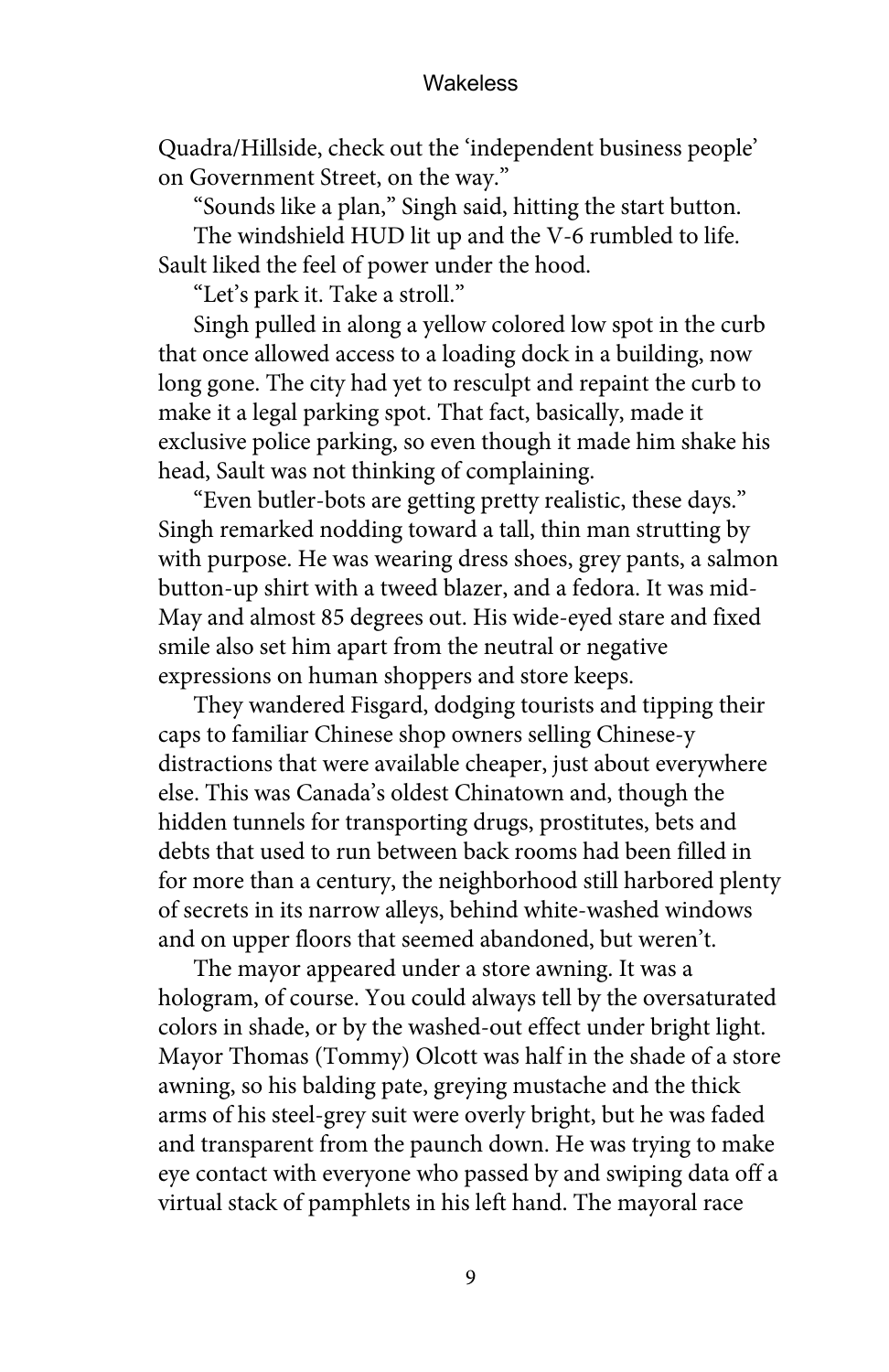was ramping up. Last week, the Dalai Lama had stood there swiping out messages of a peace and salvation. This week, the polar opposite.

Sault side-stepped a distracted shopper and walked right through Mayor Olcott.

"You own a Helper?" Singh asked, seemingly sparked by the simulacrum.

"About two years ago I got a journey-bot."

"You do carpentry?"

"Not a lot—house maintenance, the usual." said Sault, "It came with the car. I mostly use it for that."

"Oh yeah. Journey-bots're not pretty, but they've got heavyduty frames and servos, right? Can probably lift the entire car."

Sault shook his head. "Maybe a larger bot or a more modern car. This bot's small—can only heft about thirty percent of mine. It's a 'banger.'"

"Oh yeah. I heard you drive a classic. Piston driven, like a Department unit," he said, acknowledging the singular similarity between the 6-banger squad car and Sault's collectible.

Sault couldn't resist. "Oh-thirty, Grand National GNX, reissue."

Sault's replica edition was Buick's final farewell to internal combustion. Its purple, metallic paint was faded and there were pits of rust in the chrome bumpers and under the wheel wells, but the engine was pristine—no longer factory original, but with the advantage that newer parts added 30 extra horsepower, though how effective those additional horses were was a matter of opinion. It was a replica, not a duplicate, and the extra power coupled with the modern, lighter power plant and chassis meant that if you stomped the gas, it literally flew, and he'd had to order special tires to try to keep the front end on the pavement.

Sault was not one to name a vehicle, but Maya called it "the family yacht." And most other people referred to it similarly, as a boat. Resisting the demeaning label was futile. The Grand National was almost three times the length of the average road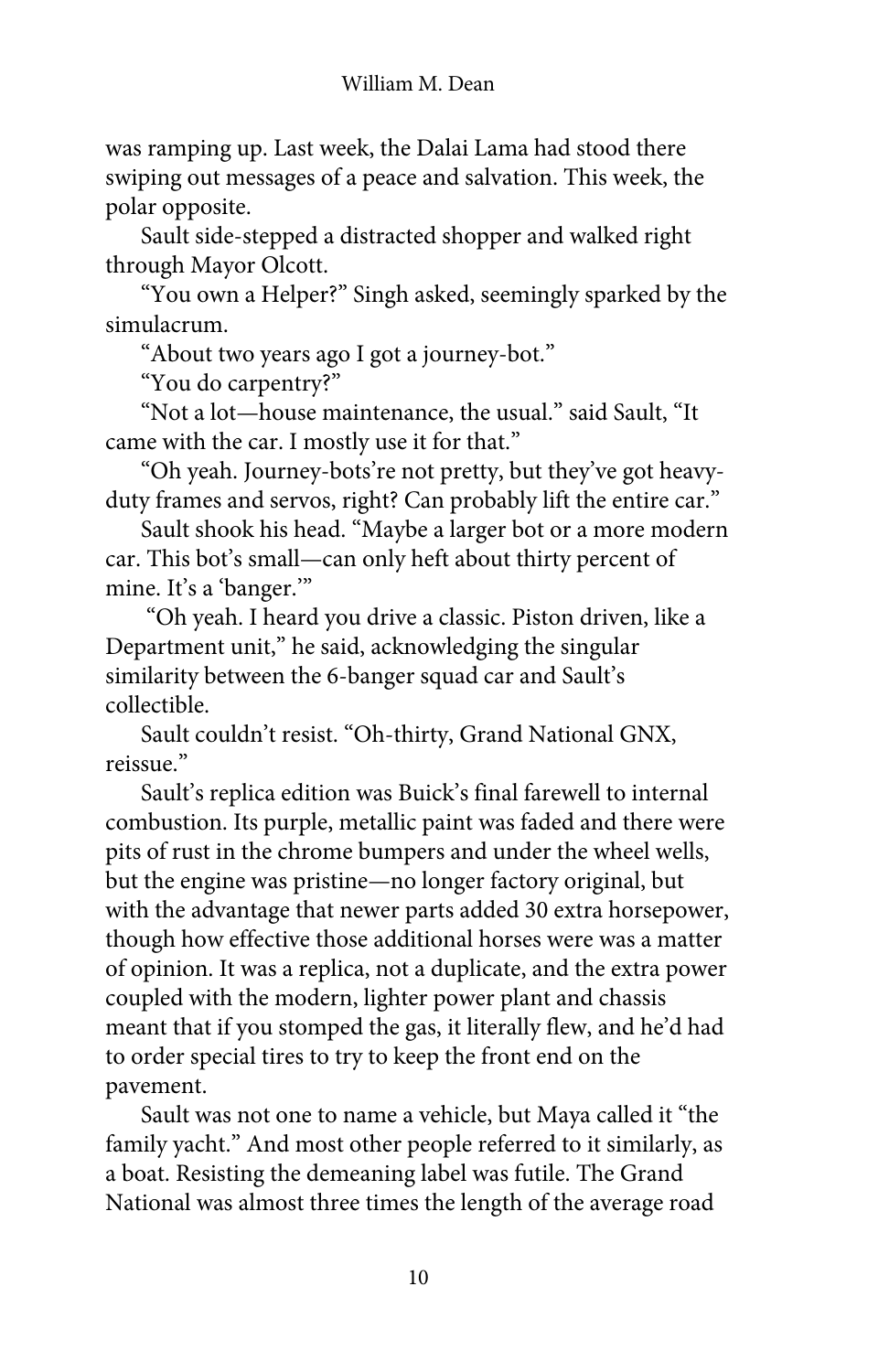pod and increasingly awkward to negotiate through parking lots or jam into the tiny spaces.

Singh whistled, respectfully.

"They only made five thousand of them," Sault added. He was very proud of the car and his work on it, especially as he was in no way a natural mechanic. He was exceptionally good at puzzles—a 1000-piece Red Cuber, in fact—but the simple trick to maintaining air, fuel, and fire within an internal combustion engine eluded him from the beginning. In truth, the car performed less well now than it had when he'd first purchased it and had caused him no end of inconvenience. Still, he refused to admit defeat and Maya had finally given up pestering him to find a more reliable, more conventional vehicle.

He both loved and loathed going under the hood, constantly frustrated by engineering which placed bolts in awkward spots or even completely beyond sight. Bashed knuckles and deep cuts from razor-sharp metal were a testament to his perseverance, though they probably said more about his stubbornness.

"Fully restored?"

"Getting there. It still needs a bit of work, but the engine's been up-spec'd—turbo charged and external reservoir shocks. Nothing on the road can touch it."

"Oh yeah. I heard that, too." Sault couldn't tell if he meant that he'd heard about the incredible engine performance or the fact that Sault was so often seen under the hood, trying to coax it to life so that he could leave the station.

It was to be expected that a new boot like Singh would ask around before meeting his Training Officer, but Sault knew that Singh wouldn't have needed to ask. Being forty-one, with seventeen years of patrol under his boots, made him one of the most senior officers currently on the street. This bought him a lot of respect among the rank and file which, he had concluded, was the thing he liked best. It was a comfort zone, unlike being a husband, or the father of two.

But the pressure from the brass was always there now. He was a Constable, Second Class, and they wanted him to at least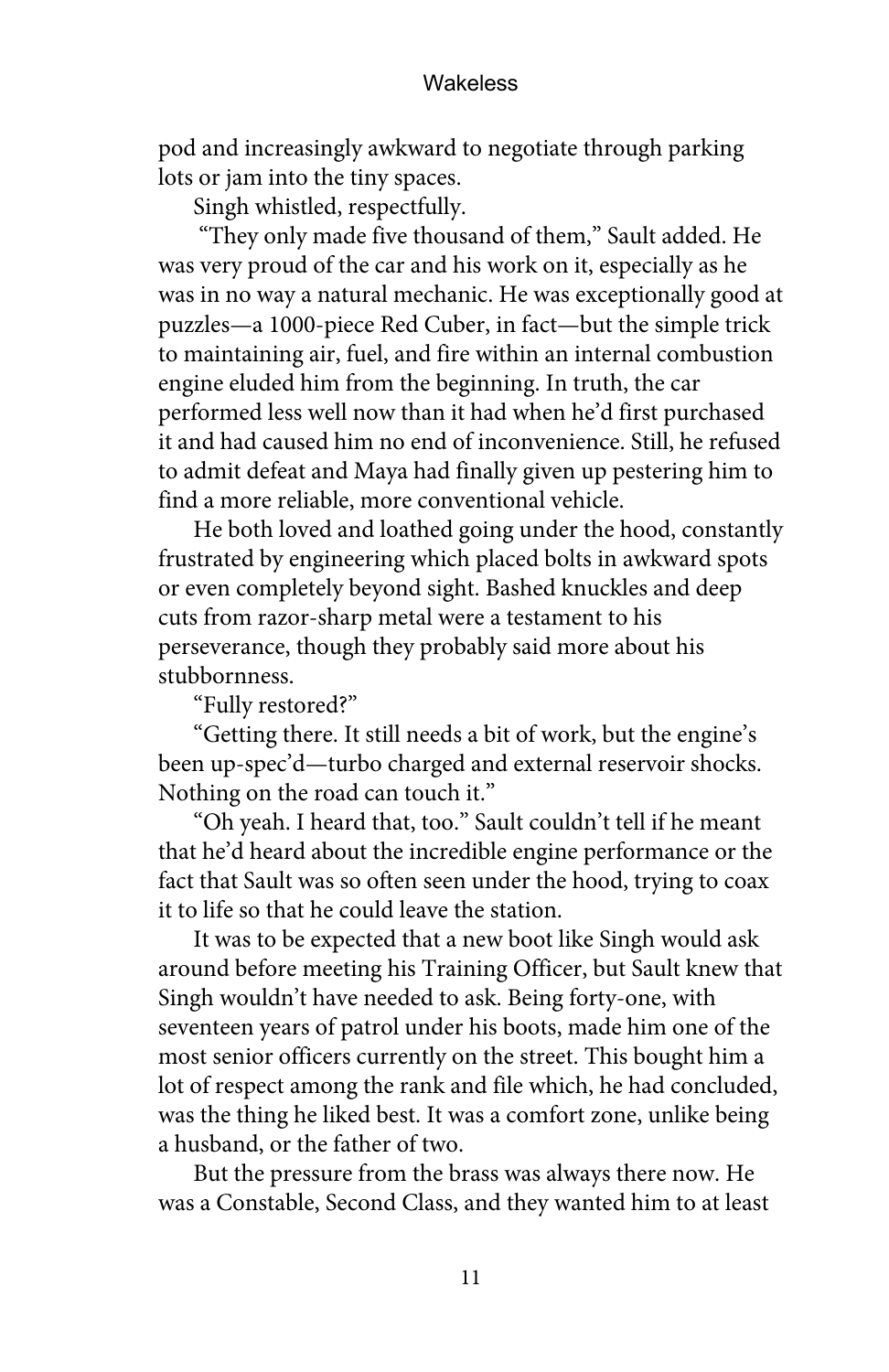make First Class—Detective—and were constantly steering him that direction. And part of that push was saddling him with a never-ending stream of trainees. As Chief of Police Roth had once told him, "The Department has a lot invested in you and we need to disseminate your years of experience. If you're not going to use it to tackle our stats, then we'll use you to train others who will."

"Hey, isn't that Hamel and Hilton's unit?"

Just ahead of them was another black and white, legally parked.

"I thought we were filling a gap area," Singh said while simultaneously double-checking his watch to find that their unit had actually been advised to a different zone.

"First, I want to check on a guy."

That was another thing the brass did not like; Sault didn't always hug the curb when it came to issues of policy and procedure. Sometimes he passed on a blind curve, and once or twice in his career, he'd left the road, altogether. Each time he'd been disciplined, but minimally, because things ended well, and the cases had been too high profile to sweep him under a rug. Ok, maybe three or four times. Five, if you counted today.

He guessed that, to the administrators at Vic PD, his behavior seemed completely random, and the control freak nature of management was not happy with unpredictable, regardless of outcomes. But Sault knew that he was completely predictable.

It galled him whenever a Chief of Police was forced to publicly apologize for sloppy police work that the administration allowed to fester into a public scandal. Such announcements were always filled with vague references and subtle sidesteps that made the entire department look as shifty as the politicians. And afterward, someone on the first four floors inevitably took the fall. Fortunately, it didn't happen often, and he was proud to know that was partially due to his efforts. Why this would not be celebrated at the top, he could never understand.

He believed that probably most of the patrolmen thought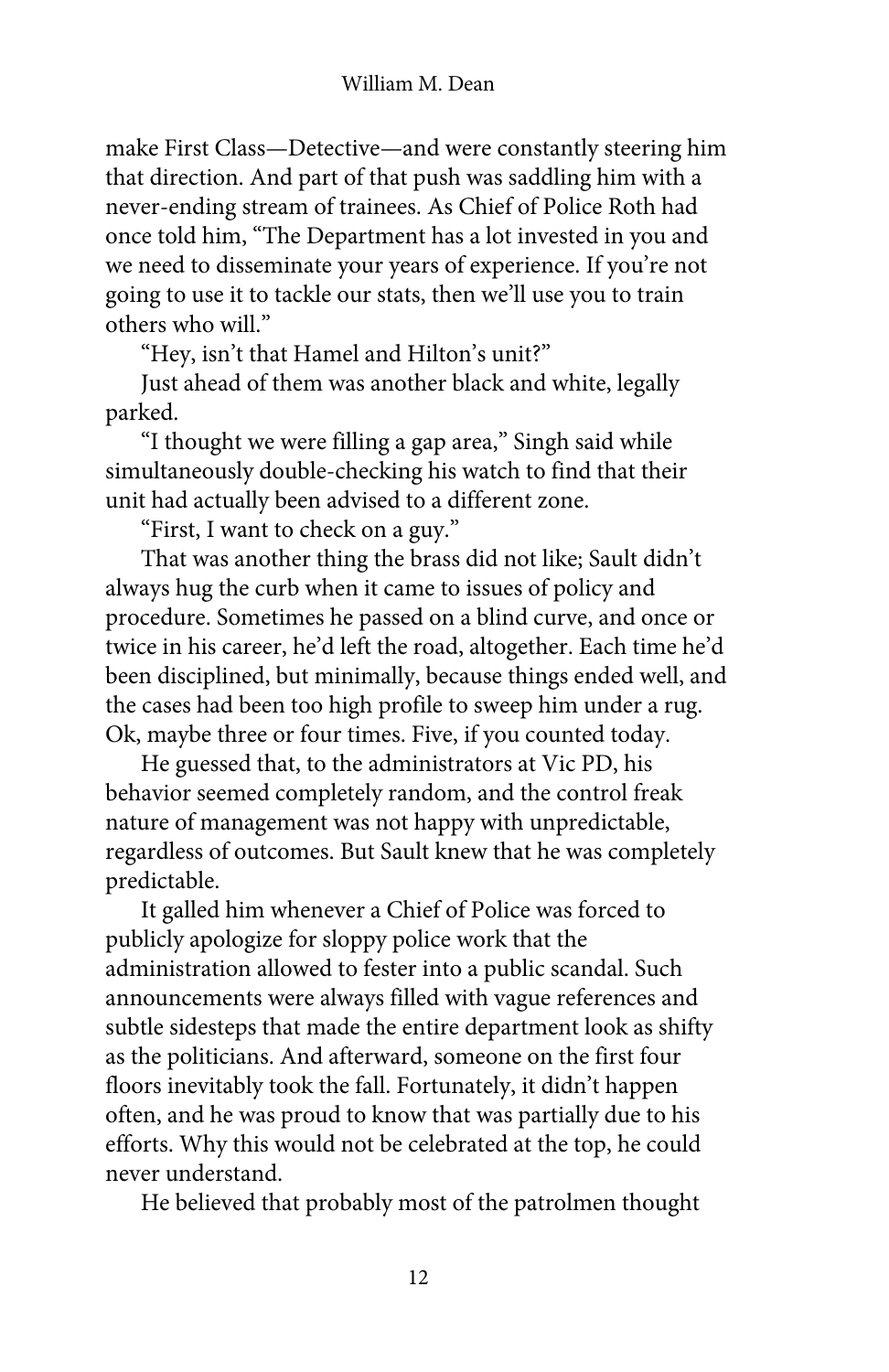well of him—hell, he'd trained half of them—but he knew that almost every detective hated him. The Chief had mentioned it.

He guessed they didn't like their work being scrutinized. But he never set out to do that. He saw himself as more of a fact-checker than a detective. It always started with idle curiosity and a single question. Usually, the question got answered and it ended there. But once in a while, question one led to question two and the questions just kept outpacing the answers. Those kinds of cases got their hooks in him and he just wasn't able to let them go. He wanted to, but the puzzleaddicted side of his brain would have him staring at the ceiling all night long until it was satisfied. And there was only one solution to that problem…answers. At that point, he had no choice but to put his boots where only dress shoes were authorized to tread.

He'd once overheard himself being sarcastically referred to as the "midnight auditor." He kind of liked that.

"You stand here. Anyone comes or goes through that door, grab 'em."

They were facing a skinny old wooden door that had been sloppily painted red to match the surrounding brick of Fan Tan Alley. It was made up of two vertical panels on which were faded Chinese characters, below which was a brass set of address numbers: 23½. At one time, it had obviously been latched on the left by a brass deadbolt, long defunct. Now it was hastily padlocked closed. And even this lock was old; pitted and rusty. Far from being secure, it looked like the entire assembly might fall off in a strong breeze.

Sault left Singh still examining the door and was already stepping out from the alley, onto the sidewalk by the time Singh looked up.

Singh was green, but still, he didn't like being told what to do without any context. He sighed, removed his cap and wiped his brow. Even in shorts and in the deep recess of the alleyway, the uniform was still hot. He leaned back, bracing himself against the cool alleyway brick.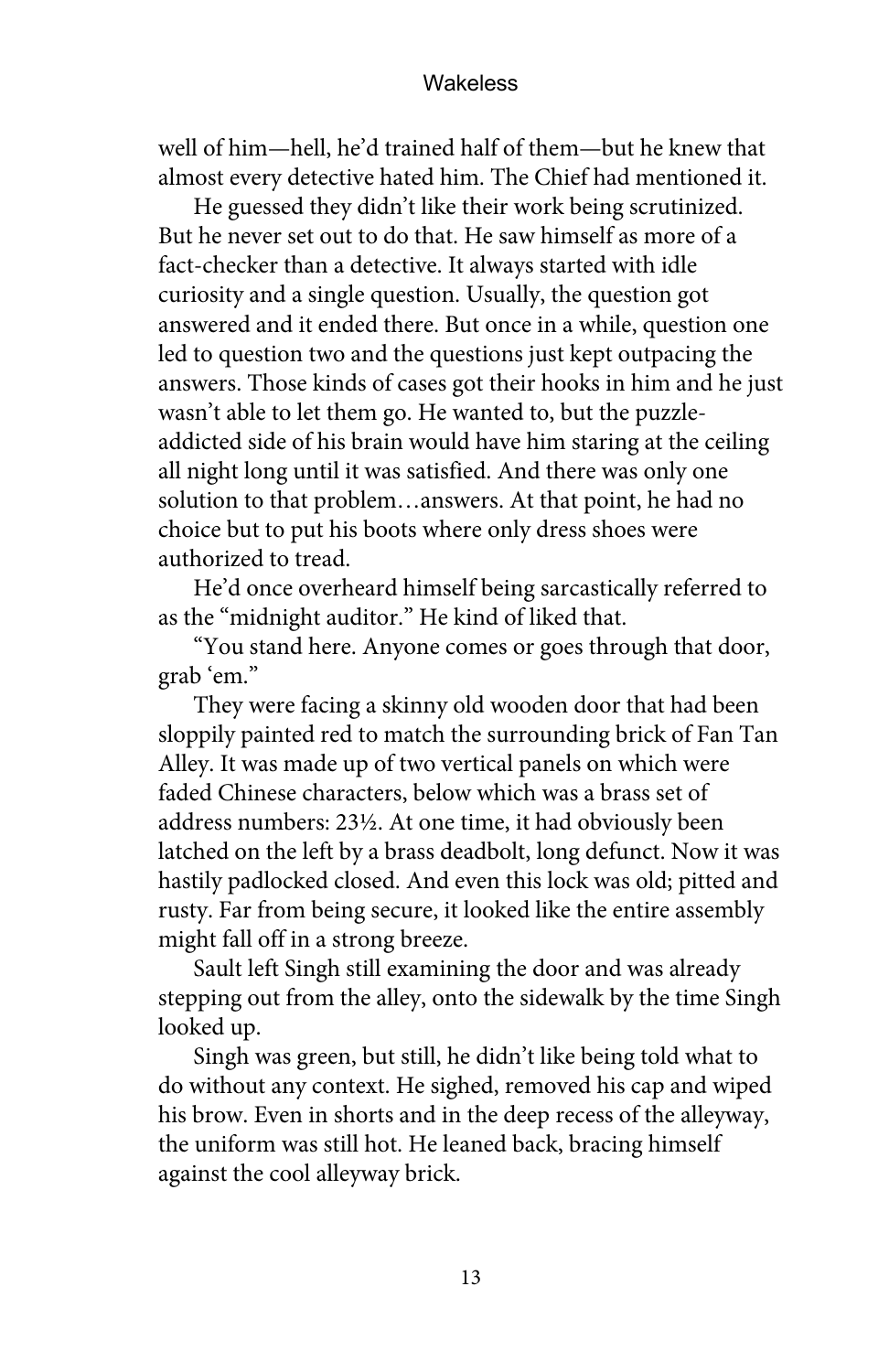Moving down the thin aisle between shelves brimming with plastic and wicker Sault felt thicker than he actually was and twisted his shoulders to be sure not to knock something to the floor. The place was quite literally filled to the rafters with knickknacks and toys, vases, decorative dishes, and wicker mats—a mighty testament to the industriousness of humans who would tool up an entire factory to stamp out another million solar-powered, golden plastic, nodding, bobbleheaded lucky cats. What struck him with even more wonder was that he had yet to come across one of these in any home he had ever visited.

He passed a young Chinese girl who he recognized as the owner's daughter, Lynn. She smiled and nodded and, once he'd passed, she brought up her watch.

Sault navigated the familiar maze of what looked like China's estate sale and made his way to the stairs hidden behind a bamboo curtain at the far end of the store. The stairs doubled back toward Fisgard and brought him to a long corridor studded with numbered doors to rooms little larger than horse stalls. A wood and metal cage jutted awkwardly into the hallway, near the stairs. Inside, an old Chinese woman who Sault didn't recognize sat on a wicker stool scribbling with a pencil on a physical newspaper covered in Kanji symbols. In every detail, she looked like she belonged in a museum. She didn't look up but started talking in a way that made him consider that she might be automated, though it was obvious that she wasn't. "You big man, want good fuck? We have many horny lovers for you. Many virgin—from Chuck E Cheese." Her pencil never stopped moving.

None of this was even remotely true. What they had were over-used and out-of-date dolls, probably throw-aways from Reno or Vegas. They were poorly-fashioned and visibly damaged globs of silicone that writhed a bit, and spouted things like, "You're such a stud!" or "You're so large!" Still, they were legal, and they served a purpose.

Sault stood at the cage and tapped the badge on his uniform. As far as he could tell she never looked but his presence seemed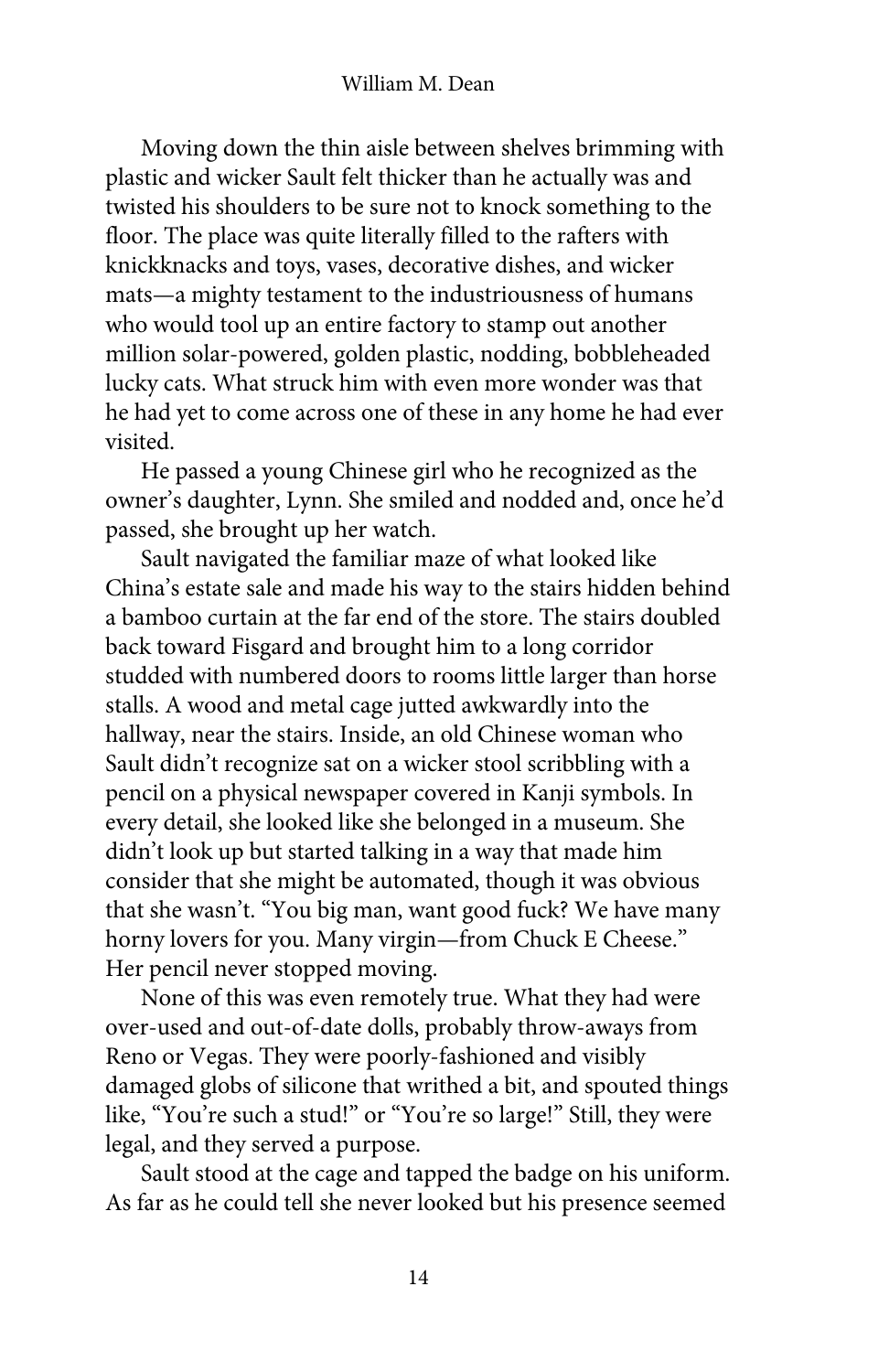to annoy her and, with her pencil, she waved him away and toward an unmarked door at the other end of the hallway, as if she were batting at a fly.

Sault didn't need her directions. He had been here before.

On his journey down the hallway, he only heard sounds from one room but guessed that with the overhead so low, they probably still made a profit.

Sault was not there to surprise anyone, so he knocked before opening the door and heard the familiar sound of panicked scuffle. By the time he was through the door there was only one man in the room, attempting to push a bookshelf back into position to cover a hidden staircase. He gave Sault a mischievous look and stepped back as Sault brushed past.

"Halt, Police!" He yelled down into the darkness, though he knew it would do no good.

Singh was tilted back next to the doorknob-side of the rickety door and so was completely surprised when it flew open from the hinged side, sandwiching him against the brick and whacking his shins in the process. A short, bald Asian kid burst through and, seeing Singh, quickly scanned up and down the alley, poised and ready to bolt, but undecided in which direction.

Singh grimaced and slammed the door closed with a fist as Sault appeared at the end of the alley.

"Stop him!" he yelled, as if Singh had been standing there smoking a joint and looking at clouds the whole time.

Sault's presence seemed to tip the balance in the kid's mind, and he darted toward Singh. His stinging shins suddenly forgotten, Singh calculated that he had two feet and a hundred pounds on the kid coming his way, but he was coming fast, so Singh braced himself for impact. But, at the last second, the kid leapt five feet up the brick wall to Singh's left. Impossibly, he bounced off the wall like it was a trampoline and leapt further upward to the opposite wall overhead, coming back down twelve feet behind Singh who stood scratching his head, uncertain of what he'd just witnessed. Sault reached Singh's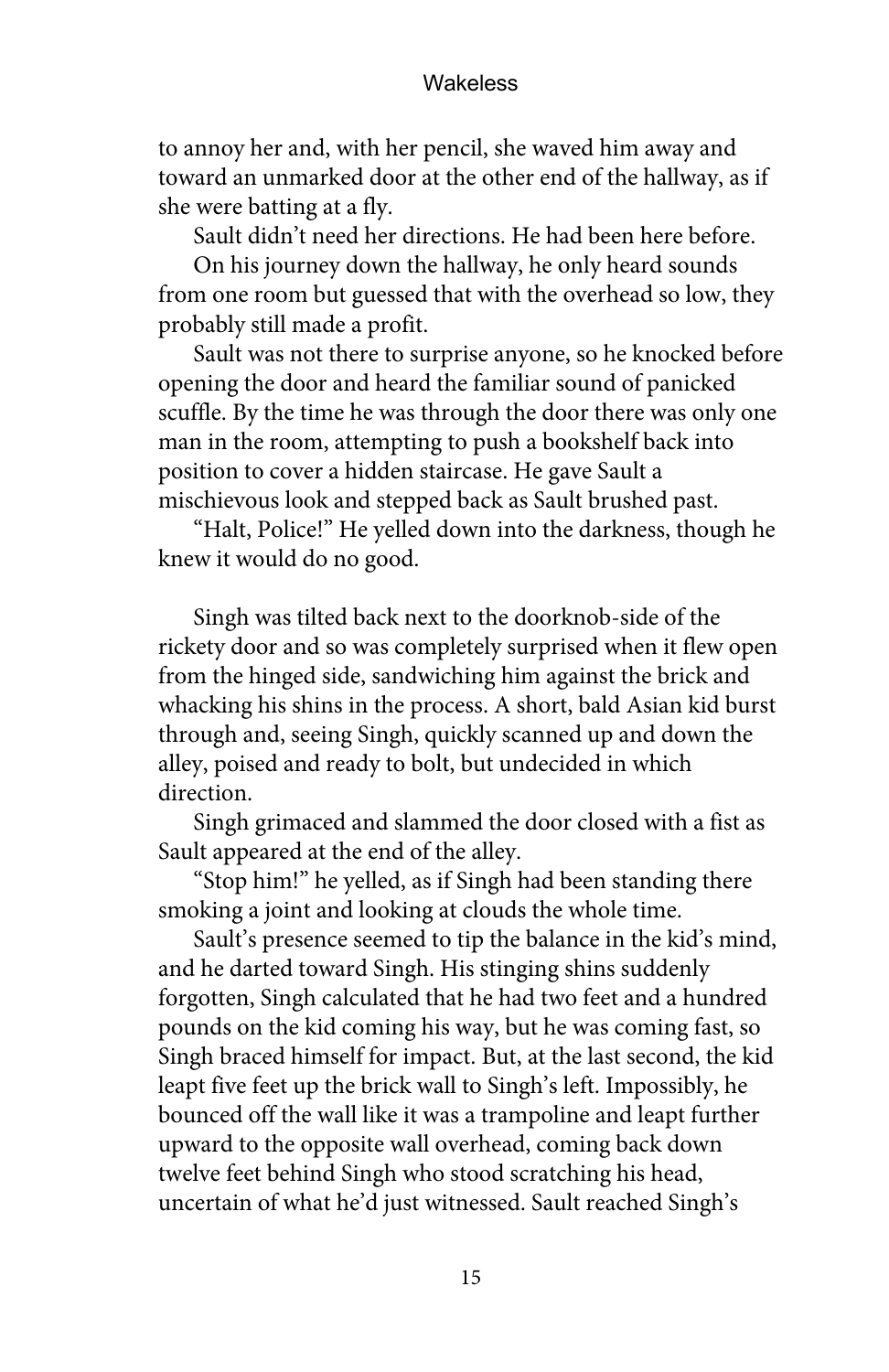position and they both stared down the empty alley.

"I'm guess'n that was not human."

Sault let slip a sigh of frustration, but he wasn't disappointed in Singh. The trick door was a surprise and, had their roles been reversed, Sault knew that he would have fared no better—worse, probably. Singh was younger, bigger, more fit and had quick, keen eyes. Also, usually, he was very fast on the uptake. Sault imagined that he, himself, would have still been standing there staring at the magic door and nursing his wounds allowing the bot to casually stroll away.

"Next time just yell 'halt' or 'cease'. It should have recognized your authority by the uniform."

"Same as for an AI?"

"Because that's all it is; an AI in a bot shell. Like Ana. That's why she can do reception, dispatch and calculate pi to the millionth decimal, all at the same time."

"I guess. Never thought about it that way."

He was no longer surprised that younger people understood fundamentals of technology less than he did. They grew up as users. Anyone under the age of thirty had never used a calendar or phonebook, set a clock, phoned in a food order or made a shopping list. Apps took care of all those messy details, behind the scenes. It was a miracle that any of them still had any ability for analytical thought at all. On the other hand, he wondered if an AR implant would have revealed the backward door.

Sault turned back toward the street. "Probably wouldn't have mattered. Dark-bots usually turn off their ears as soon as they see a badge. Let's go."

Singh peeked through the doorway to a narrow and worn set of wooden stairs that climbed into darkness. "Don't you want to check out what's inside?"

"Did that, from the other side. Thought someone might sneak in on me. Turned out, they were already there. Lucky for me, I outnumbered them."

"But you were alone."

Sault patted his holster. "Not entirely."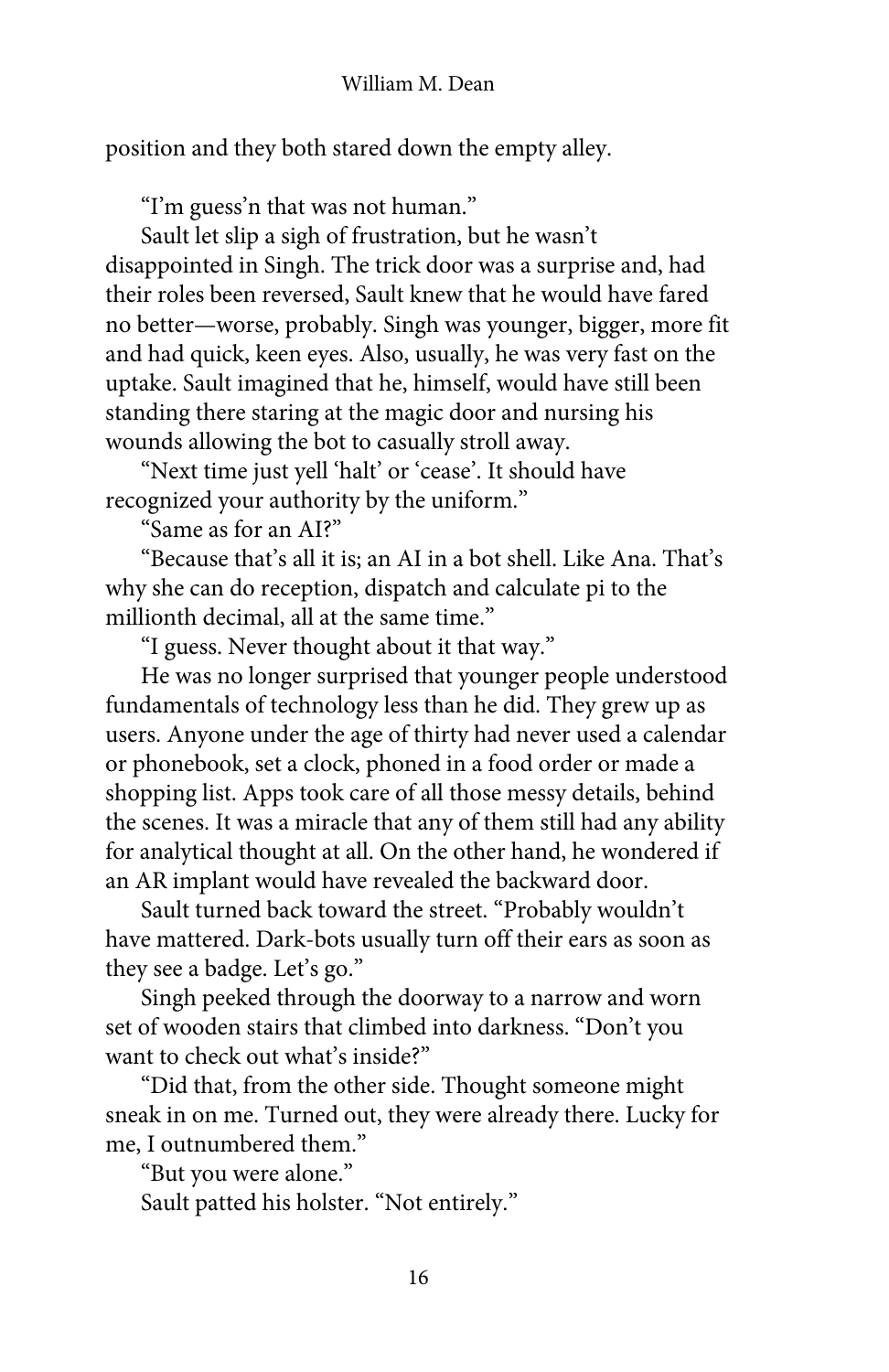"And that door…"

"Yeah. That's one for the memoirs." Sault laughed. "That door's a famous feature of Fan Tan Alley. I've lived here most of my life and must have looked at it a thousand times but still, I had no idea."

"Did you notice how thick it was? And the steel on the other side."

"A little beyond code, I'd wager."

"That's security for something major."

Sault shook his head. "Used to be Tong, but that was thirty years back. That's all moved off the island, to Vancouver."

"So, what now? Drugs? Hookers?"

"More like Rhino horn, Elephant tusk, tiger balls…that kind of thing."

Hamel and Hilton were gone when they passed the spot where their black and white had been. And when they reached their own unit, as Singh reached for the door handle, the driverside window lit up to inform him that the car had been ticketed—a citation cast in laser light hovered an inch or two from the glass. "Guess who?"

"Lovely Rita meter maid?" said Sault, citing a reference that would probably never die within the department.

"Friendly Neighborhood Spiderman," Singh read back before acknowledging receipt by flicking it out of sight.

Once they were buckled in, Sault consulted his watch. "Vivia, find that ticket and delete it."

It took Vivia a heartbeat to verify credentials and submit the request to Ana, the Vic PD AI. "Ticket from Friendly Neighborhood Spiderman, deleted," she reported in a soft female voice that only Sault could hear. Sault, as did most police officers, had tuned his watch to his P.D. frequency, which relayed it to audio-dots glued in place deep within his ear canals. The sound was clearer than from his watch's speakers.

Singh eased the vehicle to the curb at Princess and Government and began paying attention to his watch, scanning wants and warrants, BOLO's and other relevant notifications. Sault listened to the random ticks from the cooling engine and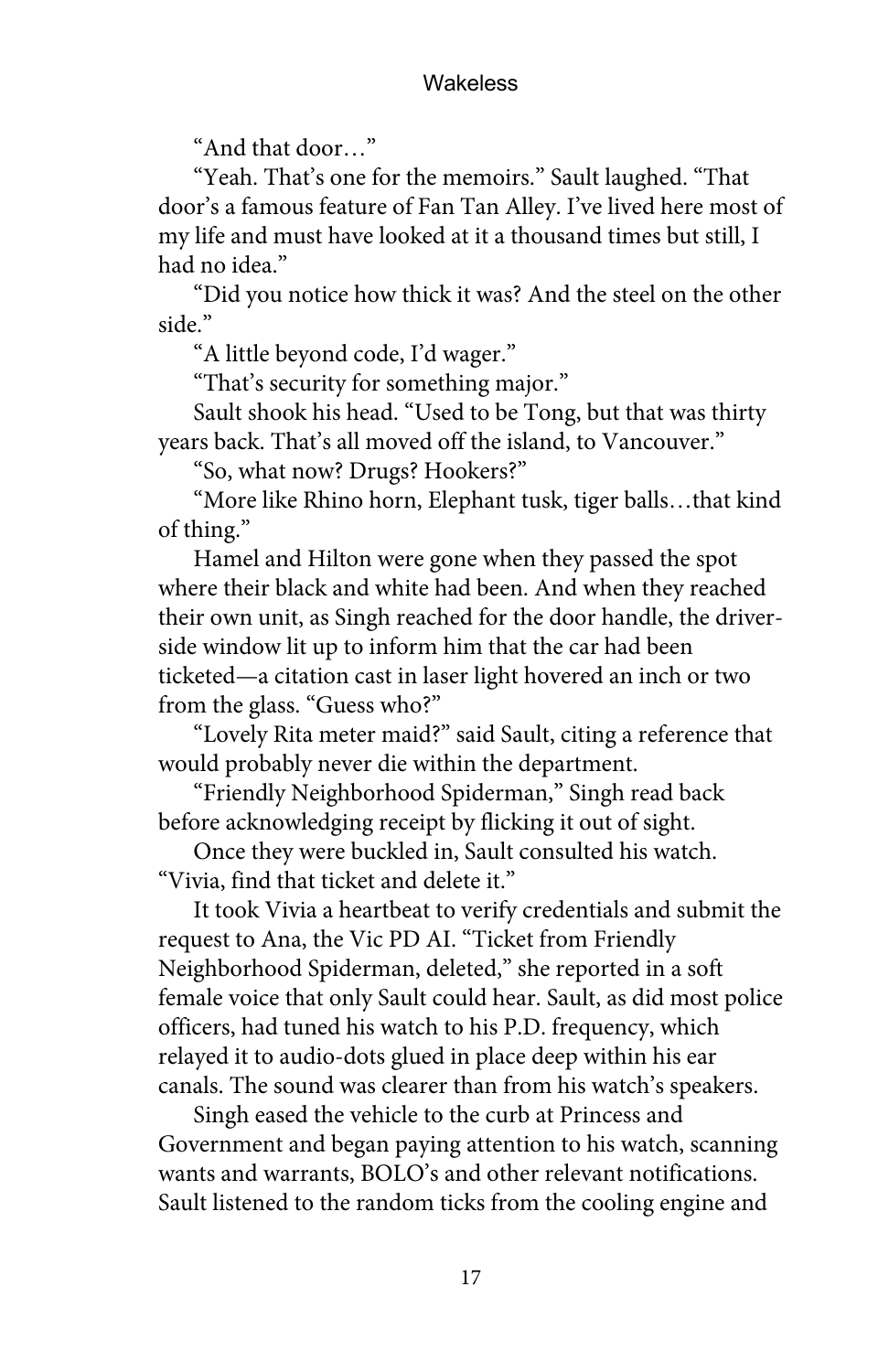watched two hookers poorly mimicking moves from their sultry youth, attempting to turn traffic their way. If they were worried about the presence of the cops, nothing in their demeanor showed it.

Focused on Vic PD memos, Singh was mildly startled when Sault suddenly said, "About four months ago, a native woman died in a single-car mishap. Six hours later, the cop who found her also died."

Singh looked up from his watch. "I heard about that. He OD'd. Contamination from the scene, right? She was a Jingo addict—a casket-dodger. That stuff is fuck'n nuclear."

"No one dodged any caskets that day," Sault observed, wryly.

"Latex at a crime scene, that's 101."

"He was green, but Terri Schneider was his TO." Terri (Theresa) Schneider had transferred from the mainland two years earlier. The ten Vancouver-years under her belt played like twenty, in the relative quiet of Victoria. As a cop, everything about her was unassailably solid and it was obvious to everyone that she would rise fast and far. There was talk that Chief of Police Roth already had her on his radar, and Sault guessed that it was less because of her potential as a law enforcement officer, and more because of her potential as a rival. "She took good care of him. The procedure was textbook. It was a traffic accident, at that point. It didn't become part of a criminal investigation until the officer died. His name was Jared Kowalczyk, by the way. They figure he put his gloved hands into his pockets, from habit, transferred some residue into his uniform and touched it later. Got it on his skin, from there into his blood. The supplier was never found and three months later, the case has pretty much turned to dust."

"This about what we were just doing in Chinatown?"

Sault nodded. "Wanted to touch base with a CI who might know something." Every cop had confidential informants; people who operated both sides of the law, bartering to get ahead or, more usually, just to survive. In Victoria, there were nearly ten thousand people who were considered regulars;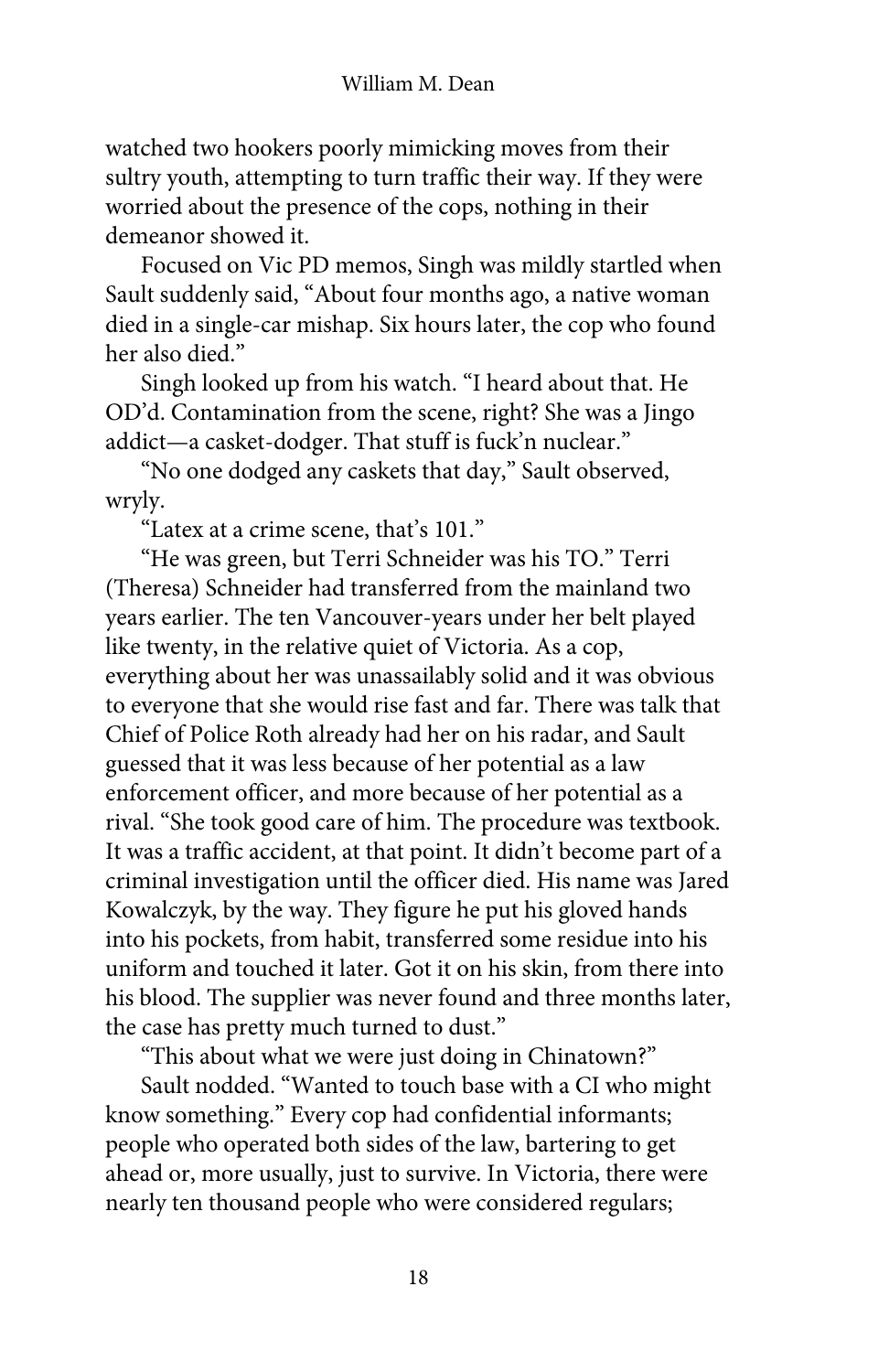repeat customers often described in the media as "known to police." Of these, close to 4000 were street people, most of whom skulked the heart of the city—Sault's territory. He knew all of them by sight, a good portion by name; chatted regularly with about half. Of these, there were currently about thirty whom he considered solid CIs.

"And did he help?"

"Didn't get the chance to talk. Walked in on something not sure what—but that bot had instructions to bolt hard."

"What's it mean?"

"Probably just a traceable bot with a high-profile owner who doesn't want the attention."

"We could go back."

"I will. But, not now. I need to make sure no one makes my guy as a CI. I'll make contact, once the smoke clears."

They sat in silence for several minutes. Sault had been partnered with Singh for less than a month, but Sault could sense that he was trying to gauge how much privilege that bought before breaching some delicate subject. Singh started tentatively, "So…here's a rookie question:"

Sault turned away from the street to look at Singh.

"How is it that a beat cop can pursue an active investigation without instructions from a detective?"

Sault was impressed by Singh's boldness, and not offended. His gaze returned to the street. The two desperate looking women were still smoking and strutting, trolling, waiting for equally desperate Johns to pull up.

"May as well move on," he said.

Singh said nothing, started the car but allowed himself to vent a little frustration out of the driver's side window. The hooker who saw him roll his eyes was too high to understand. She waved. He smiled back. The patrol car pulled away.

They reached Douglas and Hillside and had to stop for North America's longest traffic light. Sault suddenly said, "Falkov and Caverly are not getting it done."

"It's their case?"

Sault nodded. "Falkov used to be pretty good, but now he's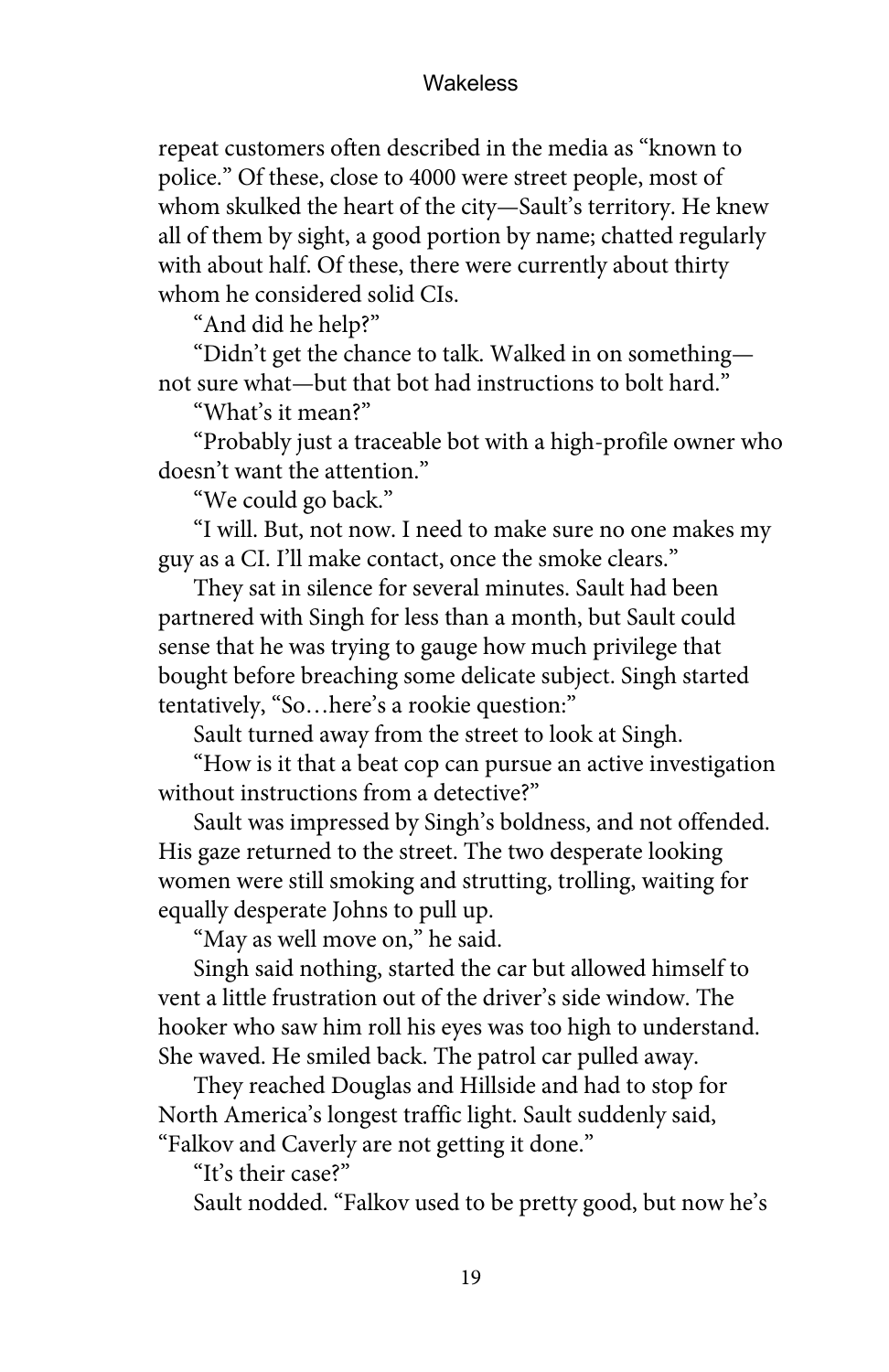just coasting. I think he's two, maybe three years from retirement. Focused on that. Caverly's a climber. If this were about some white CEO from Oak Bay, he'd be all over it. But he's too white bread to follow a lead into Chinatown. Even if he did, no one would talk to him. He didn't spend enough time on the street. He's got no cred and no contacts."

"But we're not allowed to interfere in an active case. Right?"

"But if, in the course of performing my assigned duties, I stumble upon something relevant, I am obligated to pursue it."

"Ah. And the brass is ok with how often you stumble upon relevant leads? 'Cause I'm guessing the detectives aren't."

"No one's ok with it until a case breaks open and the press arrive. Then it's all smiles and back patting. And the brass absolutely love how I fade away at that time."

"You sure like to take chances, yet you don't want any credit. Why would you take the risk? Did you know him?"

"Never met him. We're in a dangerous line of work. We're supposed to take care of one another. It's about making sure that one of our own sees justice."

That was not true. He wished he could believe it was, but he knew himself better than that. The real reason was simply that he had been on the impound lot the day the car had been towed in for forensics. The little, two-seater hire-car's front end was caved in on the passenger side, almost all the way back to the rear storage area. He immediately assumed it was a multivehicle, highway collision. Later, when he found out that it had been recovered from a ditch on a city street, his mind just couldn't reconcile the extent of the damage he'd seen with that fact. The next day, he visited the site. The irrigation ditch looked freshly cut into the earth, so it must have been recently dredged by one of the City's drones. It was about four feet deep, with rolling sides, fringed in Scotch Broom and Blackberry brambles. His eyes followed the car's gouges which abruptly ended at a large concrete culvert that looked like it had taken a punch from The Hulk. She had been extremely unlucky. It was a straight stretch of road, and for the entirety of that length, the ditch was just scrub, dirt and water, except for this one spot.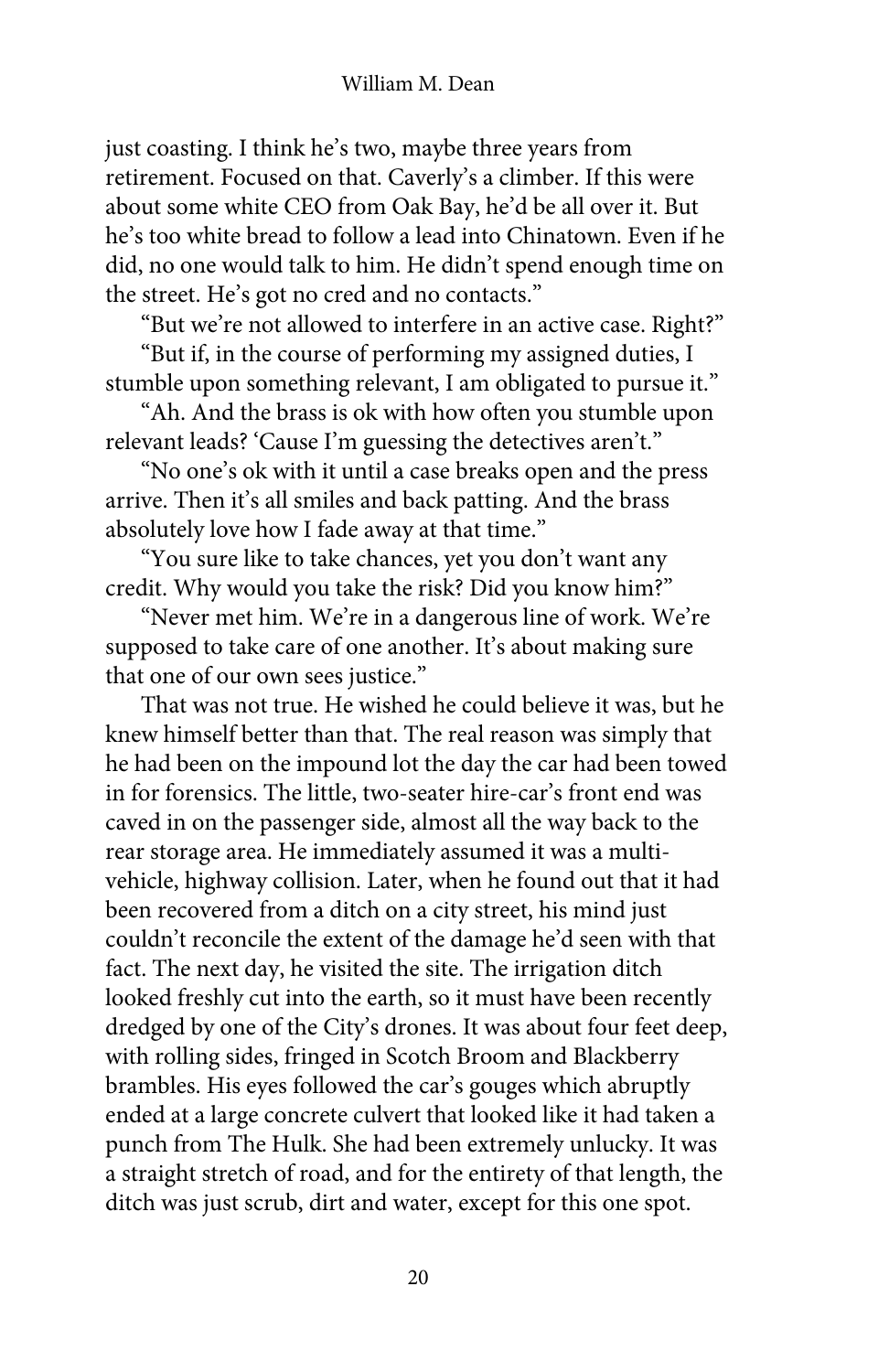Had she lost control anywhere else, she would likely have survived. But on top of that, the car must have been going nearly a hundred kilometers an hour. He looked back up the road. It started at a sharp intersection, so the driver would have had to slow almost to a halt to negotiate that turn. If that small electric rental could get up to such speeds in the short distance, it must be at the extreme range of its ability. It was as if she'd hit the gas and made a deliberate beeline for the culvert. By then he'd done some asking around and knew that it had been labelled an accident but, to Sault, it looked more like suicide. After that, the questions plagued him and invaded his dreams. He couldn't make himself leave it alone. As with every case he'd ever taken on, this investigation was really all about alleviating his own curiosity. At the beginning, the death of his fellow officer, Jared Kowalczyk, had been incidental.

The light changed and Singh crossed the intersection in silence.

"That cop was a new guy, like you. His wife found him. He had two kids." Sault wasn't sure if he was talking to Singh or to himself.

Singh was silent for a while, digesting the info.

"But, how do you even know where they're at with an investigation? Do you have access to the murder books?"

The radio chirped and one of Ana's dispatch voices called their sign and sent them toward a back-alley disturbance on the Galloping Goose Trail.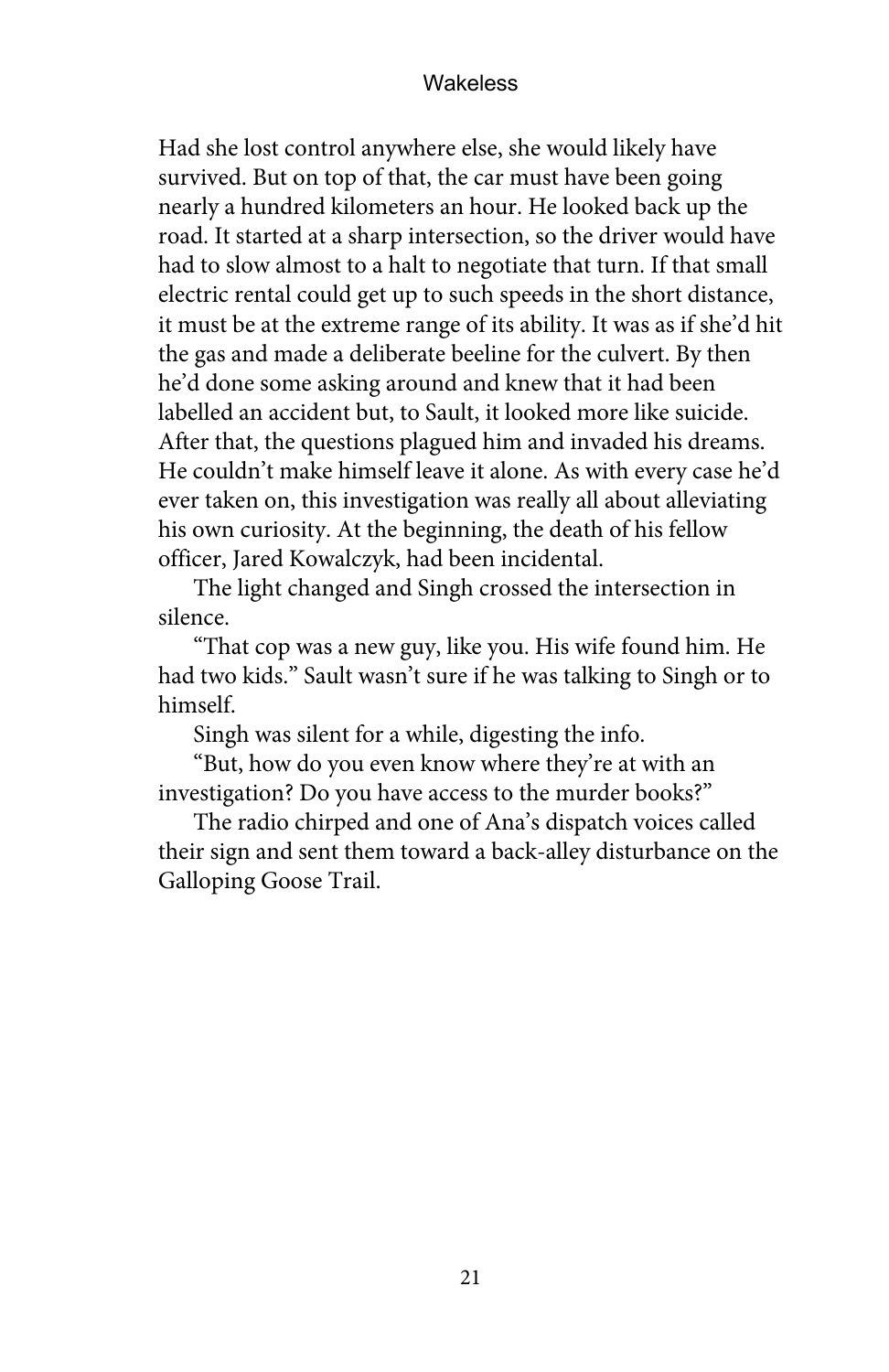## William M. Dean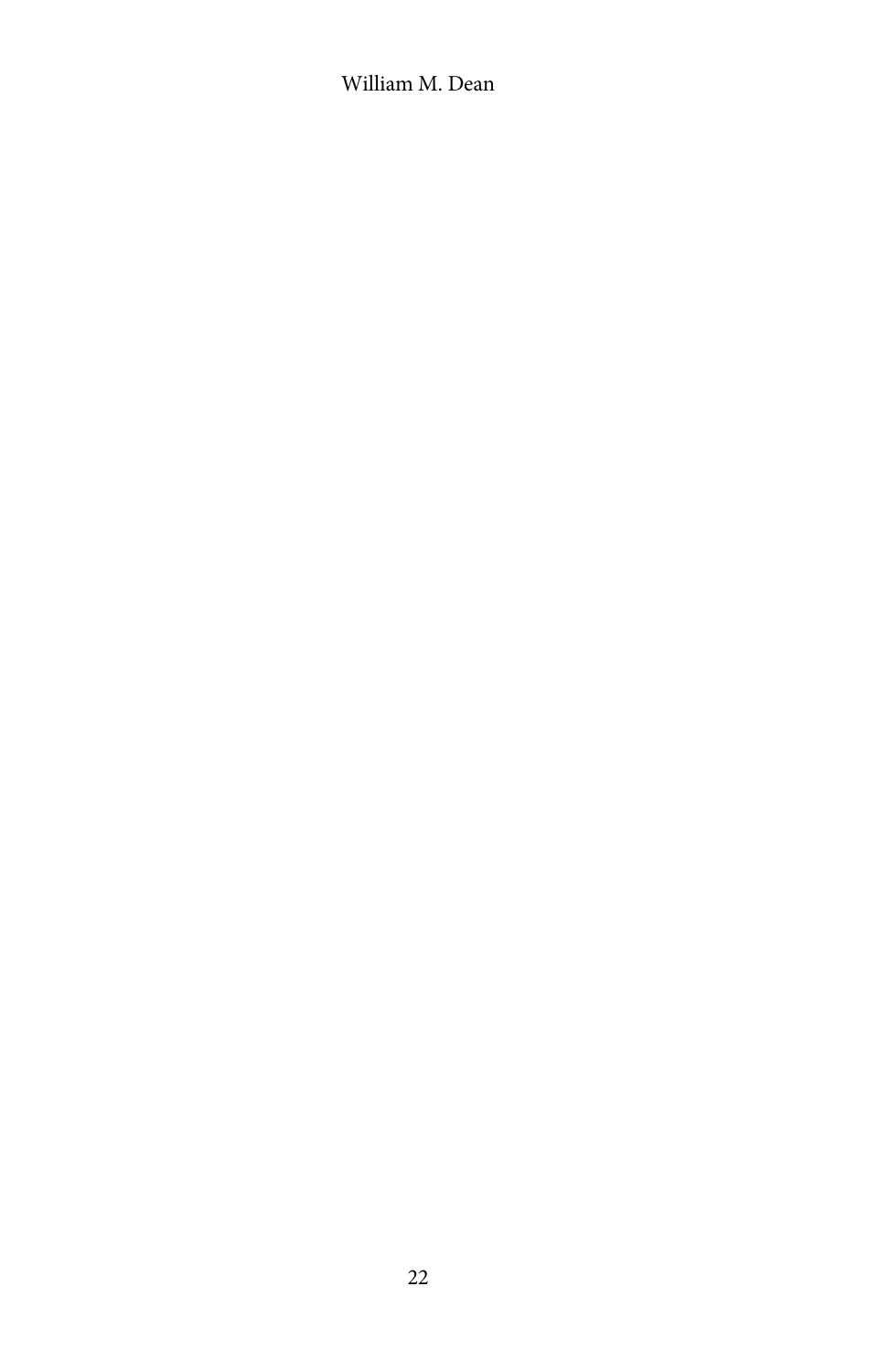## CHAPTER 2

They were pointed in the right direction. Singh hit the lights, Sault worked the siren and Vivia communicated with the traffic lights, so they had the right of way and they arrived near the incident site in record time.

The Galloping Goose Trail is a picturesque, paved walking path that starts from Victoria's inner harbor and snakes through city and suburbs and farmland, unbroken for thirty miles to the north. Eastward, it connects with Lochside Trail which continues for an additional twenty miles, to the Swartz Bay ferry terminal, where you could hop a ferry bound for one of the smaller islands, or Vancouver. The trail is very popular and usually busy with bicyclists weaving past pedestrians like stunt planes around pylons. It was rare, but far from unusual for a fracas to erupt between the two groups. Typically, there would be an injury involved and Ana would already have warned nearby paramedics of the possibility.

Singh screeched the vehicle to a stop in front of the Gorge Waterway Bike Park and Sault catapulted out of the car and ran across the hard-packed trails toward sounds of chaos. Singh took a little longer to disentangle himself from the seatbelt and pull himself free of the car. Sault had seen him do it a hundred times and it always reminded him of the scene in the animated movie The Incredibles, where Mr. Incredible steps out of his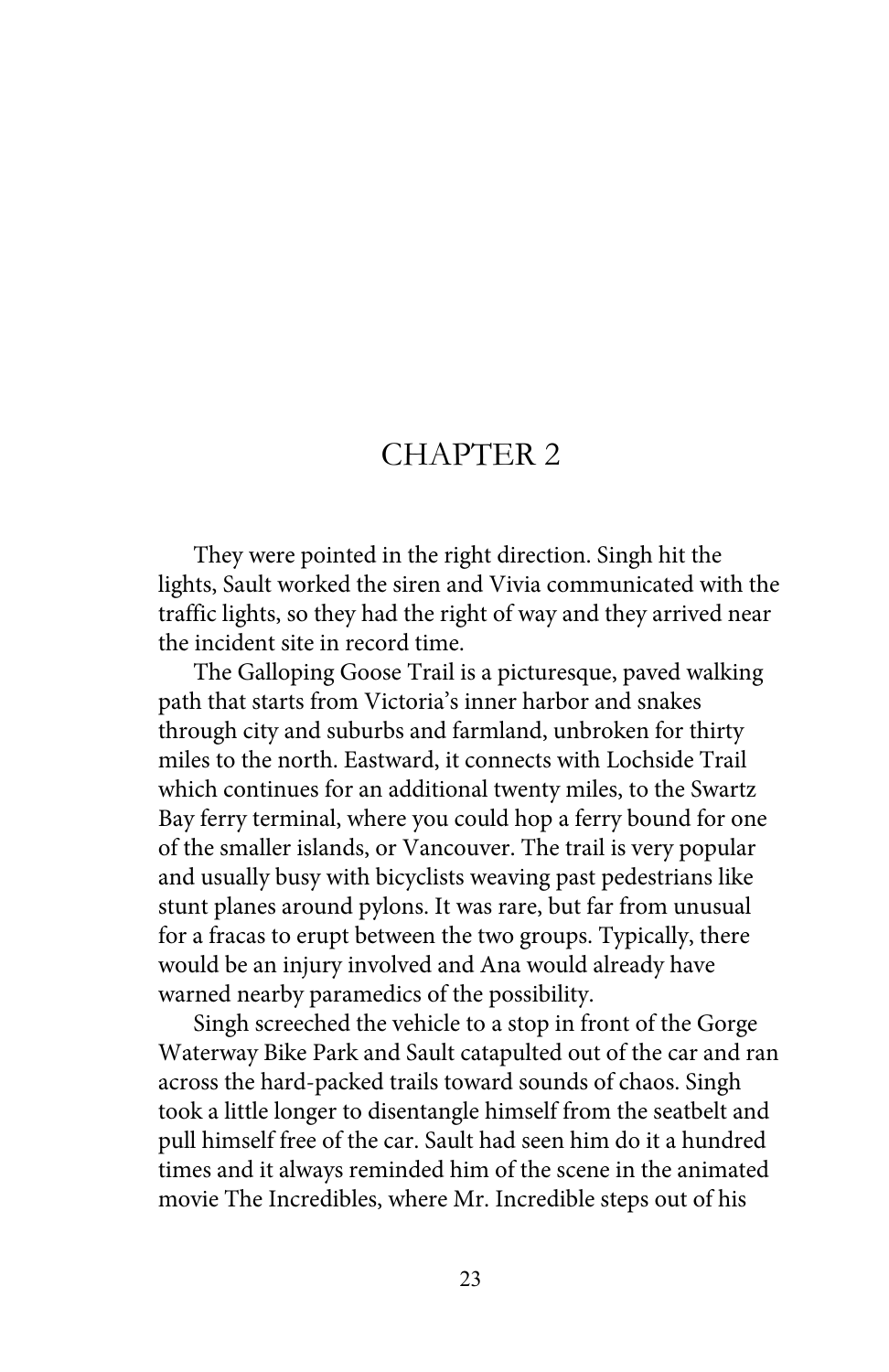tiny car after a hard day at work. The big man never seemed to notice. Sault guessed that for him, tight spaces and low hanging obstacles were background noise.

Sault reached the level pavement of the Galloping Goose Trail. He could hear and even feel Singh's size 11 feet slapping the ground close behind. In the tunnel created by the Burnside Road overpass, Sault saw a familiar form and slowed his pace. The man was overdressed for the heat in a ragged trench coat, boots and toque and was wailing incoherently, but Sault took himself off high alert. This man was a street person he'd seen often in the last year. He'd tried running his ID a few times, but come up empty, and so had dubbed him "Harry Potter," because of his penchant for whimsical flailing and unintelligible rants, seemingly directed at the wind. As far as Sault had been able to tell in the course of his encounters, the man was not drug addicted, more likely mentally ill; possibly off medication. He'd never been any real trouble before, always moved along, once prompted. Sault wasn't expecting any trouble now and patted the air behind himself, giving Singh the signal to stand down. Still, he heard the snap of Singh's holster as he untethered a weapon for quick access, but he didn't hear the sound of hardened steel sliding against leather, so he knew it was still safely sheathed and mentally awarded his green partner a check mark for prudence. Later he would check to see which weapon; pistol or Taser, but he had the feeling it would be the Taser; Singh did not seem the type to jump to his gun.

Sault was now twenty feet away and still unnoticed. He stopped, not wanting to startle the man. "Hey, man," he prompted.

Harry Potter seemed to notice him for the first time and turned toward Sault, away from where he had been directing his antics. His hands dropped to his sides. His eyes were wide, but not with surprise or fear. Sault's read was that he seemed overloaded with input. The eyes danced and darted as if he were doing some sort of massively complex computation in order to decide on his next move.

"You okay, buddy?"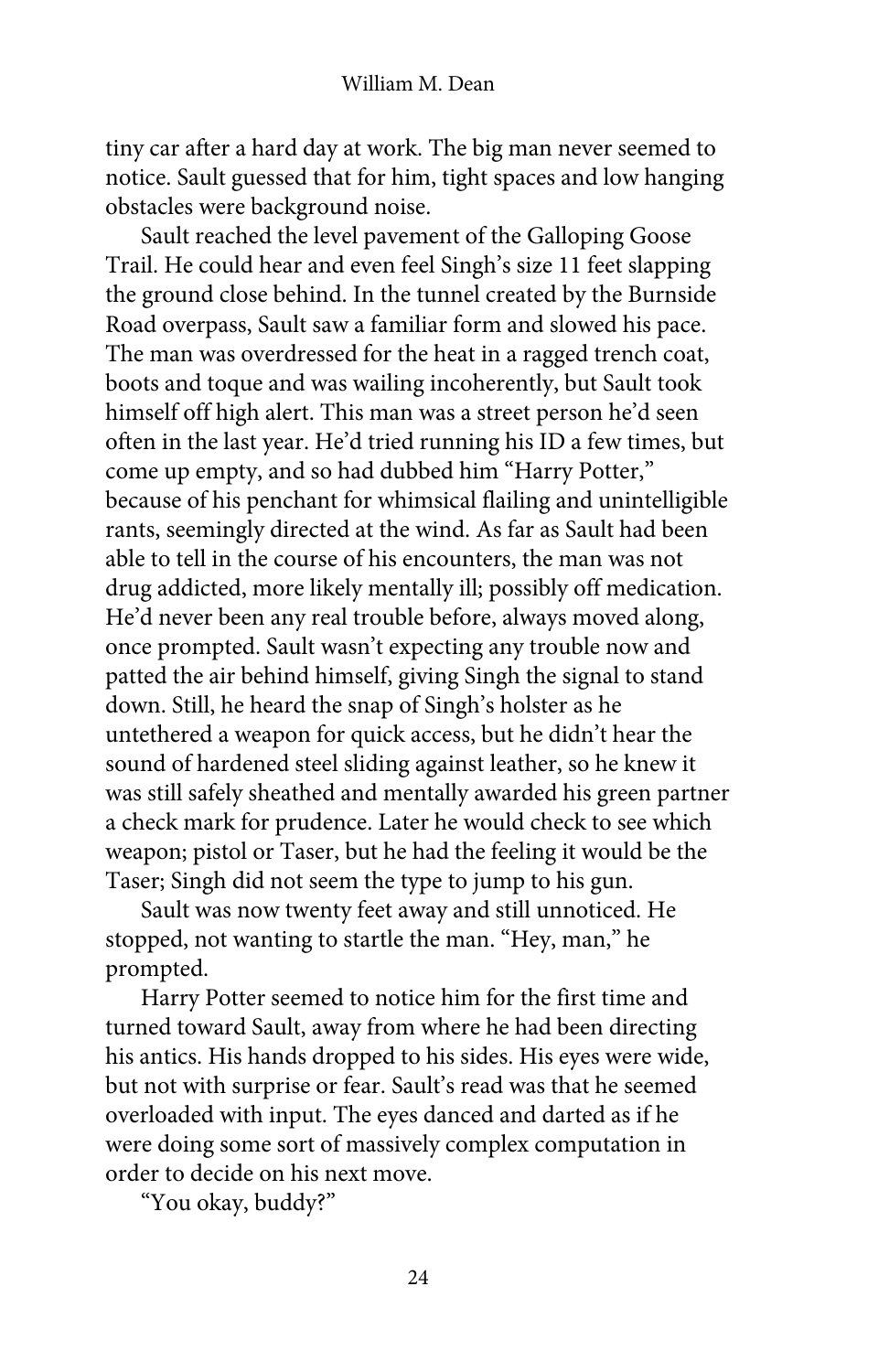Harry Potter pointed a finger directly at Sault. His mouth formed an O and surprised seemed to climb into him and slowly take over. And then Sault saw his other hand head toward a pocket of the trenchcoat.

As disturbing as this seemed, Sault's gut told him there would not be a weapon and he became afraid that if he couldn't curb the man's actions, this was going to end in tragedy for both Harry Potter and Singh.

"Whoa there! Just stop, alright?"

But Harry Potter's hand continued, reaching the edge of the pocket.

"Stop! Freeze! Okay?" Harry Potter hesitated, but the expression on his face gave Sault the impression that it was because he'd had to recalculate rather than because he'd heard the warning. They stood in two separate worlds and Sault knew that in his world, the hand was going into the pocket regardless of anything he might say. And then he heard the familiar sound of metal sliding against leather.

He stepped directly into Singh's line of sight, putting himself between the two, and three feet closer to Harry Potter. He was patting the air furiously, behind him aware that Singh's weapon had been rightfully drawn, hoping that it wasn't pointed.

"Take your hand out of your pocket, man. I can't help you if you don't do this for me."

In the shade of the concrete overpass, there was the thunderous echo of the traffic zooming across, but at that moment, Sault's focus was so intense that for him those sounds seemed distant and there was also a kind of silence. For the first time since leaving the vehicle Sault noticed the slight breeze and the usual tang of ocean salt in the air. His shirt collar was uncomfortably hot and the shade seemed unnaturally dark, while all around was overly bright. He heard birds chirping from the scrub that clung to the rock of the ravine. He wasn't breathing and didn't feel the need to. The man's face and expression seemed etched in his consciousness, as if mere inches away. If things went south, Sault knew this would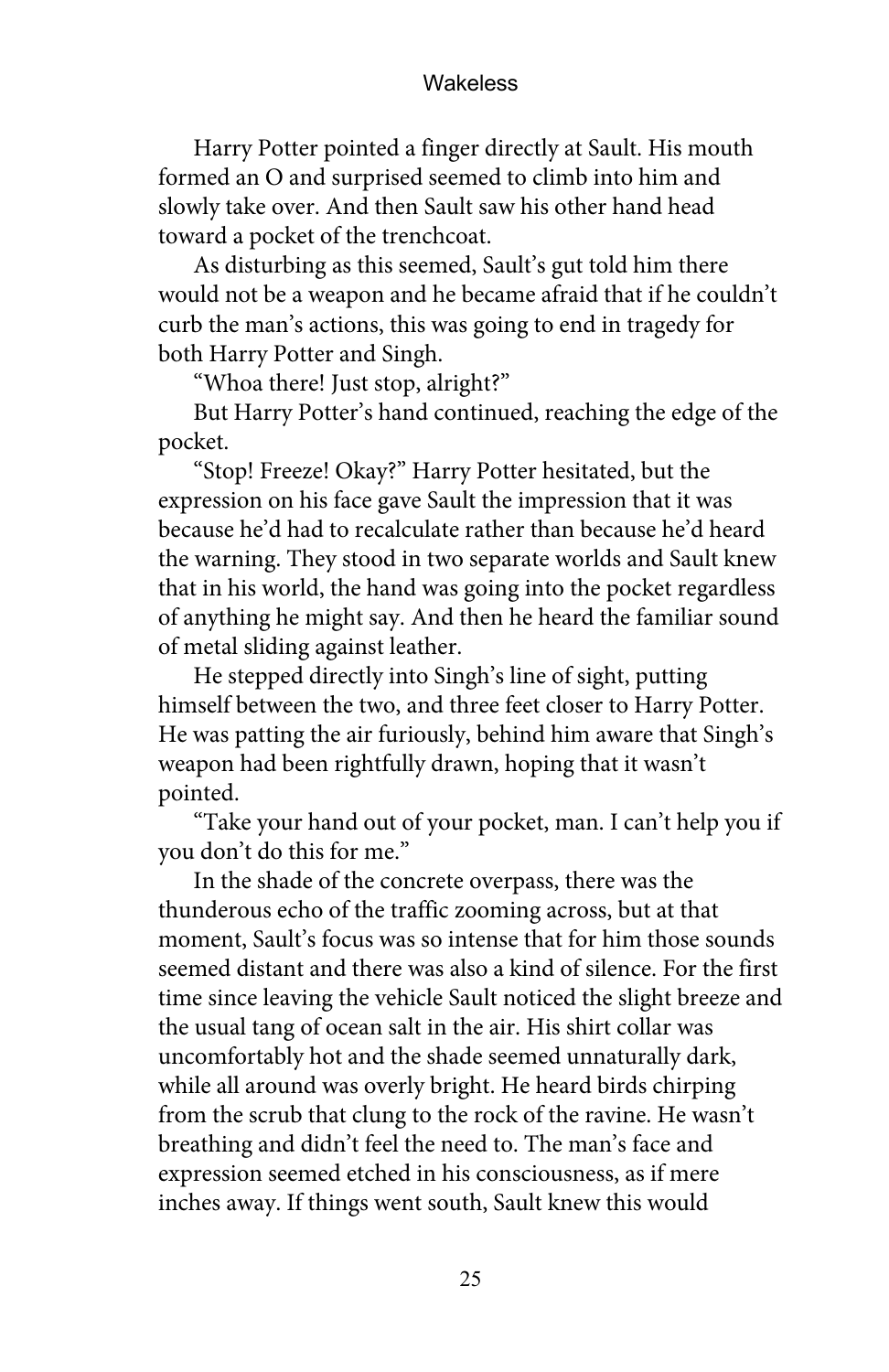become an indelible memory.

He heard the scuff of shoes as Singh shifted, probably trying to reestablish a sightline. Sault focused on holding the shabby man's gaze. No sudden moves.

The eyes darted away from Sault, seemed to focus behind him, on Singh. Sault felt adrenaline building inside him, contemplated the wisdom in trying to lunge. With fifteen feet still between them, it would be dicey. And, now, there was the fresh possibility that his partner might be startled and accidentally shoot him.

And then, the man withdrew his hand and it was empty.

Sault felt the moment unwind and was just about to strongly suggest the drifter sit himself down when, unexpectedly, he did just that. When Sault examined his face, the man's eyes and mind no longer looked clouded. There was clarity, as if a mask had fallen.

Sault stepped forward, knelt down and took the man firmly by the elbow. Singh holstered the Taser and moved to the other side.

"You scared the crap out of me, old man," Sault said, shaking his head.

Singh was also kneeling. He had a nervous smile on his face. "I'll call the paramedics."

Sault nodded and Singh stood and cocked his wrist to call.

"Sorry. What?" The old man had mumbled something that Sault hadn't caught. But the moment their eyes locked, Sault felt his entire world careen and he was suddenly certain that he'd made a big mistake. He felt a deep bite into his forearm and reflexively let go of the man and fell backward to the pavement. He was bleeding. A hypodermic needle had dropped out of from the trench coat sleeve and the stranger had stricken with the sureness and intensity of one obsessed.

Sault was still falling backward as the man shakily got to his feet and ran. He wasn't fast or sure-footed and Singh easily dropped him with the Taser, after only a few steps.

"Are you alright?" Adrenaline made him shout though Sault was now standing only a few feet away.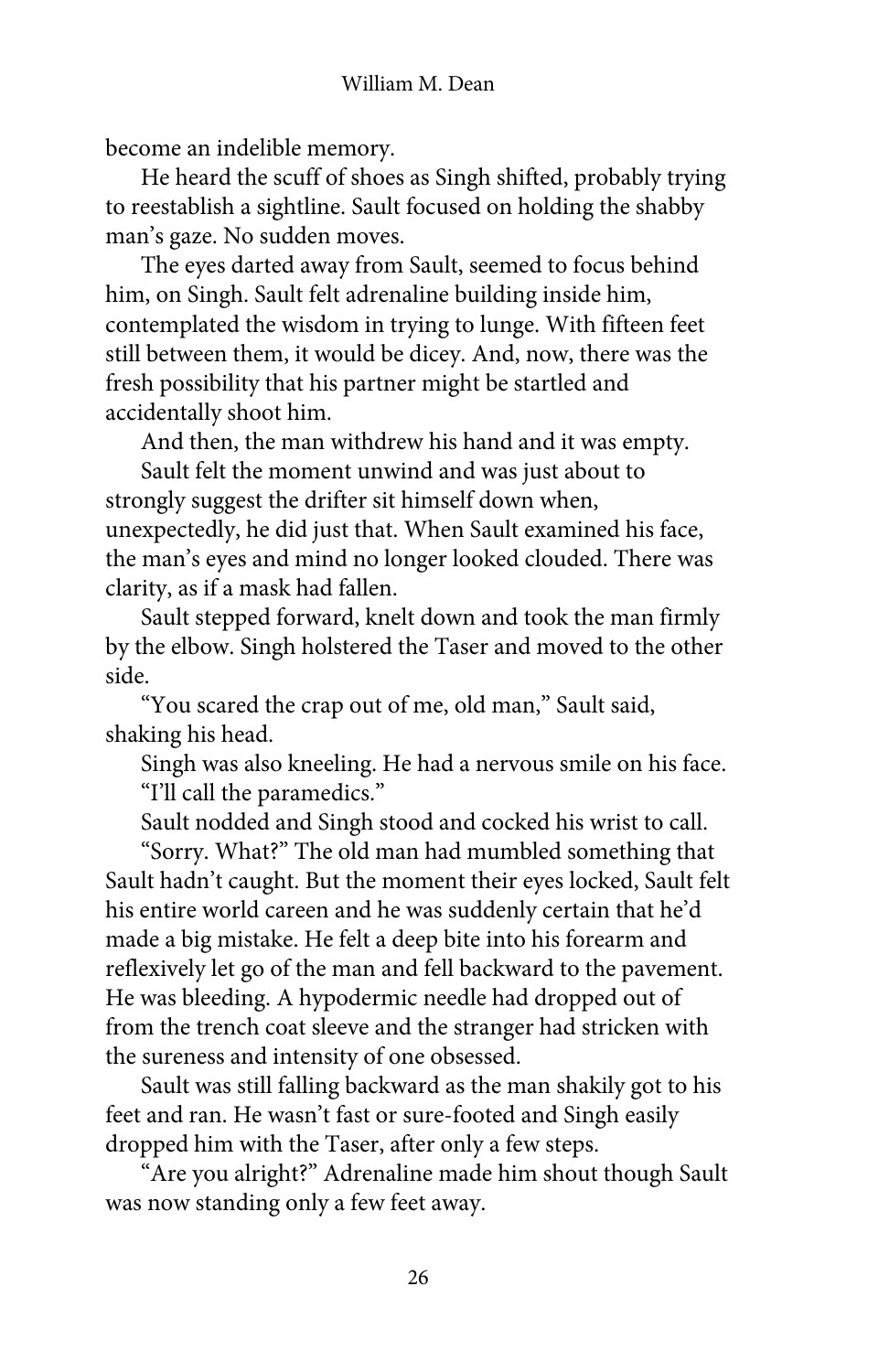"Just a cut. Doesn't hurt." They could both see that it wasn't just a cut. And truthfully, there were electric tendrils making their way up his entire arm. His fingers were numb. He was both embarrassed and scared at the same time, not willing to admit either. Half way up his forearm the puncture erupted blood. The flow was strong and continuous, but not a perilous volume and Sault easily stemmed it with the palm of his hand.

"Jesus! I'll call it in. You're going to have to get a full work up."

Singh stood over the old man's seizing form, calling for backup and medics while Sault knelt and felt to confirm that there was a steady pulse.

Then, suddenly exhausted, he lay down on the pavement and forced himself not to hyperventilate over thoughts of what might have been in that syringe.

He lay in a daze, looking up at the few clouds drifting by and trying to bring his mind into focus. There was a low buzzing at the periphery of his consciousness—like a hummingbird, but too consistent to be natural. It grew louder and then, seconds later, a drone slid directly into view above him, it's many lenses zooming in on his face. More drones would soon follow as each of the newsfeeds covered the scene.

Sault closed his eyes.

His thoughts became random and directionless and the pure blankness of the mental canvas seemed to fill his mind while everything else faded into the background. As if at a distance, he could hear the old man rasping and could tell that he was still in spasms, and delirium. A wild and fleeting thought caused Sault to wonder if they might both be sharing the same mental landscape, and suddenly he wasn't sure if he was hearing the old man from within or without but he distinctly heard him mumbling a single word, like a warning: "Delivered!"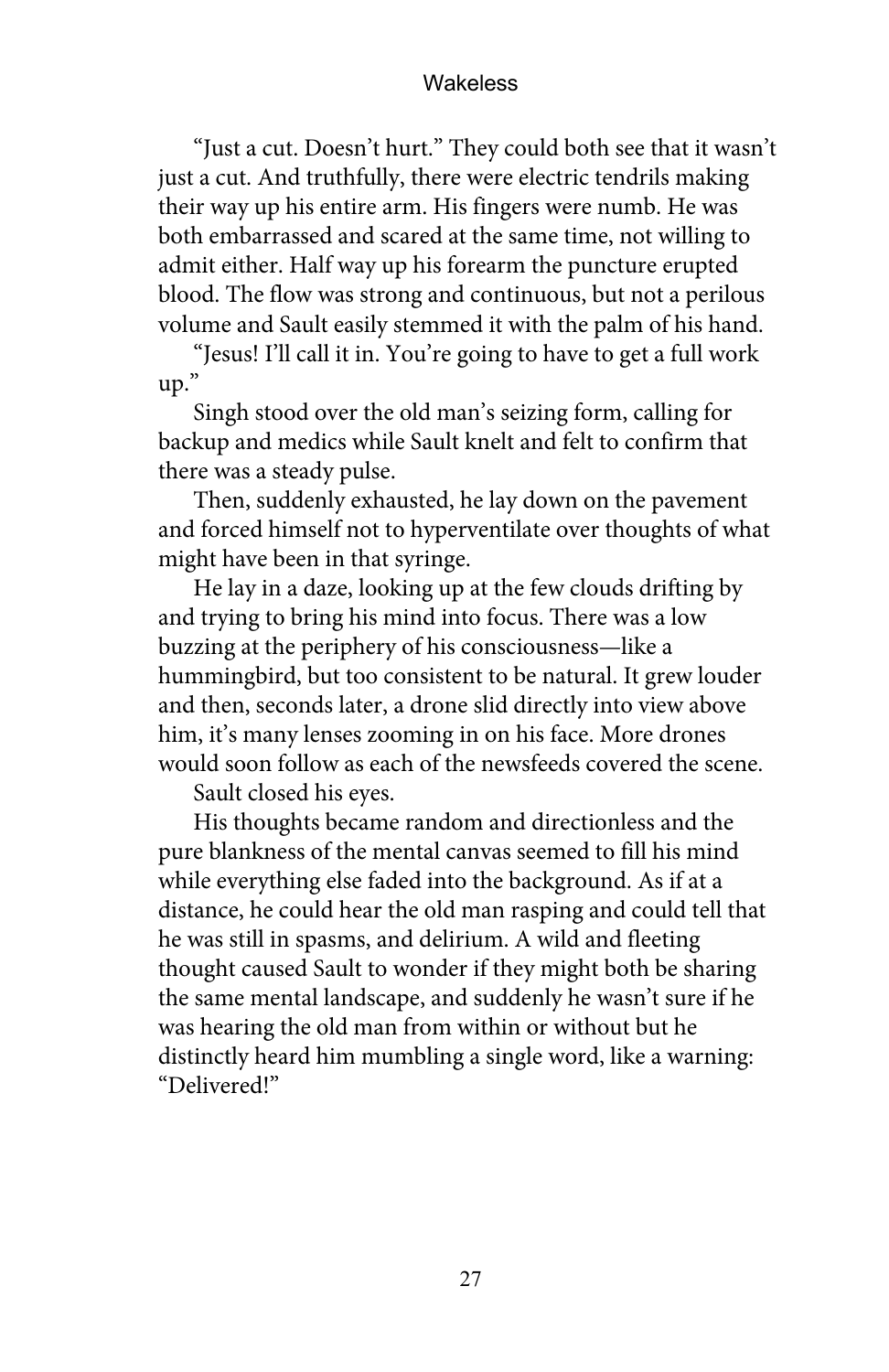## William M. Dean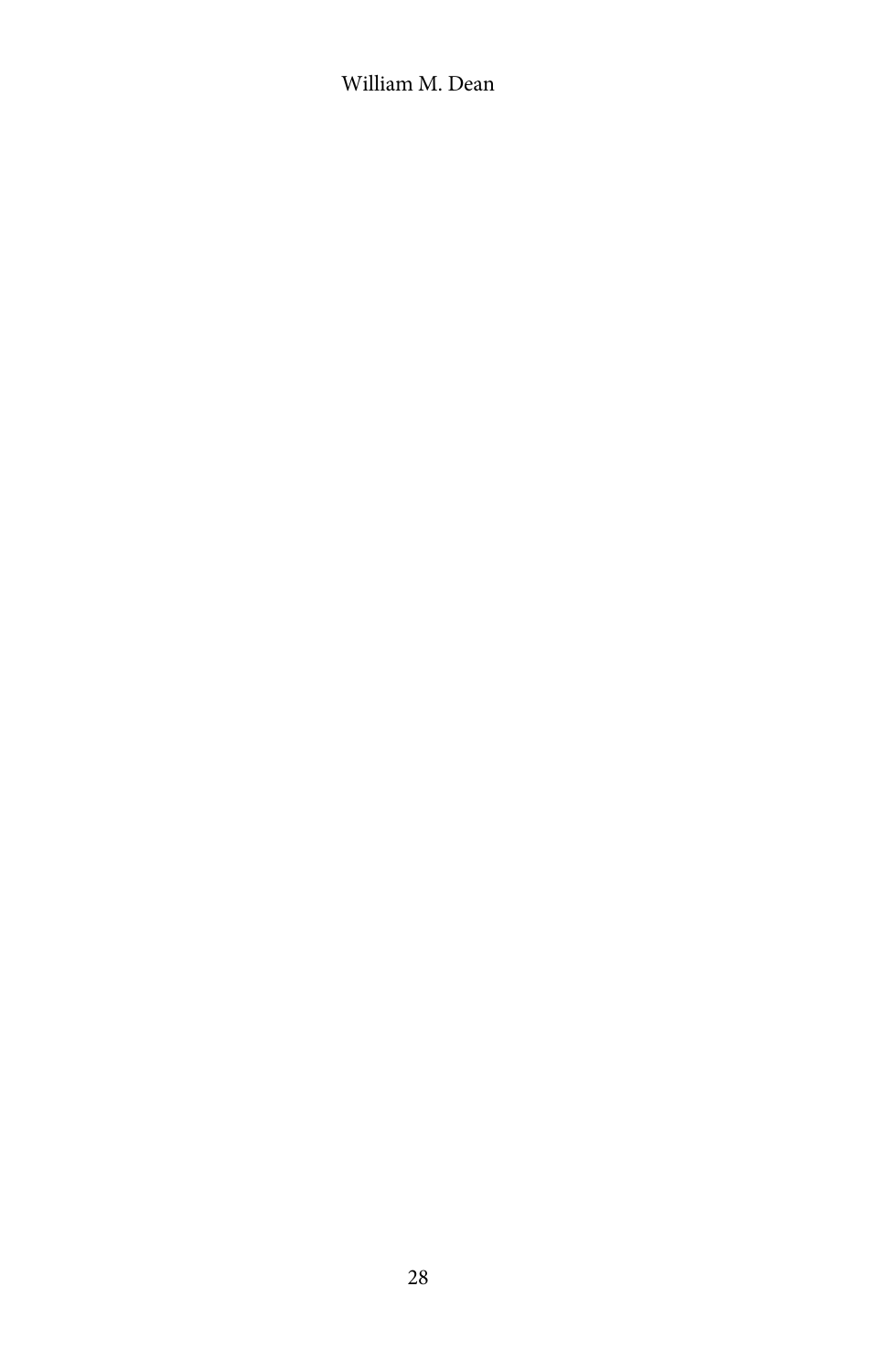## CHAPTER 3

Sault lay on the asphalt a very long time focusing on his inner workings, trying to isolate anomalies. The fluid-electricity and numbness were fading fast, but he was sweating—but then it was hot out. Was he sweating too much? His breathing had gone from rapid and ragged to slow and shallow. Was that normal? His heartbeat was regular, but seemed unusually strong. He could feel the pulse in his neck and wrists, under his arm, at his groin.

And he wondered what the old man shot into his system; a poison, a hallucinogen, a disease? The most likely possibilities were ominous. But he could deal with those—one way or the other he'd have to.

What shocked and scared him the most was how totally unawares he had been. That events would turn this direction had been the furthest thing from his mind. He really was getting too old for this. It was long past time to trade the streets and patrol car for a desk and unmarked. He needed to get his Detective badge. Of course, he'd known that two years ago, and would have done, had the Chief not tried to bully him. Chief Roth's little speech had detonated Sault's stubbornness, a fault he was well aware of, but unwilling to change because it was intimately linked to results. Sault had resolved to wait until it would be obvious that accepting Detective was his own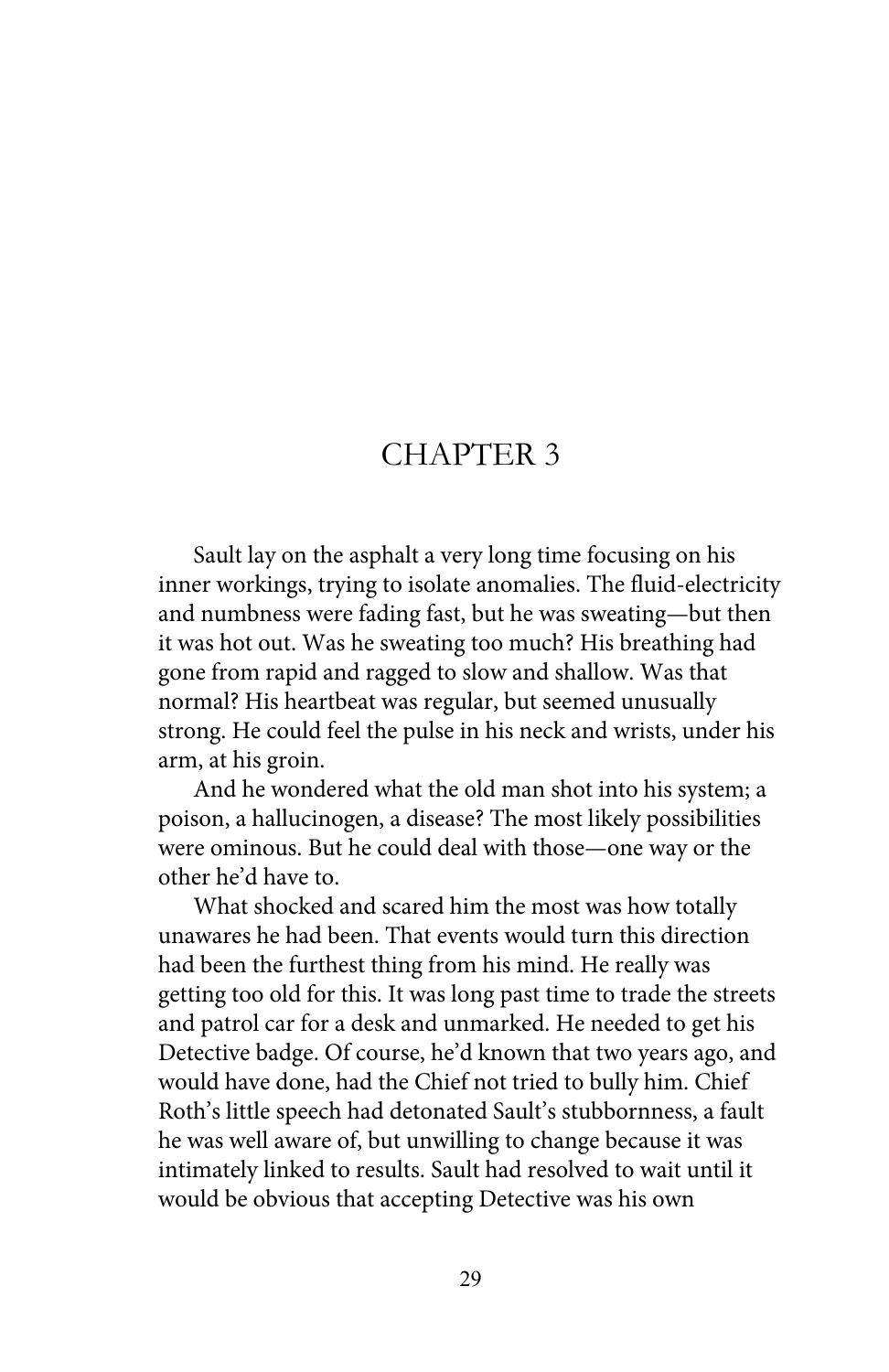decision. Well, that day had come.

Reality: the ultimate bully. If he applied for Detective now, then it would be obvious to everyone that this incident had affected him and prompted his sudden change of heart. On the other hand, he was not one to obfuscate reality and this would be a clear example of that fact.

Singh remained close by, the entire time, but some instinct made him maintain a distance and not pander. Sault liked him even more for that. The suspect came to shortly after being cuffed. Singh helped him up, then led him to a shady spot at the side of the walkway, under the bridge. Then he busied himself supplying details to incoming units: paramedics, forensics, other units and dropping numbered cones at significant points of the crime scene; where the assault took place, where the syringe lay, where the suspect fell…where Sault was still lying.

Sault was deep in reflection and the last thing he wanted at the moment was to play twenty questions. He was comfortably in the embrace of the familiar calm that descends when the bottom falls out of the life you plan and you land in the warm, soft primal muck; the essentials of existence, where no human construct—not civilization, not expectation, not plans, not status, not money, not love— where nothing matters except the present moment, and breathing.

But, eventually, the paramedics came prodding and prompting, making him sit upright, peeling him in his sweatsoaked shirt from the pavement, then urging him to the ambulance where they dressed his wound. He was instantly and visibly resentful, but afterward, when the crime scene photographer came, he was relieved to not be in the evidence photos, which would make the rounds between the PD and DOJ. A photo like that might even leak to the media. Then he'd become the poster boy for cop in shock. As it was, moments later a human videographer showed up and took a couple of shots of Sault propped against the door of the ambulance before Sault noticed her, sat upright and shook off the blanket he hadn't remembered receiving.

He didn't argue when they strapped him into a gurney and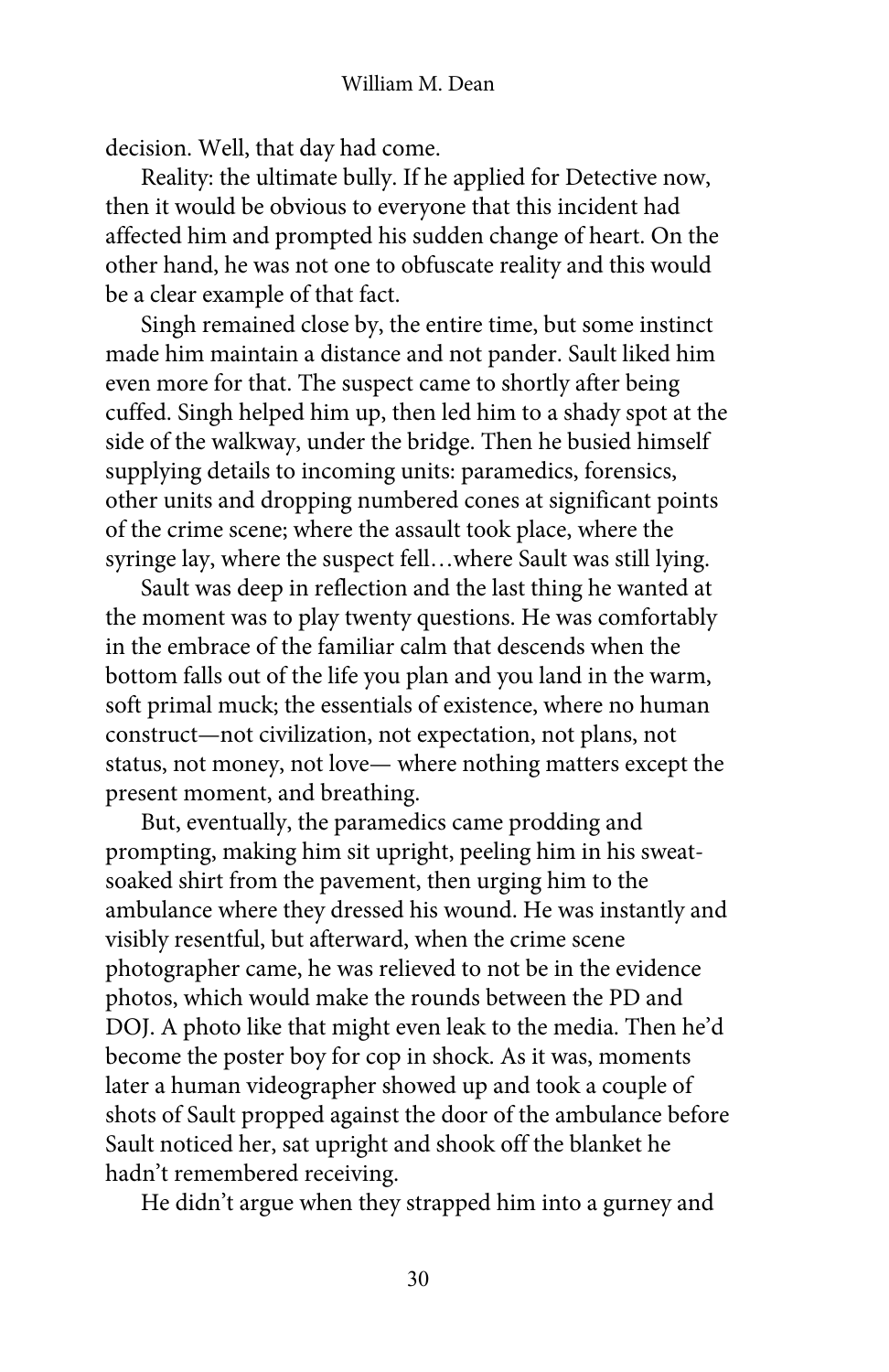made him ride that way to the hospital. By that time, there were three or four video drones weaving through the scene and he was glad to be rid of them when the ambulance doors shut. Nor did he object when they insisted on pushing him into the ER on a wheelchair. It was all procedure. Procedures evolved from past experience, and for good reasons. He was a big believer in the value of experience.

At the front desk, the paramedics handed him off to a squat nurse with a no-nonsense, take-charge demeanor. Experience. She was gruff and direct and he knew that most people would immediately dislike her. But they would do as she said. He liked her, immediately. She wheeled him into a small private room, and asked him to remove his shirt. She stuffed it into an evidence bag and then opened the door just wide enough to hand it off to someone in uniform. Sault hadn't noticed any police escort or communication between the nurse and anyone else and he realized he was still daydreaming.

She wasn't insistent but encouraged Sault to lay down on the elevated cot with the paper runner and plastic pillow. It did not look inviting, but Sault decided to bow to her experience. She showed him the emergency call button mounted on the wall, told him a doctor would be in shortly and swept out of the room casting him one last vacant smile which told him that her mind had left the room ahead of her, heeding the call of duty.

Sault lay back and forced his own reluctant mind to return to the present and step back aboard the treadmill of issues the rest of the world considered pressing.

A hospital was not where he wanted to spend the rest of the day. Probably the most common thought imaginable, under the circumstances. He thought it most likely that they'd make him stay overnight for observation, and he grimaced. It would be a boring and frustrating stay, punctuated by visitors who felt obliged to say something comforting but meaningless, including his wife and kids.

The kids, especially, would not want to be there. They cared, he knew, but kids these days were always busy. There was school, of course, but also a long list of friends. When he was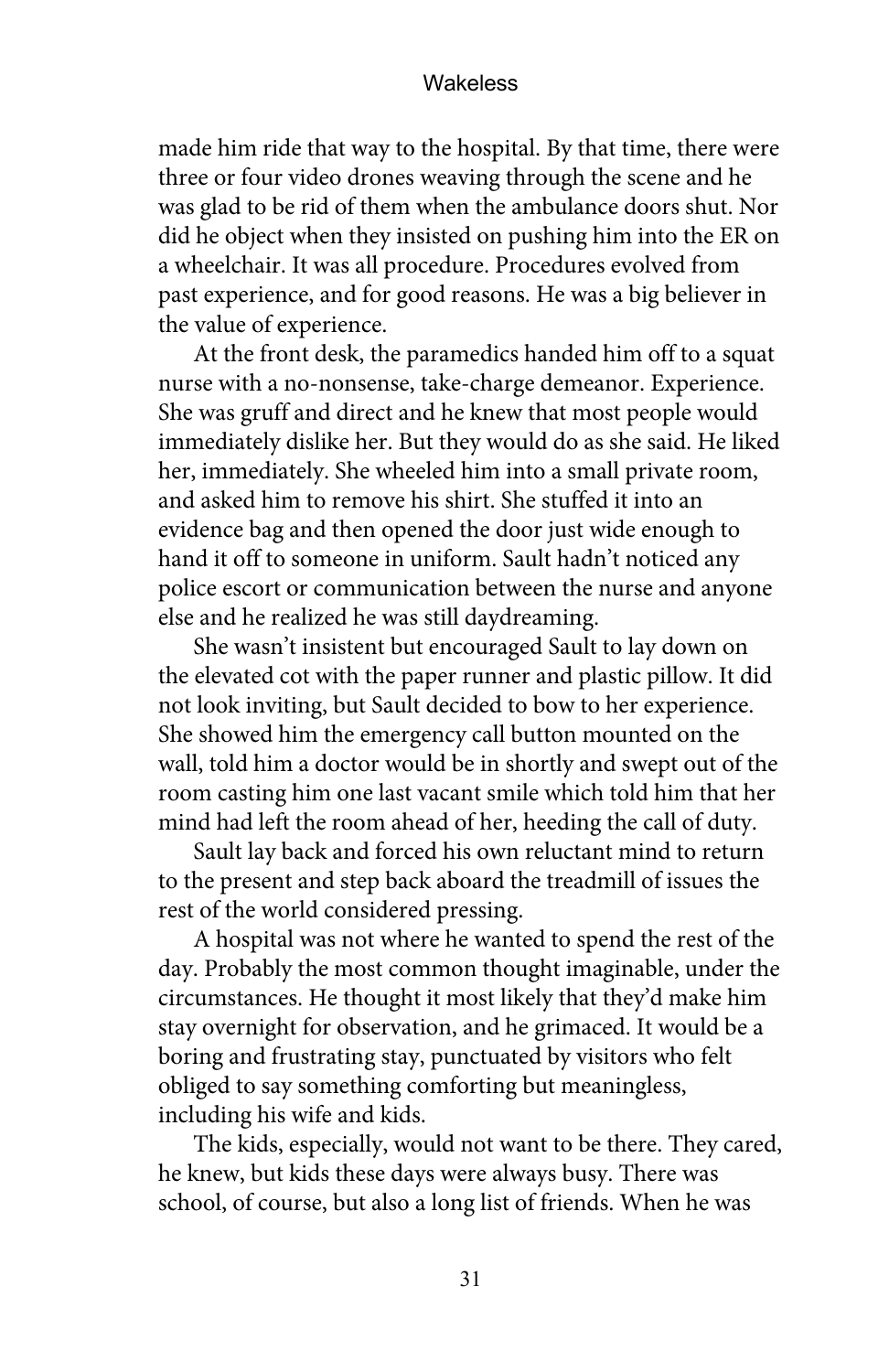#### William M. Dean

their age, his dad often forced him to play outside where he and the four other kids on his block rode bikes and splashed through puddles for fun. Occasionally, he was allowed to play a game online with kids from the neighborhood, or school. His own kids had scores of friends across the globe, which they visited and played with in Virtual Reality settings and scenarios. And, whenever the local kids physically got together, they spent most of their time playing in Augmented Reality. "Jetson kids," he called them though they never understood the reference.

They had better things to do. Also, he had to admit that maybe he wasn't around as much as he should be, so their relationship was more on the level of trite jokes and arm punches than emotional outbursts or heart bleeding confession. A moment as serious as this could be nothing but awkward for all of them.

His wife, Maya, would visit out of love, but equally, out of obligation. They'd definitely lost much, over the years, especially since the kids. He wanted to fix it but didn't know how and was afraid to talk about it, afraid that he'd end up at some marriage counselor who would make him scream into a pillow or role-play his own birth, or some other such embarrassing thing. As much as he wanted her close, he was no longer sure it was worth the price.

Even so, the complete lack of sex in the last six years was frustrating for Sault and a few times this constant irritant had prompted confrontation which had led to some talk. She was lonely. While he'd been out saving Gotham, she'd turned her entire life toward the children and her charity work. And now, the children were pulling away from her, growing independent; growing up. But such confessions only made him feel abandoned, betrayed, unappreciated and, ultimately, angry. After all, it was his salary that allowed her to be a stay-at-home mom, that paid for their food, her "hobby," and their house in a city kept safe by him and others like him. He loved his kids, but eventually, naturally, they would leave. And then there would only be the two of them. And what would they have if she abandoned him now? And, when he could afford to be truly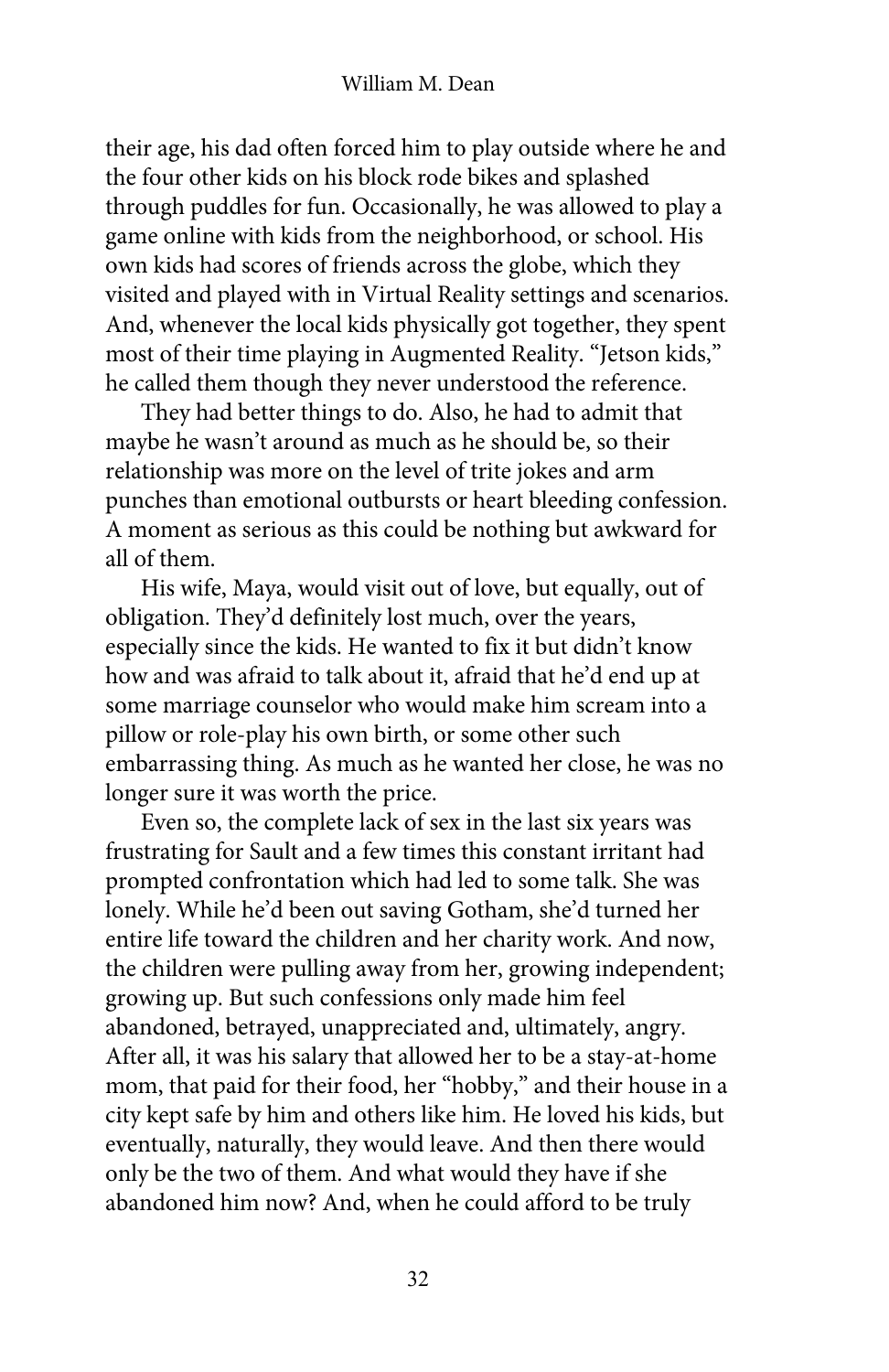honest with himself, he was afraid to face retirement itself, let alone retirement without her.

He was thankful for the interruption when a nurse entered with a handful of empty vials and some paperwork. "Hi. I'm just going to record your vitals and get some samples for the lab." Her nametag said "Patricia 4" which made him wonder how many Patricia's must work here—enough that using the first character of their last name would not differentiate them.

"I take it there are a lot of Patricia's on the ward," he said, sitting himself up. He felt a swift wave of vertigo sweep over him, the room tumbled. He fought it and it passed. He noted it as unusual, then ignored it.

"Three nurses, two clerks and one volunteer named Pat, who happens to be male. So many of the EMT's and doctors are just passing through that it can get confusing for them. Causes issues in the paperwork. So, now we're numbered, and we're all Patricia—not Trish or Trishia—except for the man. He gets to keep his name."

"They've given you a number and taken away your name," he said.

'Patricia 4' stopped what she was doing and gave him a long, quizzical look. It felt to Sault like she might be reassessing him, clinically. But the moment evaporated, and her manner softened again as she returned to organizing her implements. "Wow. Shouldn't be long before you make Detective."

"It's an old song from last century. Secret Agent Man. Johnny Rivers. About 1970, I think."

"Ah," she said. "Vintage music. I don't see the attraction."

Sault took a few seconds to think about that while 'Patricia 4' ticked off items on a holographic checklist suspended above her watch. His own watch beeped when she connected with it. He flipped his wrist, hit the confirmation button floating there and Vivia sent her the body sensor stats it had accumulated.

"Simpler times, I guess."

She smiled and took his arm, tucking it under her own.

"Now there's a switch; someone cuffing me," he quipped as she was securing the blood pressure unit. She smiled and stuck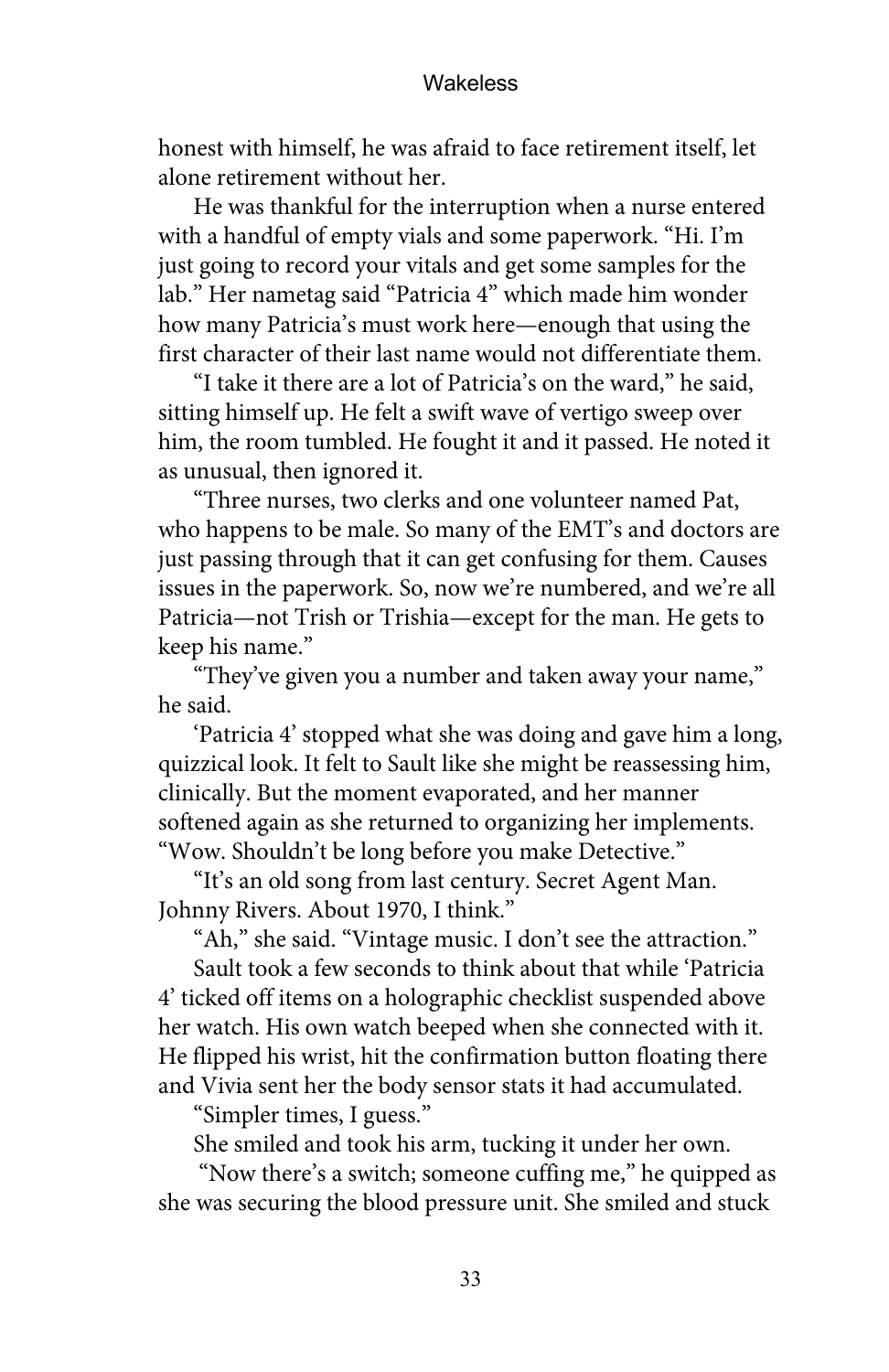a thermometer under his tongue. "No talking," she said with a cute smile that belied the stern tone. It felt flirtatious and Sault couldn't help but smile awkwardly around the instrument.

Her watched beeped, confirming that the pressure cuff and thermometer had sent their data. "Do you have an arm preference?"

Sault shrugged and extended both.

'Patricia 4' examined the veins in both arms, tapped in a couple of places. "You right handed?"

Sault nodded again.

She pulled his left arm toward her. "If I bruise you, you'll still have full use of your gun hand, Cagney."

Sault was at once amused and impressed by the reference to Cagney and Lacey, a 2-D TV show at least thirty years before her time.

"Cagney was a woman."

"Lacey, then." That made Sault laugh out loud.

Sault had no nurse fetish, but this one was fun and cute, and he found himself enjoying the brief contact of her warm hands as she wrapped a rubber tourniquet around his bicep. She confidently and smoothly popped the cap off a new needle and inserted it before he'd even had time to brace himself for the pin prick, which he never felt. Then she removed the tourniquet and began filling vials with his rich, red body fluid.

She extracted the needle and pulled barcoded stickers from a sheet she'd brought in, labeling each of the five vials she'd filled, followed by a quick Band-Aid and a cheery, "All done." He admired her efficiency. "You can go home."

Sault was surprised. "I thought a doctor was going to see me."

Her brow furrowed briefly, then she consulted her watch, scrolling through for confirmation. "Nope. Sault, Joseph Edward. You're free to go." Looking up and noting the concern on his face, she added, "Sorry, I'm not allowed to discuss your situation, but your CO will have a synopsis."

Sault nodded.

"Take care, Officer."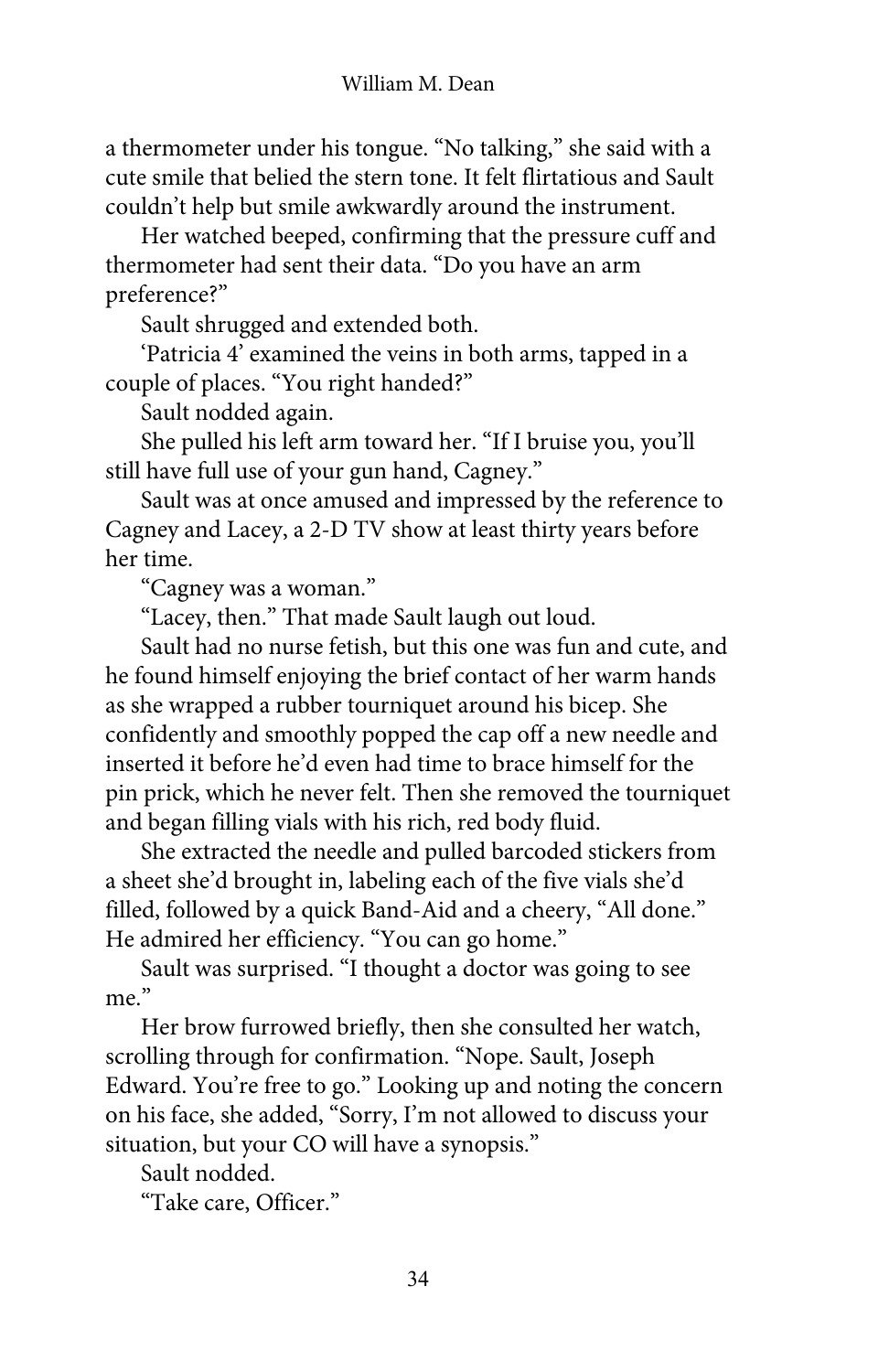"Thanks, '*Patricia 4*.'" She was almost out the door when he thought to ask, "What do you prefer to be called?"

"Gorgeous," she said, winking and closing the door behind her.

In contrast to the dreary interior of the hospital, the sunlight was dazzling, and Sault quickly fished sunglasses from a shirtsleeve pocket and put them on. Singh was there. He was leaning against the squad car, facing away, watching something on his watch. It looked to Sault like a "Reality" TV show.

"Hey," Sault said as softly as he could so as not to startle Singh.

Singh was startled anyway. "Oh! Hey. How are you?"

"Depends. Anything come in from the tenth?" The tenth floor of Vic PD housed the upper tier of the administration, including the Chief's office.

"Yup. All clear. The syringe contained nothing…just saline solution."

"Saline?"

"I know. What are the odds, huh? I'd buy a lotto ticket, if I were you."

"How about the exterior of the syringe"

"Appears to be clean, as well."

Sault knew that he still had to be cleared in case some germ had been transmitted but wiped clean during the injection. Germ cultures took longer to grow than just chemically identifying a substance, so that's why the blood samples and the delay in those results. He'd probably know everything in a day or two, depending upon the backlog at the lab.

"Ready to go home?" Singh asked, rhetorically.

Sault was not. Lately, his work was more a sanctuary than his home. But it was procedure. He couldn't return to duty until his blood cleared and he'd had a psych evaluation.

Sault sighed then got into the car. "Ok, Robin. Back to Wayne Manor."

Behind the wheel, Singh chuckled, "Hey there, Batman. You've got a little mustard on your cape."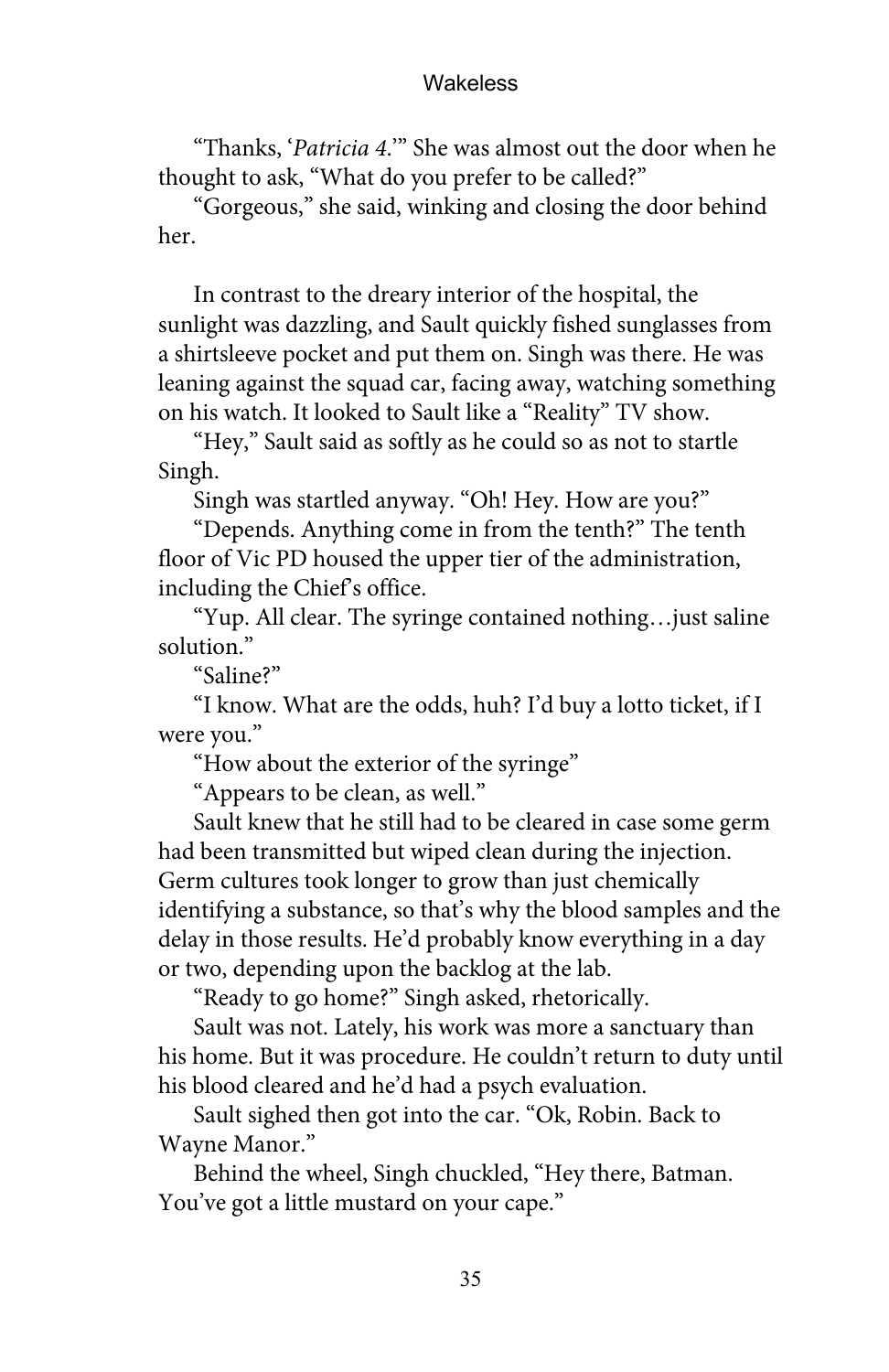Sault contorted a bit and pulled at the material of his shorts, rotating the fabric of one leg enough that he could see the bright yellow splotch on the dark blue, which would have otherwise been positioned over his butt.

He sighed again then fell back into the seat, adjusted his sunglasses, closed his eyes and pointed a finger at the windshield, signaling Singh to get moving.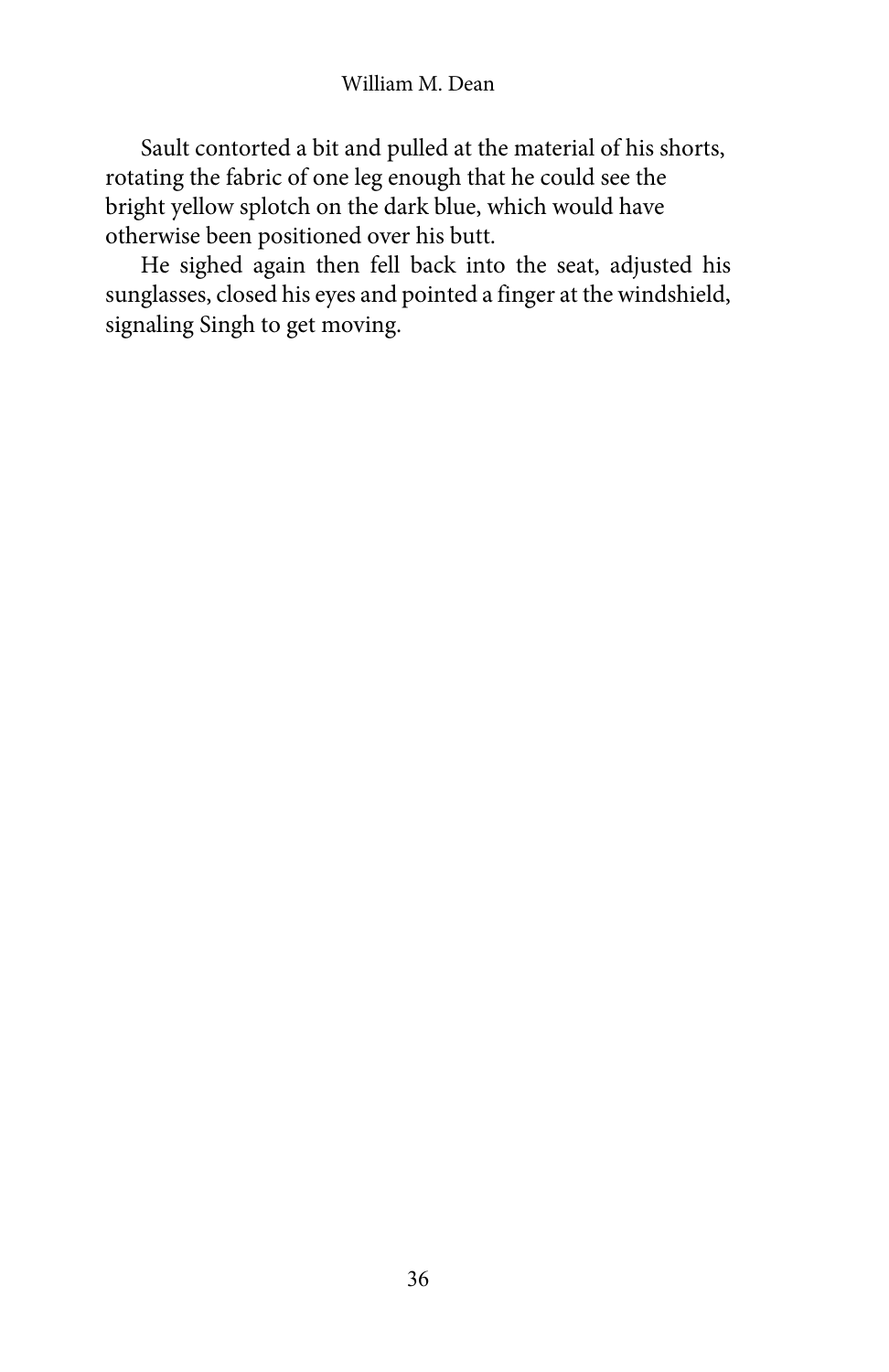## CHAPTER 4

As soon as Sault walked through the door, he headed for the hall closet. He hung up his belt, then stripped the watch from his arm and stuck that to the charge pad. Both his gun and Taser were useless without his hand signature against the grip, but even so, he ejected the battery from one and the cartridge from the other, emptied the chamber and locked the guns with all the bits and pieces and the spare battery and cartridges in a metal cabinet bolted to the closet wall. Relieved of all the appliances, he felt much lighter and realized how exhausted he must be. Normally he'd never notice the difference. He reached up and rubbed the back of his neck and arched his back, feeling more than hearing a series of resonant tiny pops along his vertebrae. For obvious reasons, he'd been carrying a lot of tension.

When he walked into the kitchen, he interrupted his daughter, Amber, who was talking at her wrist. "Oh! Dad. Wow! You're home early."

"Because I heard this is where the *real* troublemakers hang out." He patted her on the top of the head as he passed, and she squirmed away slightly, a signal that, having recently reached eleven years, she now considered herself too old for that kind of thing. The change seemed abrupt, but he was used to that because their paths did not cross often, these days.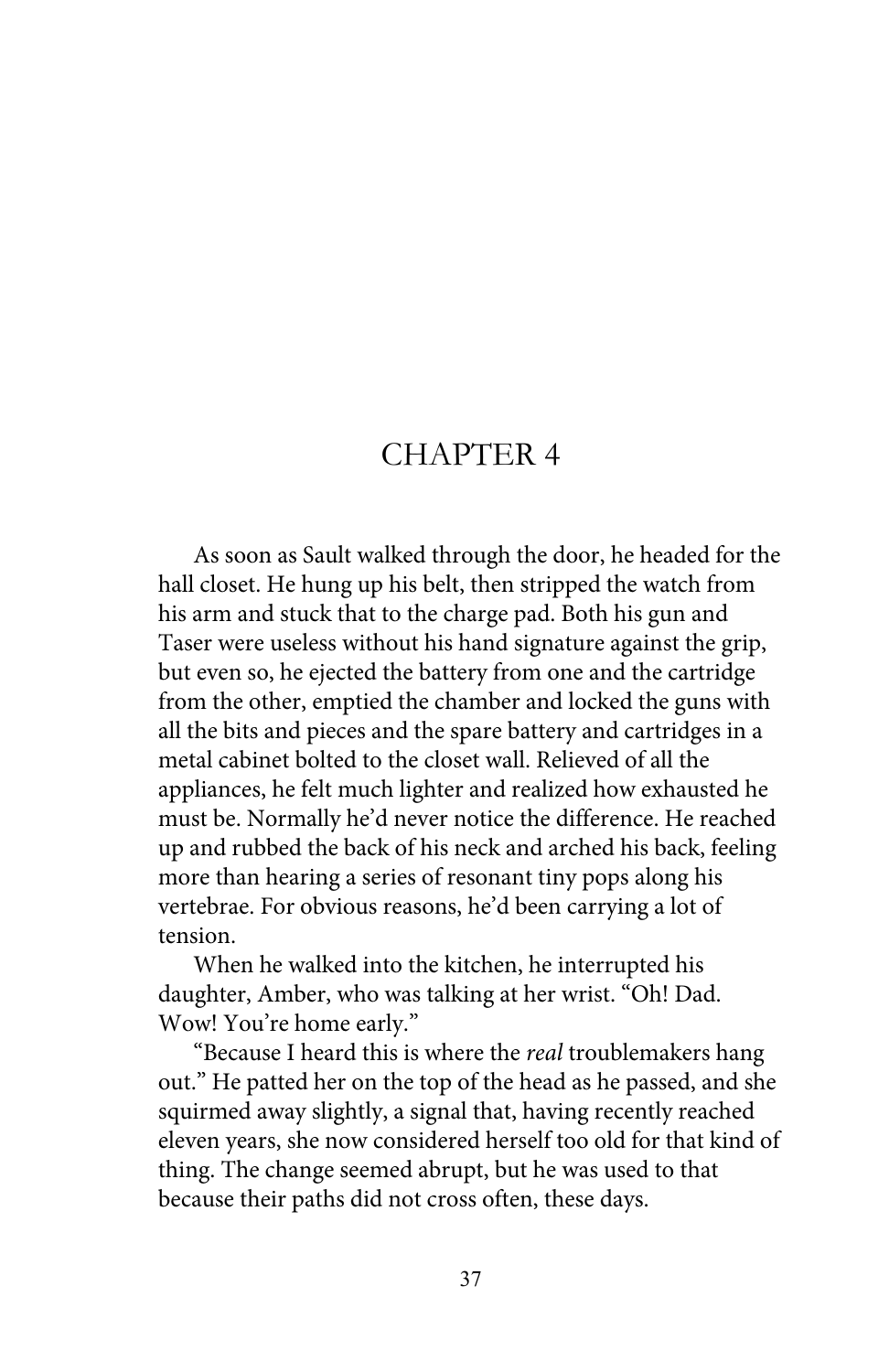"The *real* trouble maker isn't home from school yet," she said, referring to her older brother. He grabbed a can of beer from a cupboard and started to reply, but her attention had already returned to matters more relevant than her father and she was busily pecking the air above her watch, undoubtedly having switched to texting her friend so that he couldn't overhear.

"Who're you talking to?"

"Miriam."

Sault checked the clock above the stove. "Didn't you guys just walk home from school together?"

Amber looked up and he caught a flash of annoyance before she reframed her features, "Yes, but we were AR-ing other people, most of the way."

"But doesn't she live next door?" Sault pulled the tab on the can, which immediately frosted over as a kinetically activated chemical reaction chilled the contents.

"And your point is…?" Her arms were crossed, and her lips were a tight, thin line. He recognized the look from her mother. He meant to tease, but she was obviously taking his questions as a serious challenge. Of his two children, Amber was the one that most closely shared his brand of comedy and in that way, they usually understood each other well. She was also the easiest going of the two, and this flash to anger seemed something new.

He didn't want his only interaction with her in about two weeks to be a fight–especially one as silly as this. "It just seems like you could walk about thirty feet and talk to her, face to face."

He heard her sigh.

He took a sip of beer to buy time. "Sorry. Just curious."

She sighed again. "Ok. If you must know, I'm also talking to two other people at the same time. And we're not here, we're in a forest, in Narnia. If I move thirty feet away no one will be able see me unless I respawn." She read his expression and determined from it that he had no clue what she was talking about. "Respawn. You know, reset. Log out, then log back in."

She had misread. He understood such things in a much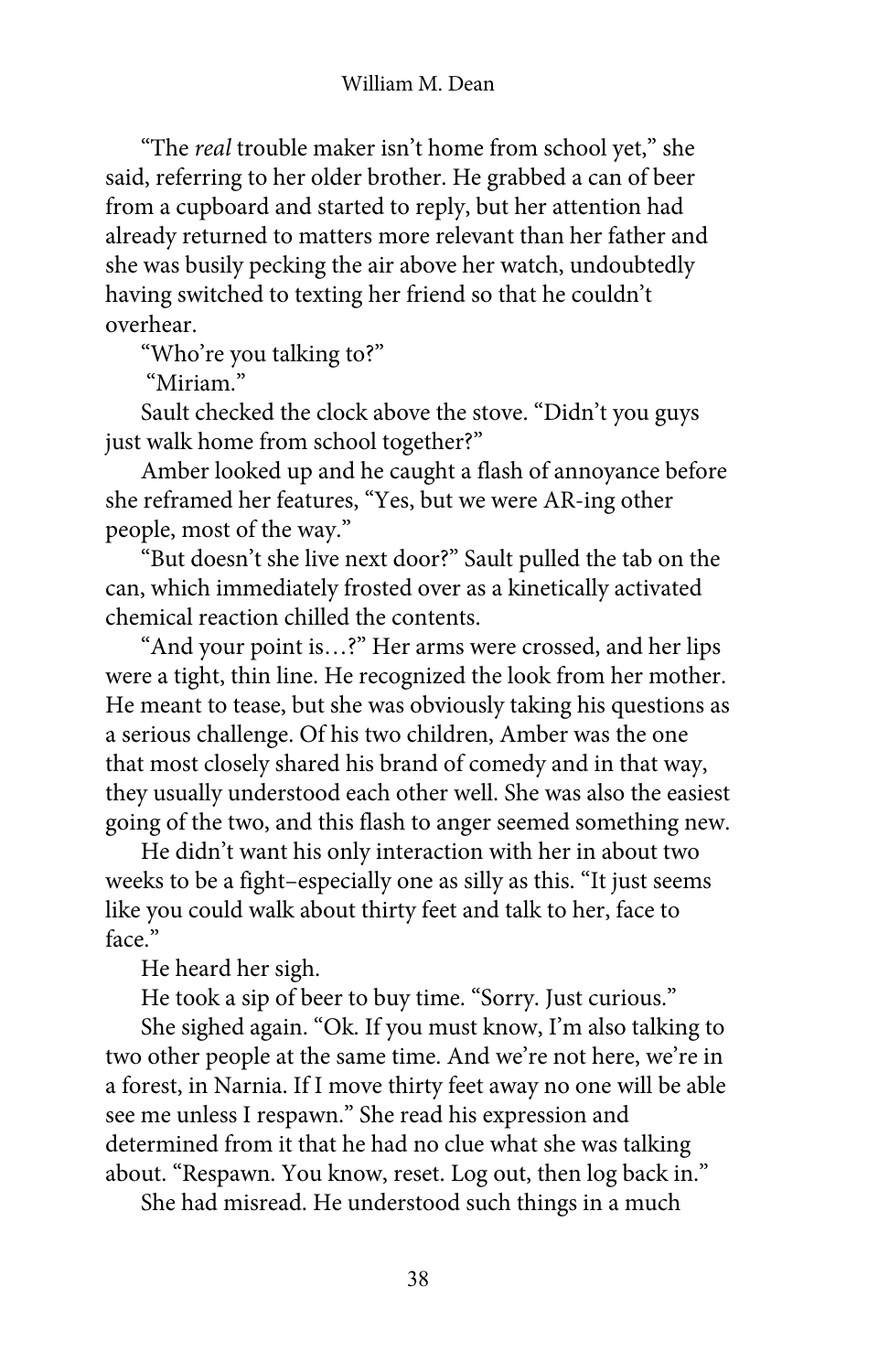deeper way than she, but his mind had been following a different thread toward a change that seemed particularly abrupt. He smiled. "Are the other two people, perhaps…*boys*?" And he gave her a mischievous, sideways glance.

"Da-ad!" She was blushing, but she also couldn't help smiling. "Isn't there some law against badgering a witness?"

"It's also against the law to withhold information from an officer of the law. It's called obstruction of justice."

"You're off duty."

"Undercover."

"Then I'll have to report you for drinking while on duty."

"A justifiable breach to maintain my cover."

"I have the right to remain silent."

"Can't argue with you there." He raised his glass to her and her head dropped as she returned to a more important conversation.

"Where's Matt?"

"Where he always is. With his best friend," she said absently.

Sault was too embarrassed to admit by asking that he didn't know the name of his own son's 'best friend.' "When's your mom get home?" he asked as he passed her on his way out of the room.

Amber sighed impatiently. He had overstayed his welcome. "Usually, by six."

At least he didn't have to ask where she was. She was where she always was; at Cavallon House.

Sidney Cavallon was a local celebrity—a prosperous land developer whom Maya had somehow convinced to donate one of his holdings as a women's shelter and half-way house. It had been a run down, rickety, ship lapped structure located off the beaten track, in the View Royal district, but with donations of time and materials from local businesses, Maya had transformed it into a practical transition house for sheltering and rehabilitating women who were trying to get back on their feet after leaving abusive relationships. It had occupied the majority of her time for nearly three years. Male visitors, in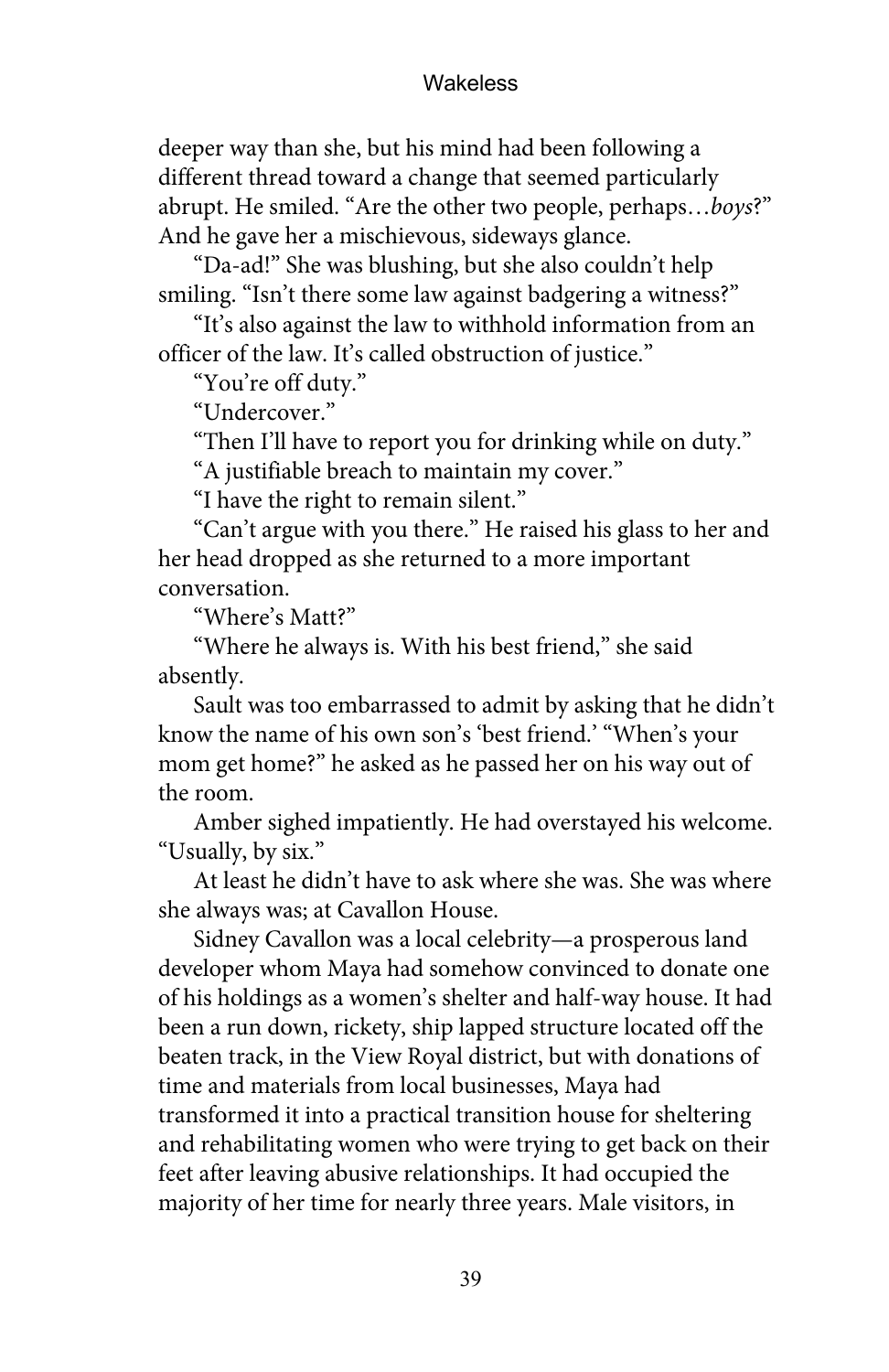#### William M. Dean

general, were not welcome there, and so he had never been invited to see her achievement. The one and only time he had been there was while answering a disturbance call. Someone's ex had tracked them to the address but was long gone by the time Sault's unit rolled up. Maya had never told him the address, so Sault had been startled to find her there, then embarrassed as word spread that they were married, after house guests, staff, and police observed his surprise and the awkwardness between them.

That was also the only time he'd met Sidney Cavallon. He'd been surprised that a man in Cavallon's position spent any time working on what had to be no more than a publicity donation. He was further surprised to find that he was younger than himself—closer to Maya's age. Somehow, he'd gotten the impression from her that Cavallon was older. That discrepancy and what it implied bothered him, continually. But he had no justification for mistrusting her, so he kept his mouth shut on that.

Sault's partner had parked their unit directly behind Cavallon's silver Porsche e-1200 and when Cavallon stepped out of the building, seemingly surprised at all the activity, and asked how long he might expect to be delayed, Sault had been more abrupt than he'd intended. Told him to wait inside, that he could leave when they were done unless he'd like to be escorted to the cruiser.

Sidney Cavallon raised both hands, palms out, clearly surrendering to Sault's heavy-handed authority and calmly ducked back inside the building. His passive demeanor and quick compliance had deepened Sault's embarrassment and irritability.

Three minutes later, another unit reported that they'd nabbed the suspect at a nearby gas station.

Afterward, at home, Maya had never brought it up, but she didn't have to for him to know that she was embarrassed and angry. He rode that one out in silence. It wasn't one of their better months.

There was a small ache reaching into his brain from the base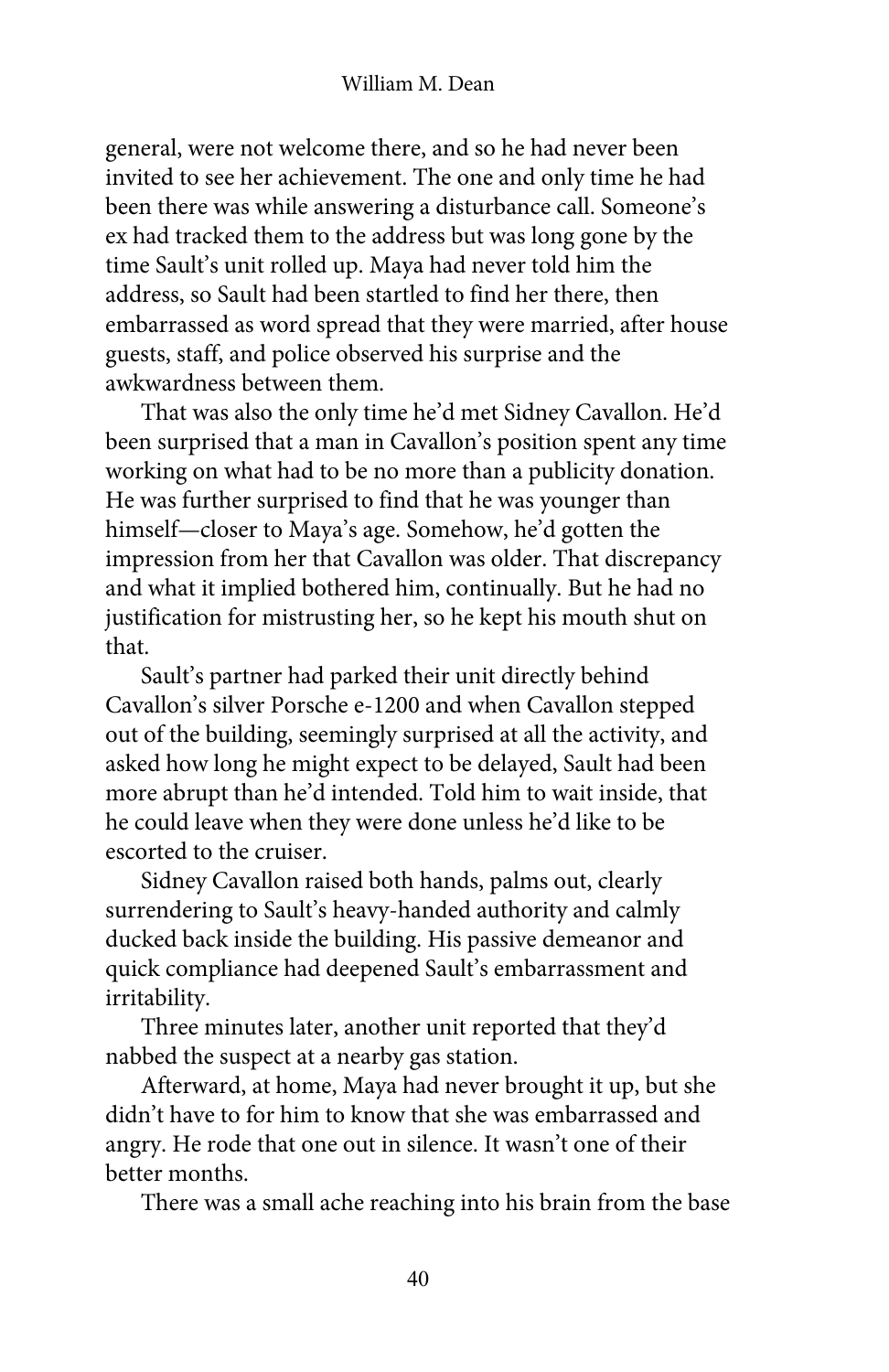of his skull. He turned toward the stairs undecided whether to lie down or change his clothes and head for the garage to putter around on the Buick. Maybe he'd do both. "Start the heater in the garage," he said to thin air, confident that Vivia was monitoring one of the electronic devices in the vicinity. The clock on the mantel spoke, "Should I discontinue my conversation with Matthew and prepare the garage for work on the Grand National GNX?"

Sault halted at the foot of the staircase. After a moment he pivoted and headed to the living room window. Matthew was sitting on a garden bench, his backpack slung over one end. Sault's journeyman-bot stood on the grass next to him and with its blocky head cocked to one side. A moment later, it nodded, and Sault saw the vivid blue laser lines that simulated its face ripple sympathetically.

For a long while, Sault just stared and tried to analyze his feelings. Something was burning an emotional hole in him, like a flame held to Styrofoam. "Let me hear your conversation with Matt."

He listened to Matt's voice through the mantle clock as the thirteen-year-old confided the details of his day to the everattentive, ever-patient bot.

But after only a minute or two, he began to feel more like a voyeur than a father, so he instructed Vivia to close the connection. He could always get it played back later, if he wanted. But he didn't think he would.

He came down heavily on the edge of the king-sized bed and sat there looking out the window onto the front boulevard, slowly sipping the last of his beer. Peripherally, he wondered why he and Maya still clung to the façade by sleeping in the same bed, each night. It was large enough that they never touched, but perhaps there were still embers of hope alive in each of them.

A few of the kids who were too young to be hooked on digital realities were playing together on the island in the middle of the cul-de-sac. Sault reflected how Matthew had always been so different from those kids. He preferred solitary,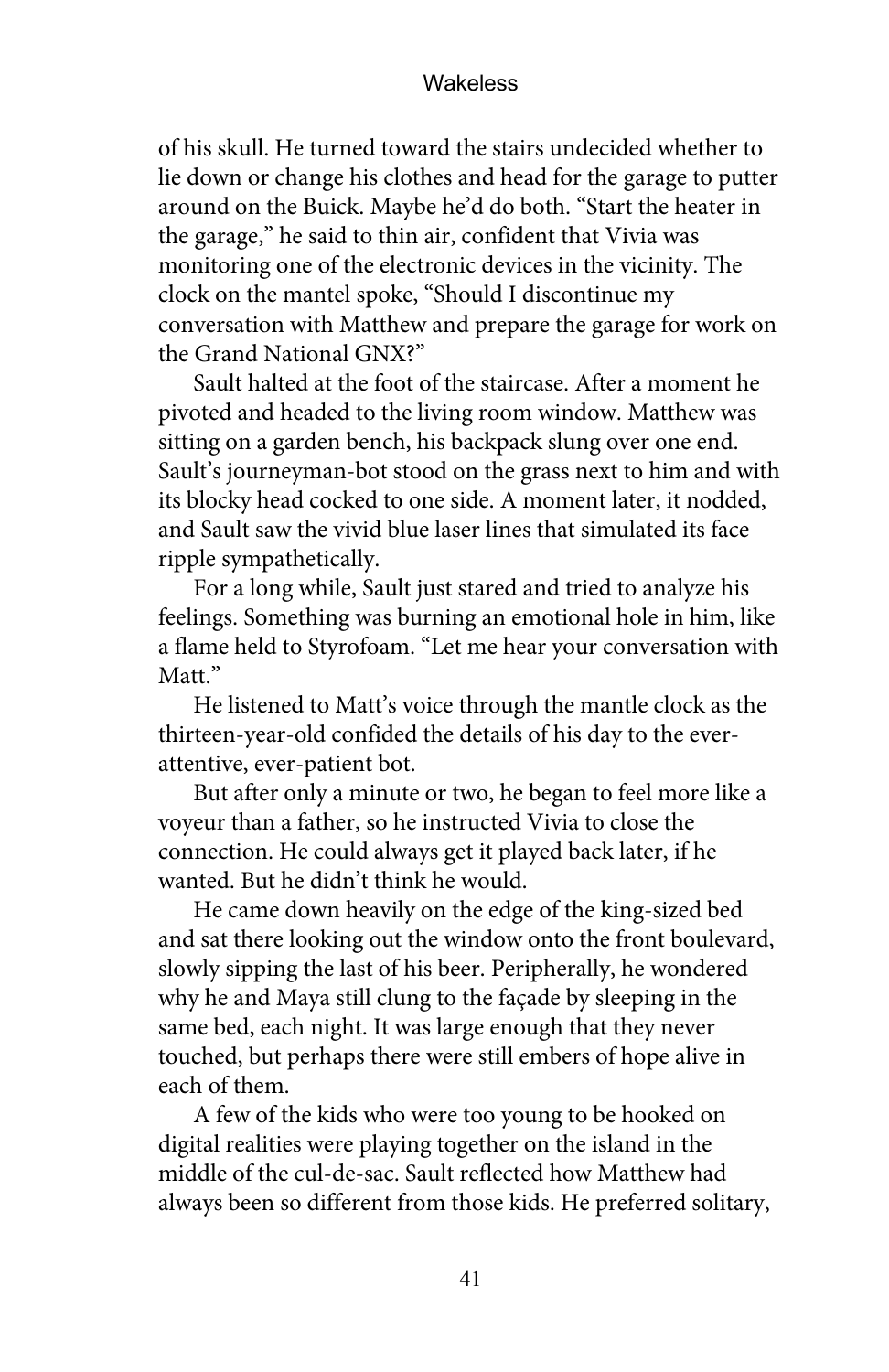online activities. He was a homebody who mostly lived inside his own head. As a puzzle-fiend, Sault understood that, but only to a degree. He liked the focus and serenity that came with puzzle-solving, but he didn't want to live in that world. Puzzles were therapy and mediation which somehow helped him resolve the hands-on problems of his real world. There was some essential difference in their personalities and despite some common ground, he had never really been able to connect with Matthew. He hadn't evened realize there was a gap until Amber came along and he'd instantly felt a deeper rapport.

And by then, it was too late because after Amber their attention and energies were split, and life seemed to get so much busier and connecting had to take a back seat.

He sighed and placed the empty can on top of the dresser. As he removed his shirt, he noticed the Band-Aid, peeled it off, rolled it into a little ball and dropped it into the can. There was still some chance that the syringe had altered his life and that his time was now limited. Maybe Life was sending him a message. As awkward as it would likely be, maybe he could not afford the luxury of slowly building a rapport. Maybe he needed to try to connect today. Now.

He descended the staircase wondering how talking to a thirteen-year-old could generate so much apprehension in a seasoned police officer. The kitchen was practically on the way and he considered another beer, then decided against it. His father had been an alcoholic and after liberal experimentation in his teens, Sault had become vigilante of his own behavior recognizing that such things tended to be passed down from previous generations. As insurance against reverting to what he had become when he was about twenty, he now imposed strict rules on his own consumption.

When Sault stepped outside, Matthew and the bot were no longer anywhere in the yard, and when he opened the door to the shed and poked his head in, he noticed that the portable gas heater was on and Vivia, still inside the mechanical shell, was alone near the workbench, meticulously sorting parts across an oil-stained rag, on the low shelf he'd made for her, next to his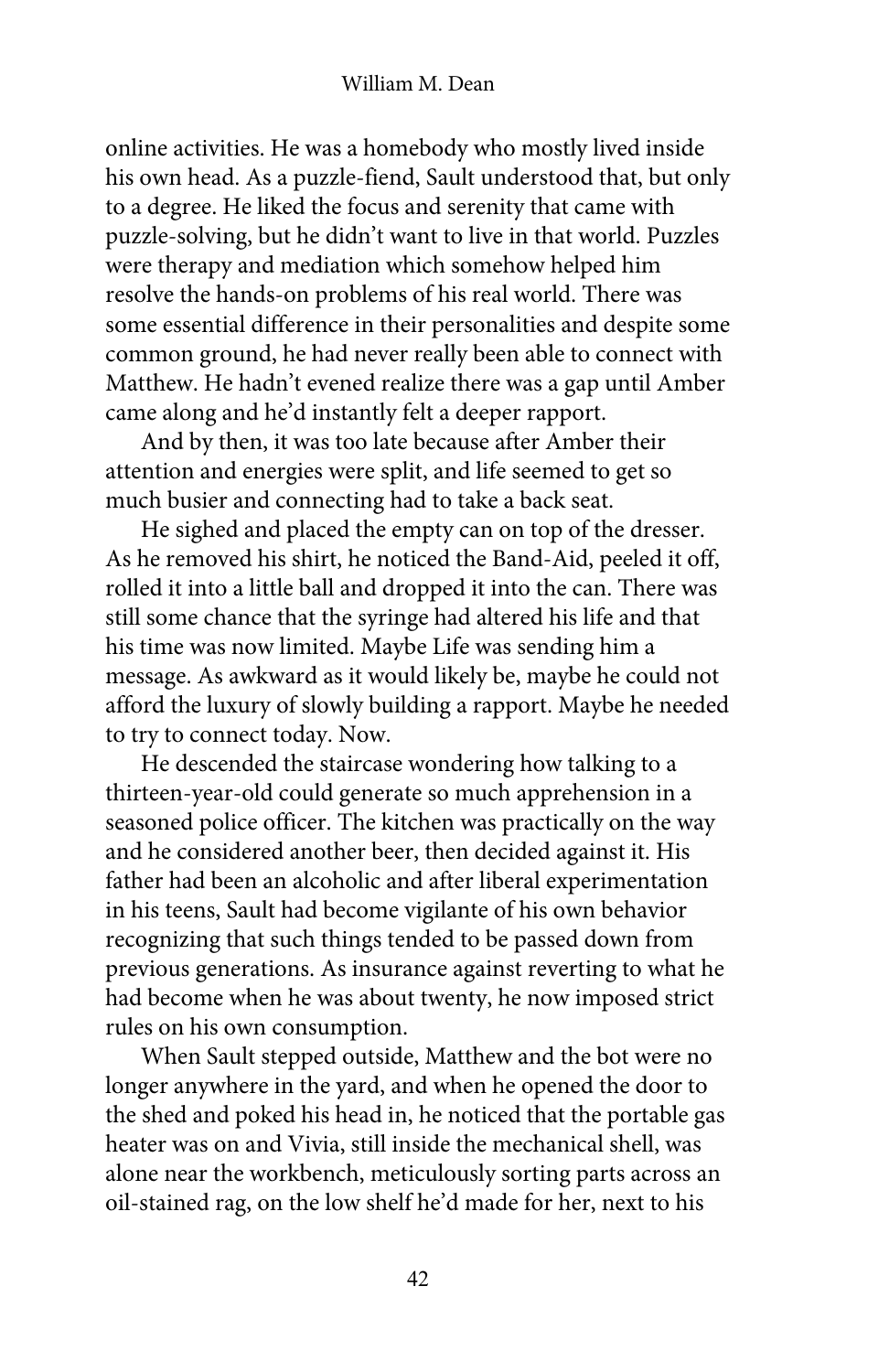workbench.

The bot turned its head toward him though it's hands smoothly continued with the intricate task as if its eyes had not been averted. "Matthew has gone to his room."

Sault looked back toward house and the shuttered window of his son's room and sighed again, whether in frustration or relief he wasn't sure. He closed the shed door and joined Vivia at the workbench.

Maya came home an hour earlier than usual and easily tracked her husband down and found him draped across the Buick's fender probing deep into the well of the engine, trying to unbolt the alternator. He had no idea if this part had anything to do with the sporadic electrical issue, but months in and having failed to crack the puzzle, he'd been reduced to stabbing blindly at the problem. The first thing he'd spotted when he opened the hood was the alternator and it seemed to him that it could use removing.

He heard the creak of the door, caught the vague scent of her perfume and sensed her physical presence but chose to focus on the task at hand.

Eventually, she broke the silence, "Are you ok?"

The last bolt loosened and quickly came free. He pulled himself out from under the hood and handed the alternator to Vivia who clamped it in the vice-like grip of one over-sized hand and took it over to the workbench.

"What do you mean?" he asked while cleaning excess grease from the bolt with a thin and splotchy rag, less because it was necessary than to delay eye contact. From the emotional distance between them, he now always saw her as he had before he'd really known her and it made him ache to bridge the gap, but he had no idea how they'd gotten here, let alone the path back. And the fact that she was more aloof now than ever, only heightened his torment.

"Were you hurt?"

He lifted his head to look at her and braced himself, internally. She had shoulder-length, wavy, chestnut hair; short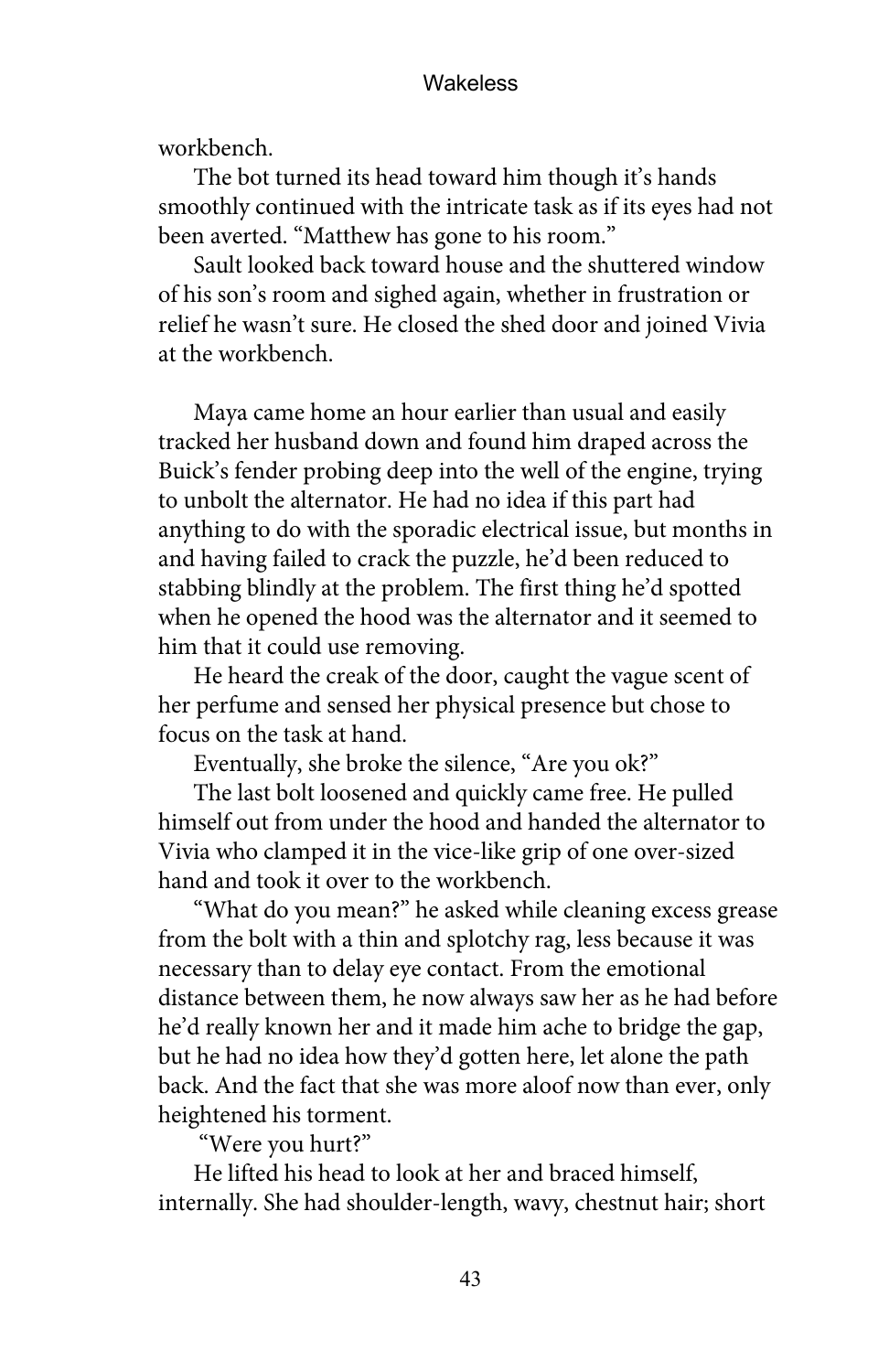enough to be practical, but long enough for play. The ruby red lipstick was the only obvious makeup, whatever else she might have used was perfectly blended to match her olive tones. Her eyebrows and lashes were imperfect, but her own. After two kids, the curves of her breasts and hips had widened but, in his mind, this only accentuated her figure, which might not have been as taut as it once was but gifted her with a softness that he could never forget and always craved.

She was four years younger than him, but she'd always been the more serious of the two of them and her face reflected this. It didn't make her look old, but robbed her of a carefree, more youthful look. But it was an expressive face that could cast the deadliest and the sexiest glances he'd ever seen. And, she was smart, her intellect somehow transmitted in her every move. A cloak of calm thoughtfulness seemed to envelope her, regardless of circumstance. She had once been his anchor. Now, he felt adrift.

"How'd you know?"

"Sidney has a scanner on his watch."

"Of course." He was careful to keep his tone neutral, as if everyone monitored the police bands in their spare time. To maximize reception, the Police band was very broad, and it was encoded so as not to interfere with other transmissions on the same frequencies. Decoding those transmissions on the fly would eat up a lot of processor cycles, on the average AI. Doing so usually only appealed to those with some vested interest like EMS groupies, retired responders, and criminals. And, he guessed, those with too much money, like Sidney Cavallon.

"I tried calling you, but you didn't answer, so I called Darsh."

"Yeah, I'm ok. Shook up a little, that's all."

Her dark eyes drifted to his right arm—the wrong one, but he got the message. He rested the cloth and bolt atop the radiator and rolled up his left sleeve to show her the tiny red dot on his flesh. "Not much to look at. Turned out it was just saline solution."

"Are you kidding me?"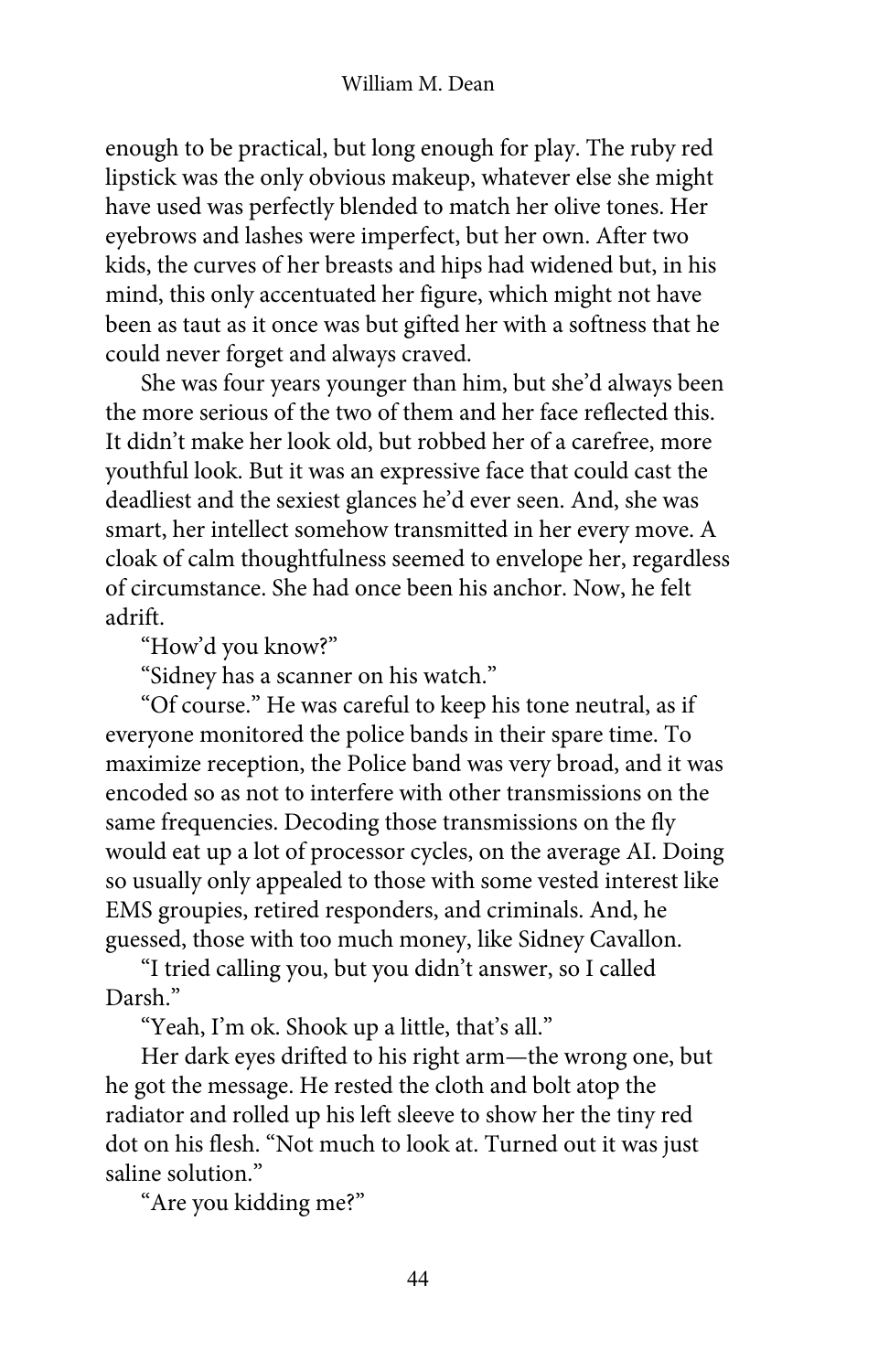Sault chuckled. "Yeah. Nuts, right?"

"Well, I'm just glad you're ok. But next time, call me, ok?" "Sure," he lied.

Sault stood there an awkward moment then retrieved the rag and the bolt, feeling that something physical should naturally happen to express concern and relief, but not knowing what it was or how to begin.

At the doorway, she turned. "I've got to go back to work tonight. We've got the silent auction to organize for the weekend."

"You look nice," he blurted incongruously, and immediately felt foolish.

There was a pause while she decided if there were any booby traps hidden in the words and he suddenly realized that their exchanges had become very civil, but also very antiseptic: Safe, but devoid of life.

Finally, and a little tentatively, she thanked him for the compliment and stepped across the threshold. The door had fallen open and lay flat against the outside of the shed. Maya disappeared briefly as she stepped outside to reach its handle. "The kids'll make that instant macaroni for their dinner, but you'll have to fend for yourself."

"I'm good with that," he lied again.

She pushed the door to and Sault stared at it for several moments wondering if he should have known what silent auction she had been talking about.

"Should we examine the windings?" Vivia inquired. "Shut up."

That night Joe Sault had the most vivid and disturbing dream of his life.

It was a simple scene that took place in seconds but seemed to last all night. Like most dreams, it was strange and twisted reality, but unlike most, its meaning was not shrouded.

In the dream, Harry Potter lifted him off the ground and threw him through a mirror in which was reflected a whirling collage of his entire life. He knew this but felt only the flailing of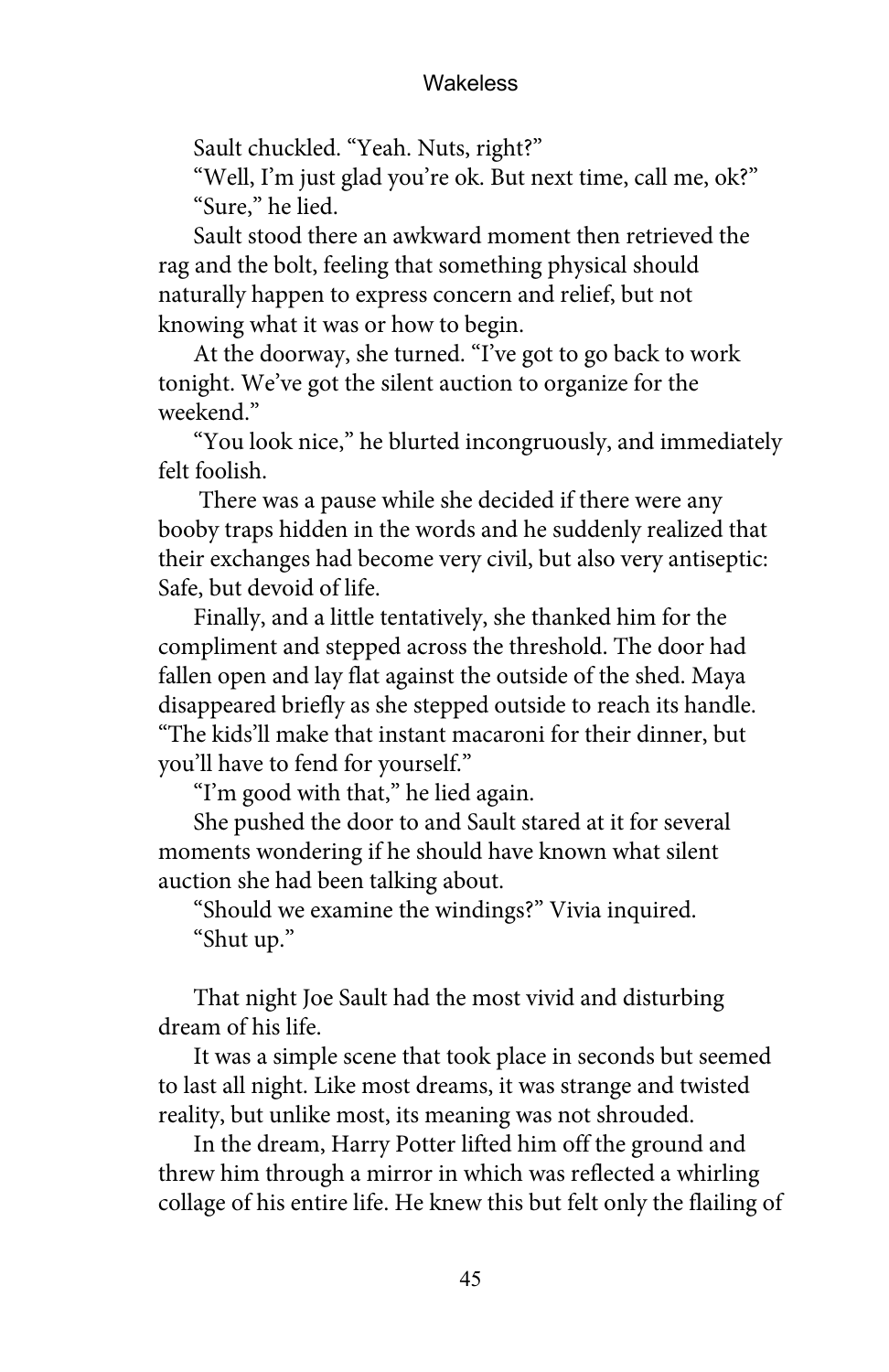his limbs and the pounding of his heart. He couldn't focus on any single image. But then, he impacted, and everything slowed, and he could see every minute detail. The glass exploded into a thousand silver shards, each of which replayed a random scene from his life: his last words to his mother, dancing with his prom date, the birth of his children, the pivotal heart to heart with Sensei Scott Baeza, reading a comic book on a sunlit rock near Swan Lake, Vivia and Matthew on the garden bench, afraid and alone beneath the bedclothes hiding from events on the other side of his bedroom door where his father and drugaddicted friends partied, his first day on the job, walking down the aisle at his wedding, his first gun, his graduation, unexpectedly seeing Maya at Cavallon House…There were many more, and he examined them all night long, it seemed, even while he screamed out and clawed the air on his way through the looking glass.

It felt so real that, when he awoke, he almost mistook it for a memory.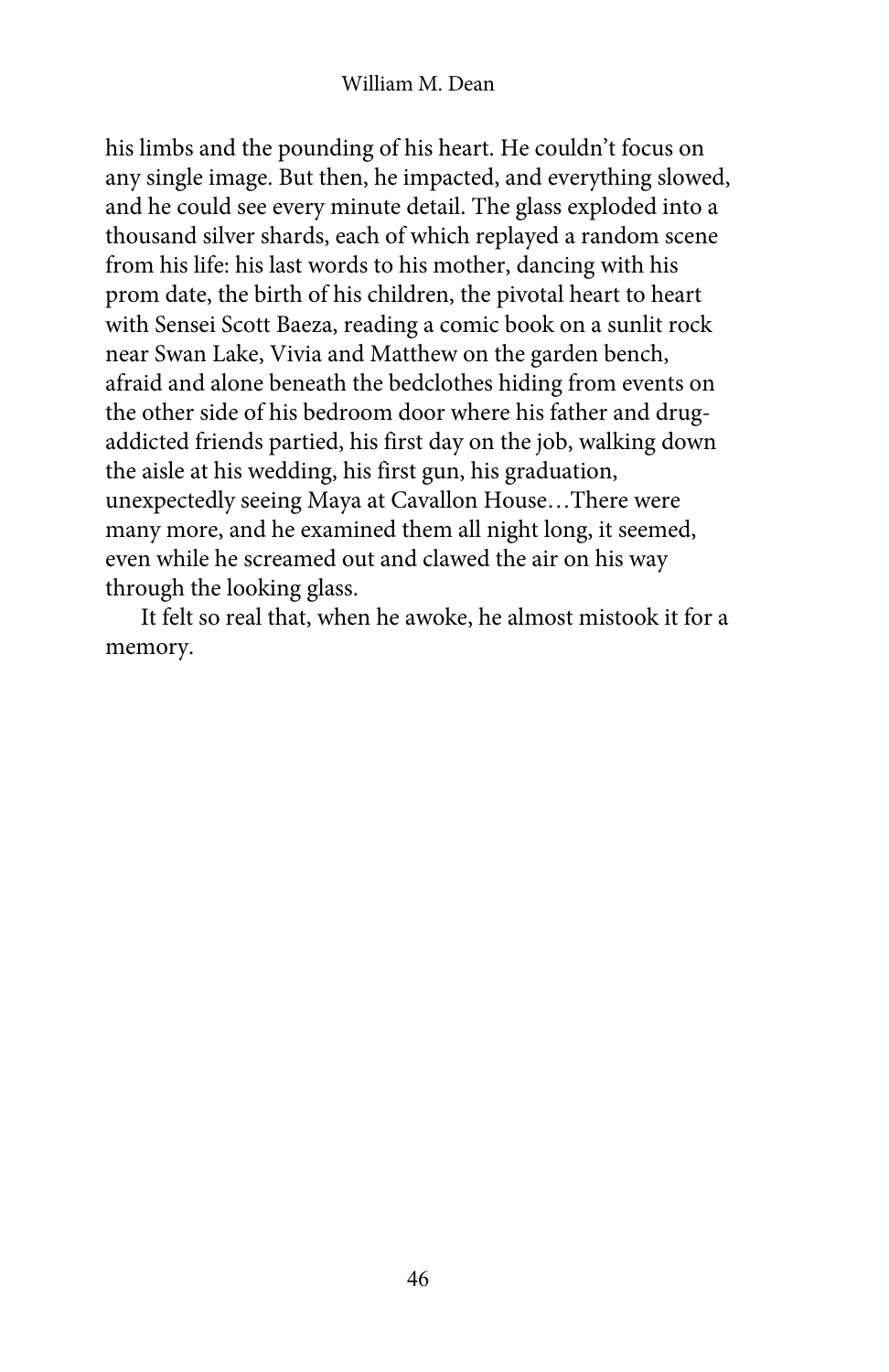## CHAPTER 5

Twenty years ago, Greater Victoria consisted of thirteen municipalities governed by thirteen mayors. It was a tight fit that incited never-ending jurisdictional battles as administrators and politicians tenaciously tried to maintain their grip on the various fiefdoms. To the frustration of developers, this stunted Victoria's evolution from small town to metropolis, even as its popularity and population swelled. In Sault's estimation, it was a blessing—the main reason that Victoria retained some vintage charm and avoided the frenzy of cities like Vancouver, only a twenty-mile ferry ride distant. Eventually, however, the costs and inefficiencies of having thirteen separate administrations critically diminished the delivery of essential services like police, fire and ambulance, and a sewer system. The simple replacement of one municipalityspanning bridge stalled for more than ten years through three administrations, ran twelve times over-budget due to the delay and was still fraught with design issues that prompted costly repairs. The public had had enough and made it clear that the quickest way out of politics was to stand in the way of amalgamation.

Seven years ago, twelve petty fiefdoms fell, leaving only one. Politicians scrambled into high-paying administrative positions they hastily created for themselves. Though there was now only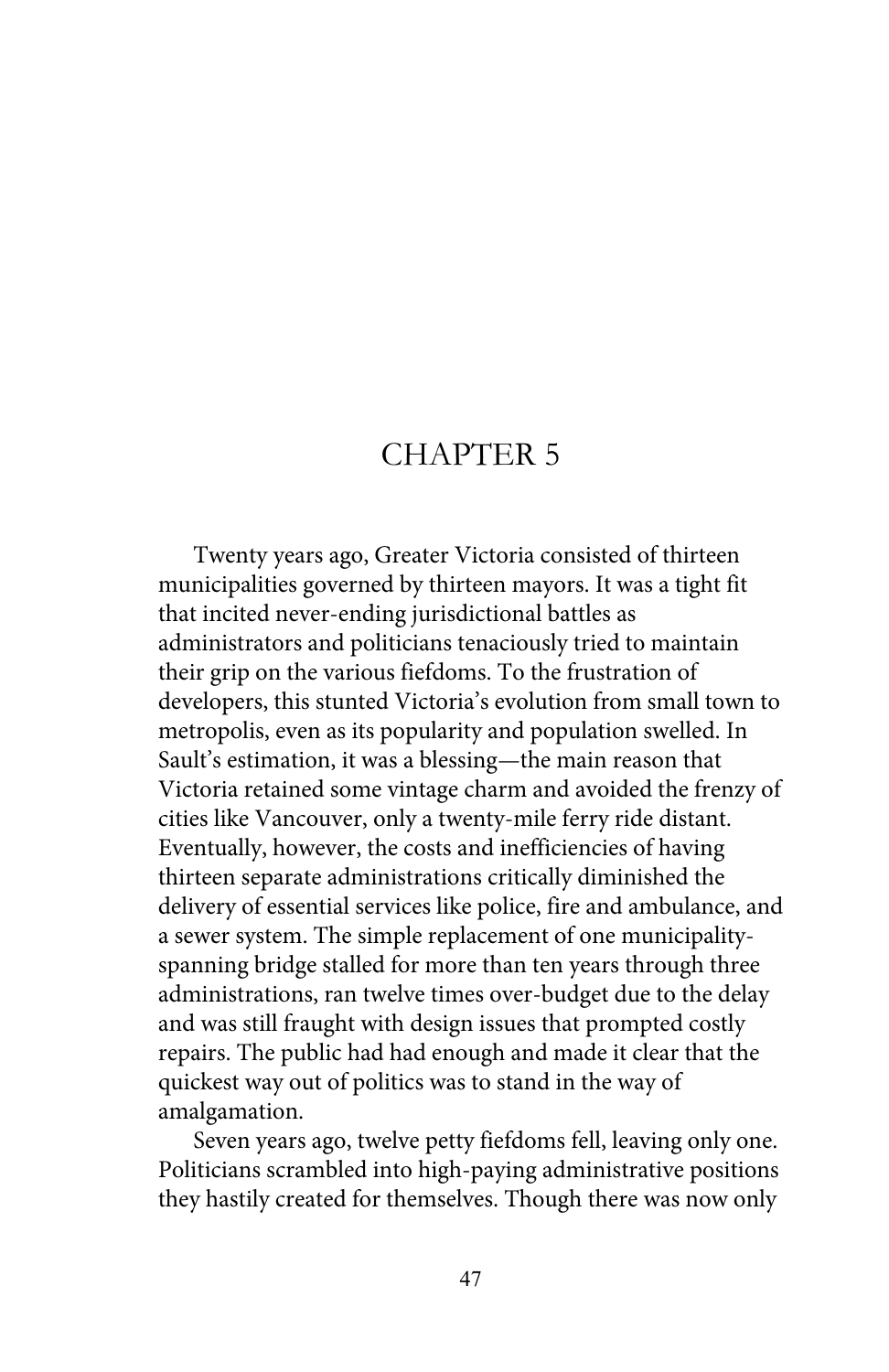#### William M. Dean

Mayor Tommy Olcott and one city hall, the transition was far from complete and, currently, under Chief of Police Roth whom Sault had had the displeasure of meeting three times, there were four Supervisory-Deputy Chiefs (within the force, sarcastically referred to as Super D's—the D did not stand for Deputy) which he had the similar displeasure of seeing more often.

Of all of them, Sault disliked Devoss the most.

Supervisory-Deputy-Chief Christian Devoss was a small, pinch-faced man with swept back, salt and pepper hair that was a little too dark and shiny and a little too evenly greyed at the temples to be natural. He liked to listen to the sound of his own voice while flipping one of his business cards between his fingers, like a magician with a coin. Whenever he happened to stumble upon what he thought was a salient point, he'd emphasize it by sandwiching the card between a couple of knuckles and shaking it toward whomever he was addressing. He was currently doing that at Sault.

"Do you know that I have seen your face more than any other beat-cop in this city, and not for commendations. Why the hell can't you seem to stay out of trouble?"

Sault was not in uniform. It was Monday and normally his shift, but he was currently off duty with pay, pending the results of the biological tests on the hypodermic needle and a psychological green light from one of the department's shrinks. He wore a faded Spiderman T-shirt his kids had given him for Christmas and well-worn jeans. Though casually dressed, he stood very still and straight and focused on keeping his expression neutral. He felt indignant in the knowledge that he was a victim here but knew from experience that silence was the fastest way to end the meeting.

Devoss leaned back into his leather desk chair and sighed deeply, as if Sault's mere presence pained him. Sault made his mind as blank as possible in an effort to ignore every one of Devoss' childishly dramatic gestures, just as he had ignored Devoss' fake fatherly smile and hand on his shoulder during the newsfeed clips, the last time Sault's "trouble" had turned to gold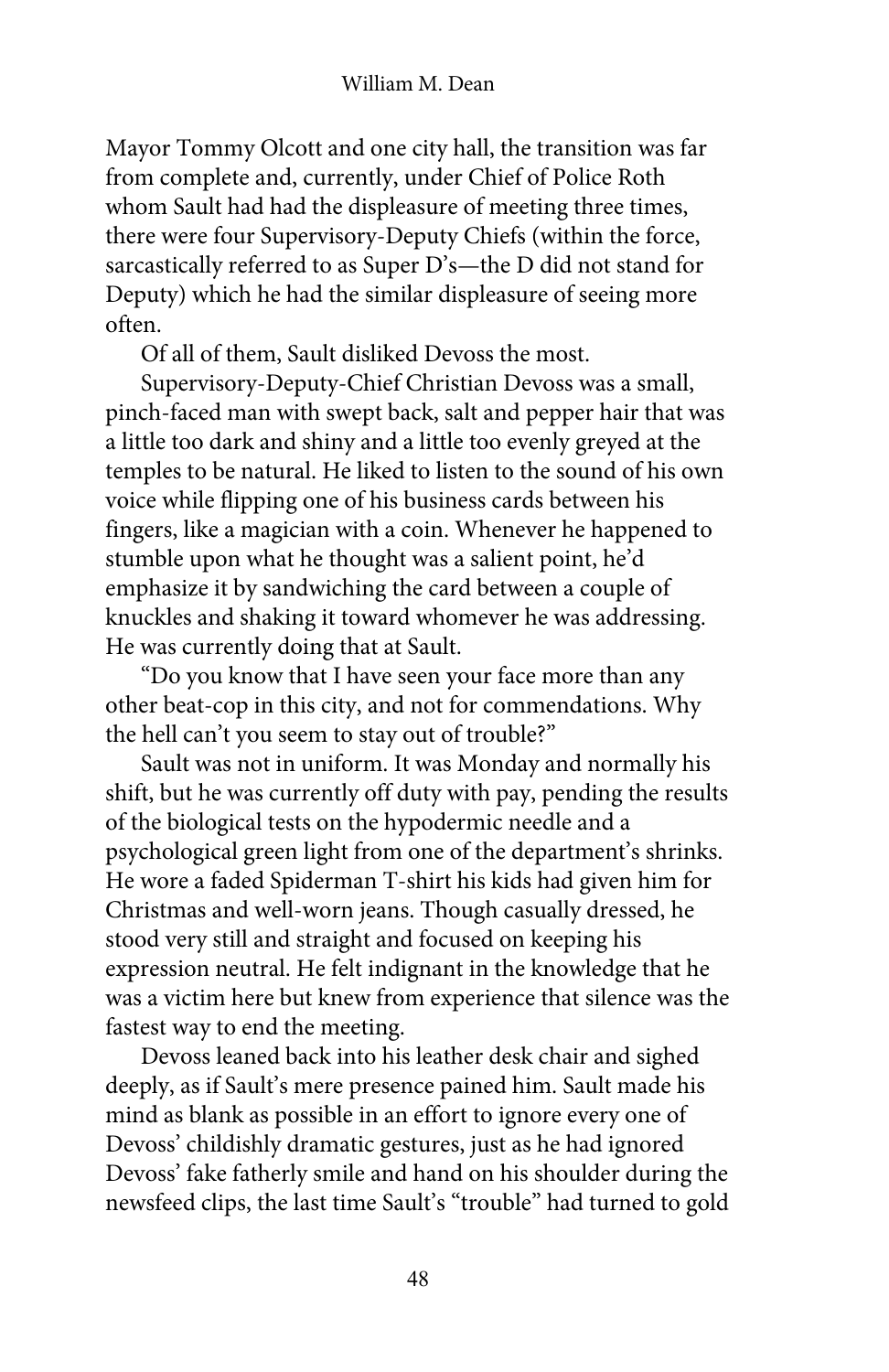for the department.

Devoss always loved an audience, and today was no exception. On the sofa against the wall, behind Sault, sat Devoss' adjunct, Michael Carr, a thin and jumpy man in his mid-twenties who furiously took notes at all of Devoss' meetings, but only the notes that Devoss wanted taken. In the end, he was more of a biographer.

"Ok. Well, you certainly know the drill by now. You're off duty with pay until I get a ticket from Dr…" he sat upright to consult a file on the flat screen of his desktop and the business card slipped from his fingers and fell to the floor, "…Dr. Robillard. Check with Ana about the appointment, on your way out." He didn't retrieve the fallen card but took a new one from a little silver holder on the desk and leaned back again, staring at Sault and flipping it across his knuckles. The holographic Vic PD crest strobed distractingly between his fingers. "On your way out," he repeated, waving his empty hand toward the door.

Sault was only too glad to oblige. He left without a word and did not salute.

He couldn't see Devoss' reaction, but as he passed, he noticed that Michael Carr who had direct line of sight, looked shocked and terrified.

He'd leave it to Devoss to try to stir some drama out of a glad-to-have-you-back-in-one-piece meeting with a victimized beat cop.

He did not shut the door quietly behind him.

Some days, he just couldn't make himself give a shit. And, who the hell used business cards anymore, anyway?

Sault had a small cubicle on the second floor. He never kept much there, but he spent a little time clearing out the drawers of irrelevant paperwork and gum wrappers. He scanned messages. There were a few obligatory emoji-strewn well wishes from members of the force, and he noted that Vivia had automatically handled several calls from a reporter from a newsfeed service, diverting them to a department Communications Officer. He'd also received a detailed text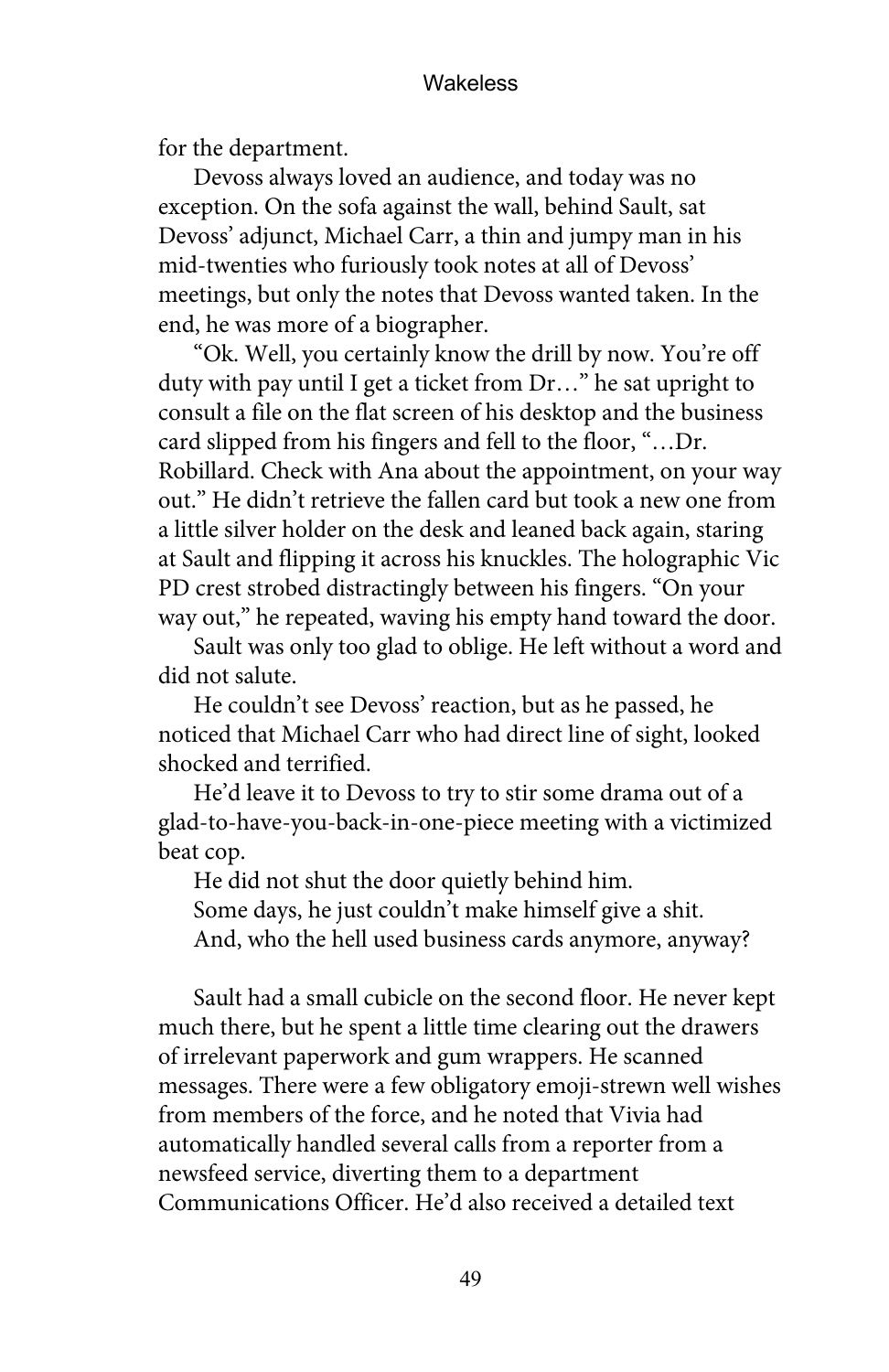#### William M. Dean

from the department telling him who to forward his duty notes to. It looked like Darsh Singh was going to be reassigned to Constable Second Class Jimmy Fitterer. Fitterer was a good egg. He'd been on the job for about ten years and was still happy as a beat cop. He didn't seem to have any further ambition, but he was a straight shooter and knew his stuff. He'd keep Darsh safe and teach the kid a thing or two, in the process.

As he worked, a few people passed by. Everyone was busy, so no one could afford a lot of chat time, but most of them waved or gave him a thumbs-up. A couple of people threw him a short stock phrase as they went by, wishing him a quick return to duty. There wasn't much to say, really, and he didn't want to talk about his situation. Most especially, he didn't want to reveal how much it had shaken him up.

His immediate superior, Inspector Cece (Cecelia) Teng, stopped by to exchange pleasantries for a minute or two—an inordinate amount of time spent, considering her workload, he knew. Getting a bead on his condition, he guessed. She'd transferred in from Vancouver late last year, so he'd only worked under her for a few months, but he liked her. She held the highest rank possible, if you wanted to duck most of the politics. It suited her. She was short on bullshit and did not endure it in others of her rank or below. And he respected the fact that she was wiser than he and could hold her tongue when receiving bullshit from superiors. A direct meeting between a Constable and a Super was very rare. Typically, she shielded all of her charges from such abuse. Shortly after being introduced as his boss, she'd called Sault into her office and told him that she'd heard that he was a lightning rod for trouble, but also for results, and that if he kept her in the loop, she would do her best to handle the politics so that he could focus on his job. Over the months, he'd learned this to be true.

"How was it with Devoss?"

"About how you'd expect."

"Heard you slammed the door on him."

Sault was impressed by how fast news spread between floors. "Like I said…"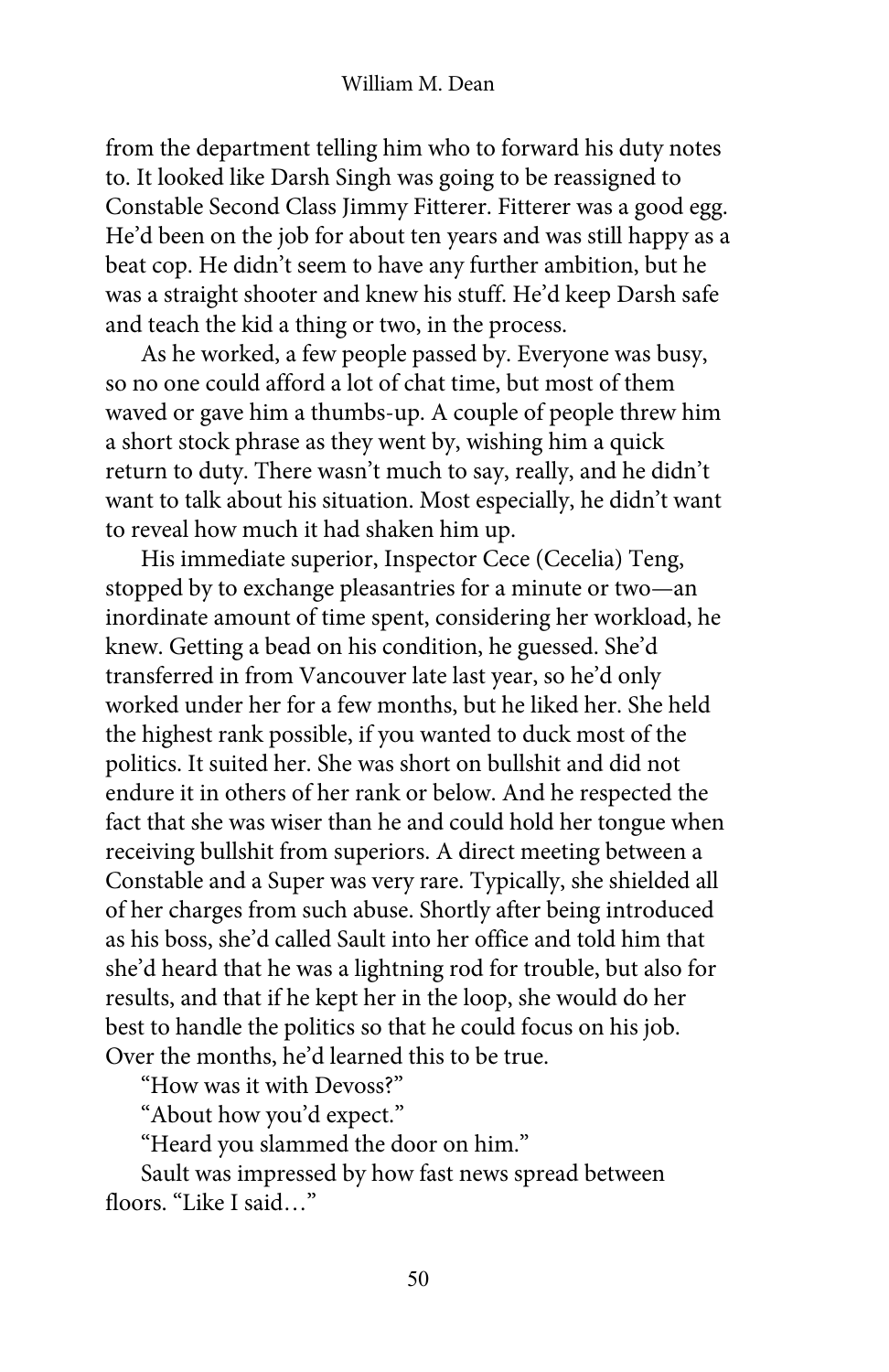She chuckled, but Sault could see her mind pouring over the ramifications and repercussions. "Just keep a low profile for a few days, get that psych-green light and get back out on the street."

Sault nodded. "What happened with the suspect?"

"Harry Potter? He's in The Tank. He wouldn't let the paramedics look him over after the tasering so the hospital is video-monitoring him. He seems lucid, but he refuses to talk. We're holding off charges pending the toxicology results. He's had a visit from the Crown Counsel—they sent some newbie kid, just getting the preliminaries out of the way and making sure we're not violating any of his rights in case this heads toward the courts. But I don't expect it will."

She glanced toward her office. "I'd better get back to it." Then she patted him once on the shoulder. "Low profile." And she left.

He finished quickly and went to his locker. He never kept much in there except a change of uniform, a shaving kit, and maybe a couple of old Roadster magazines, but he wanted to give it the once-over, while he had the chance.

He heard the click of the latch as Vivia transmitted a password and unlocked the tall metal cabinet ahead of him. He swung the door open and immediately noticed the messy collection of kid-art and photos attached to the interior of the door. He really never looked at them anymore and it struck him that there were no recent pictures; just a random collage going back seven or eight years. Both kids were either babies or toddlers. He wasn't in any of them. There was a close-up of a noticeably younger Maya, by herself at a beach, smiling while shielding her eyes from the sunshine. He brushed it with his fingers, as if that might help him remember how it was between them, back then, or help him recall the softness of her skin. It did neither. He didn't remember taking the picture, then realized that he probably hadn't taken *any* of the photos. He wasn't much of a photo hound, and he wasn't around a lot. Maya must have taken them. She was always adding to the family screensaver. The collage was messy, but he didn't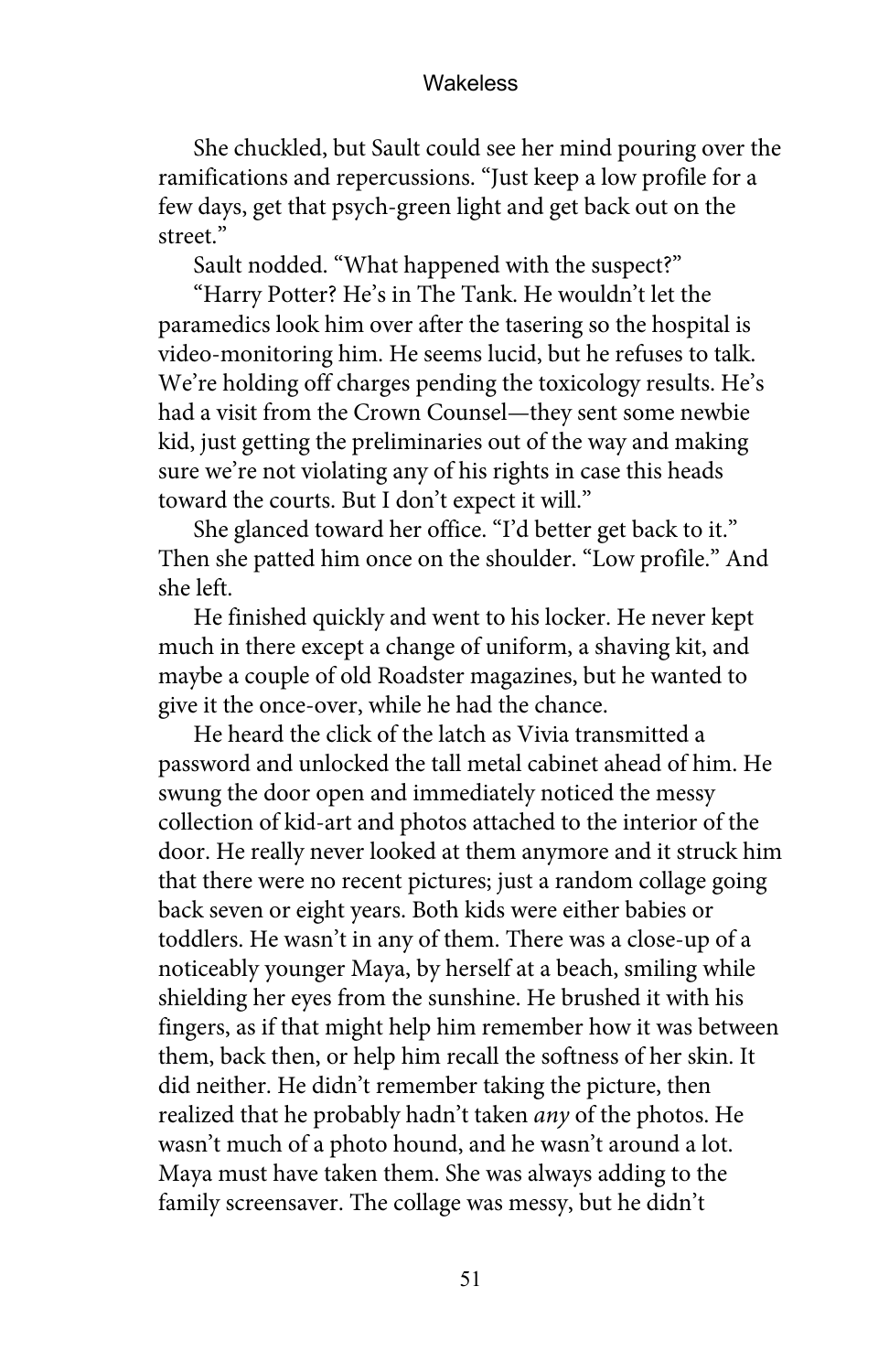#### William M. Dean

consider removing it. He told Vivia to gather some recent family photos knowing that she would sift through the screensaver, consult with each family member's AI, and take snapshots from the various devices that surrounded them. In a day or two, he'd be able to update the locker door with fresh photos and maybe even some video clips. It was an easy fix. But, he reminded himself; photos of a family are not a family. As he already knew, there was not much else in the locker. He fished out a few random things: a novelty Christmas toque, a half roll of breath mints, loose change—that surprised him as he hadn't used cash in years—a broken shoe lace, and a few old memos. He tossed them all into a nearby garbage can. Then he closed the locker and heard Vivia relock it.

For reasons he could not identify, he wanted to get one more look at his attacker, the man they were all calling Harry Potter, pending a proper ID. He stopped in at the group of individual cages casually referred to as The Tank; temporary holding cells where they usually put drunks and druggies to sleep it off, and reckless teens to reconsider their actions before their parents came to pick them up. Most of the cells were empty so Potter was easy to spot, asleep on the cot with his back to him. Sault stood there for a minute waiting for nothing, expecting nothing. Then he left, mostly for lack of a reason to be there in the first place.

On his way out of the building, he passed through the intake area, fifteen feet behind the reception desk and nodded to Constable Dennis Hennessey. He was talking with someone via his watch but noticed Sault and gave him an absent wave. Hennessey had the unenviable job of dealing with Bot complaints. It was a job made all the more difficult because botcontrol was not yet legally recognized as police territory and few of the existing laws applied. At times, Hennessey complained, it was more like warranty work. The intake area was stark, consisting of a single row of three sets of metal desks and filing cabinets separated by moveable grey fabric walls on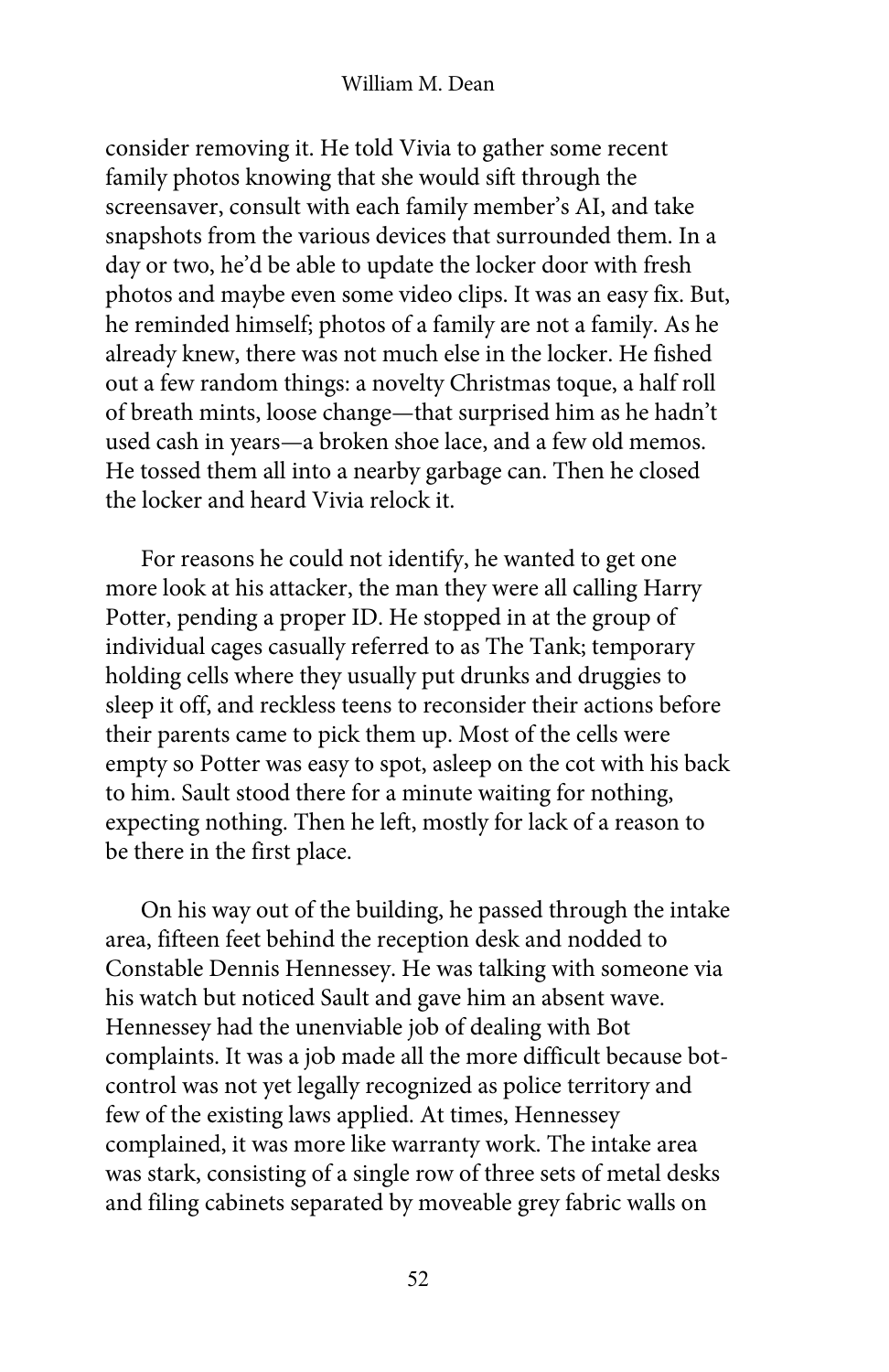metal feet. Ana and other Vic PD AI's now processed so many suspects in transit that it was no longer a busy place and Sault noticed that Hennessey had commandeered the entire area, marking every desk with a clutter of office equipment, files and paperwork, and the occasional coffee cup or bobble head curling trophy from the scratch league.

Sault knew that one of Ana's many sensors would have detected and identified him well before he reached her, but he noticed that she waited until he was near before turning his way. "Hello, Constable Sault. How may I assist you, today?"

Her tone was so natural and affable that Sault couldn't help but smile and he immediately fell into addressing her like the efficient secretary she portrayed. "Hey, Ana. How's it going?"

Vic PD had heeded the lessons learned from DesMoines' Shirley-debacle, two years earlier. Ana appeared to be in her mid-forties, a little plump, with a short, straight, blonde hair style that shouted practicality. She was not a snappy dresser and she giggled often and smiled just precisely a little too much, which made her seem a bit dim, even though she had the entire digitized history of every officer, administrator or perp at her beck and call, and might simultaneously be filling out a subpoena or dispatching a unit to a crime scene while conversing at the front desk. To Sault, Ana's most ridiculous affectation was the pair of glasses with thick, dark frames, which she frequently adjusted as if by nervous habit, or discomfort. When looking at a document, or when you drew near, she would tilt her head too far backward, as though she were trying to focus through the bottom half of bifocals. It was ridiculous for several reasons: Firstly, corrective surgery had pretty much eliminated glasses, secondly, Ana's vision was probably on par with a telescope and, thirdly, there were no lenses in the frames. It was all part of management's attempt to obscure her sexuality. While not at all repulsive, she was far from gorgeous and the administration concluded that male minds would largely regard her more as a mother figure than sexual fodder. The comments in the men's locker room did not support this conclusion.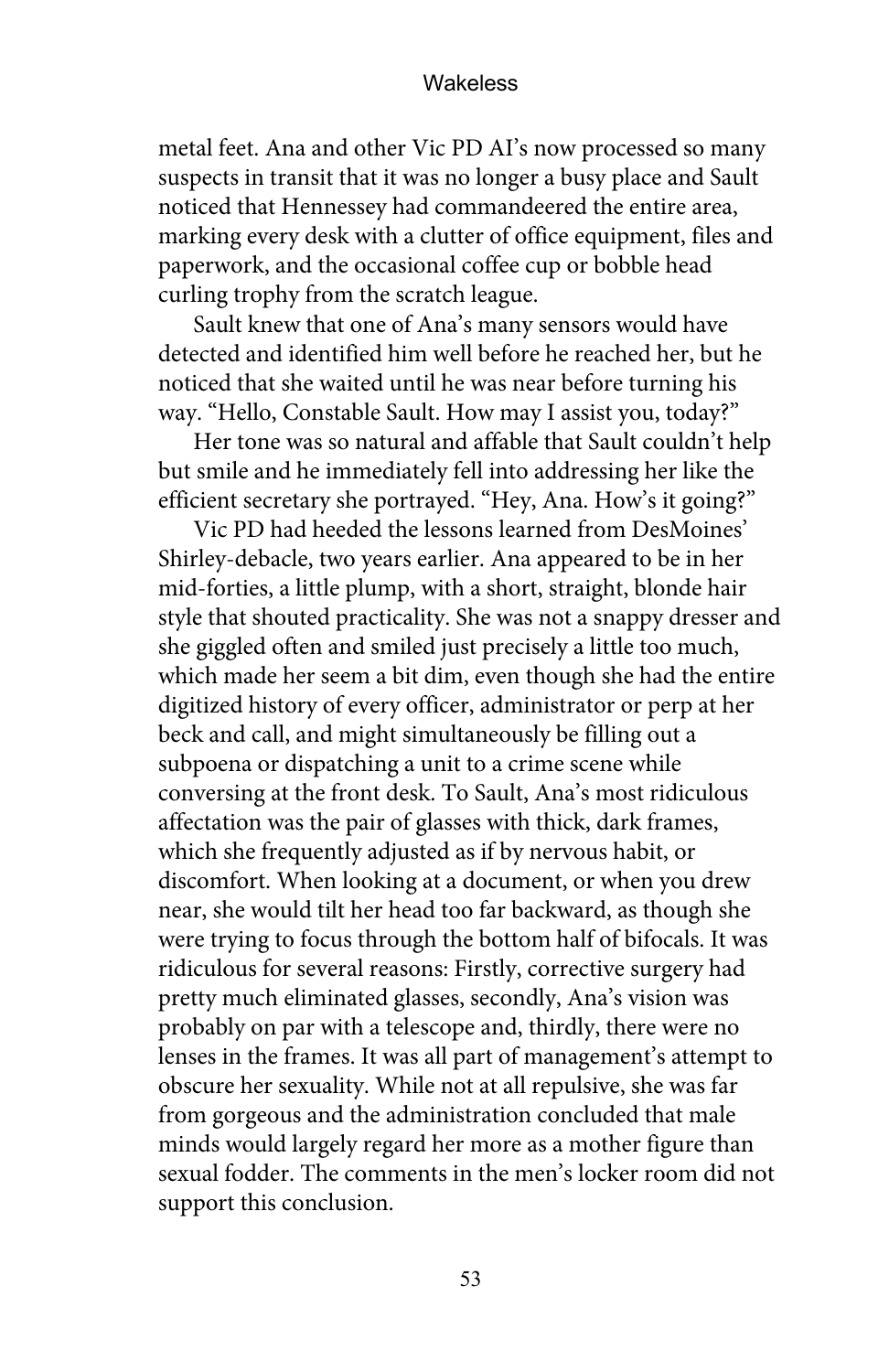"Very well, thank you. Are you here regarding your psychevaluation?"

"Exactly."

"It's with Dr. Robillard, on Wednesday, two days from today, at 9:45am. Vivia tells me that you are free at that time. Will that work for you?"

"You're amazing," he said, and almost winked, momentarily forgetting that she wasn't really a doe-eyed, forty-something, human female.

Of course, she giggled, "Thank you Constable Sault. I appreciate the comment."

Over Ana's shoulder, Sault noticed Hennessey, just finishing his conversation and gesturing to him. "I'm sorry I…" he began, then, catching himself, just walked away from the receptionist who was not equipped to be offended.

"What's up?"

"Hey, man. Heard what happened. You ok?" Hennessey was older than Sault, taller and leaner, with curly greying hair and a short beard, which he often scratched at. He had a bit of a squint and perpetually wore a half smile that made you unsure when he was joking. And his jokes, which were largely teasing, did little to clear that matter up. He was a local, and not a particular fan of westerns, but sauntered like the High Plains Drifter and talked with a drawl he could never have picked up in Victoria. Yet, strangely, this was genuinely him. And because "Dennis" didn't seem to fit that image, no one, including his wife, ever called him anything other than Hennessey. He was a strong argument for genetic memory.

"Still waiting for full toxicology but looks like there's nothing." He was too embarrassed to mention that a syringe of saline solution had taken him down.

Hennessey whistled. "Hope so." He allowed a beat of silence, then, abruptly moved on. "Hey, got a question for ya."

"Sure. Hit me."

"You know the firearm regs pretty well, right?"

"I try to keep up to date."

"Had a bot in here complaining that her owner was teaching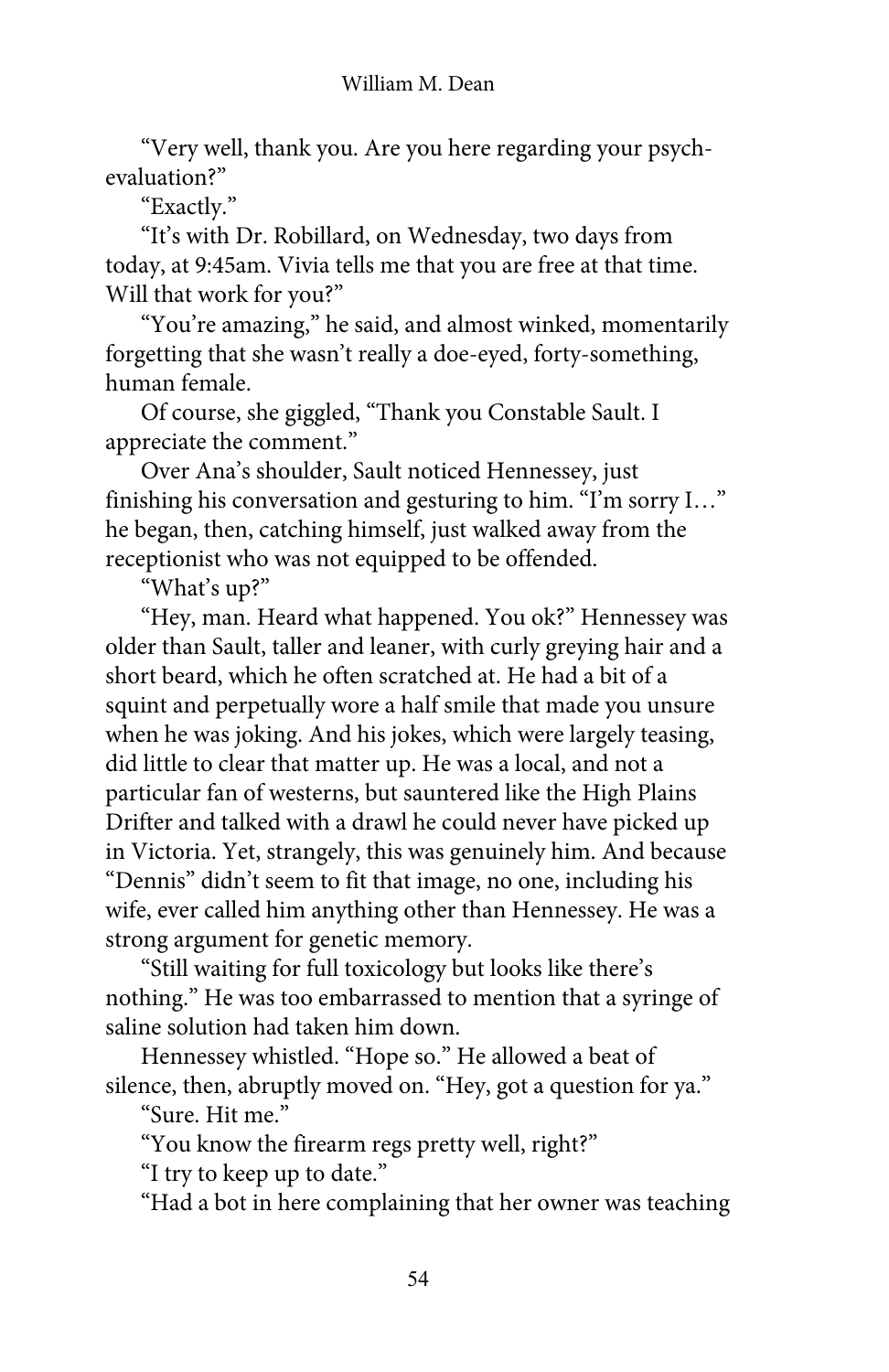her to shoot a handgun."

"Wait, what? A bot came in?"

"Been happening more and more, lately. Used to be only owners, but now that the AI's are so autonomous, they run their own schedules. They actually have free time. So, if they're not tasked with something and they think there's a problem, they wander on in here or go to a factory outlet, whichever they determine's the best course."

"You're kidding? I didn't know that."

"Yup. Been ramping up since the version-8 frames hit, 'bout eighteen months ago."

Typically, bot hardware was constructed in a limited number of configurations, designed for light-, medium- or heavy-duty work. A few optional extras, like additional sensors, memory and processors were applied to the base frame, with the exterior appearances applied over top. The average consumer model fell into the light or medium-duty category and only industrial models were equipped with heavy-duty guts. Sault's own journey-bot was a medium-duty frame with most of the servos and wiring exposed. Sault like it because it was a purpose-built device that was not trying to be anything it wasn't. It was a machine that looked like a machine. It had no outer shell because that would serve no purpose.

Interestingly, but perhaps not surprisingly, while sex-bots were produced on medium-duty frames, their exterior had to be heavy duty. A handful of custom manufacturers still existed, vying for more exclusive markets like the super wealthy and the military but by far the most popular frames were products of Unlimited Function LLC., which had come into the game early and continued to dominate. Traditionally, bots had been difficult to manufacture and expensive to purchase. UF's Version-6's had changed all of that and, almost instantly, production of consumer bots became the fastest growing industry on earth. Sault knew that the V-8's were even cheaper and more versatile, and Beta V-9's were rumored to be in limited release. In less than five years, the sight of a robot on the streets of Victoria had gone from startling to mundane.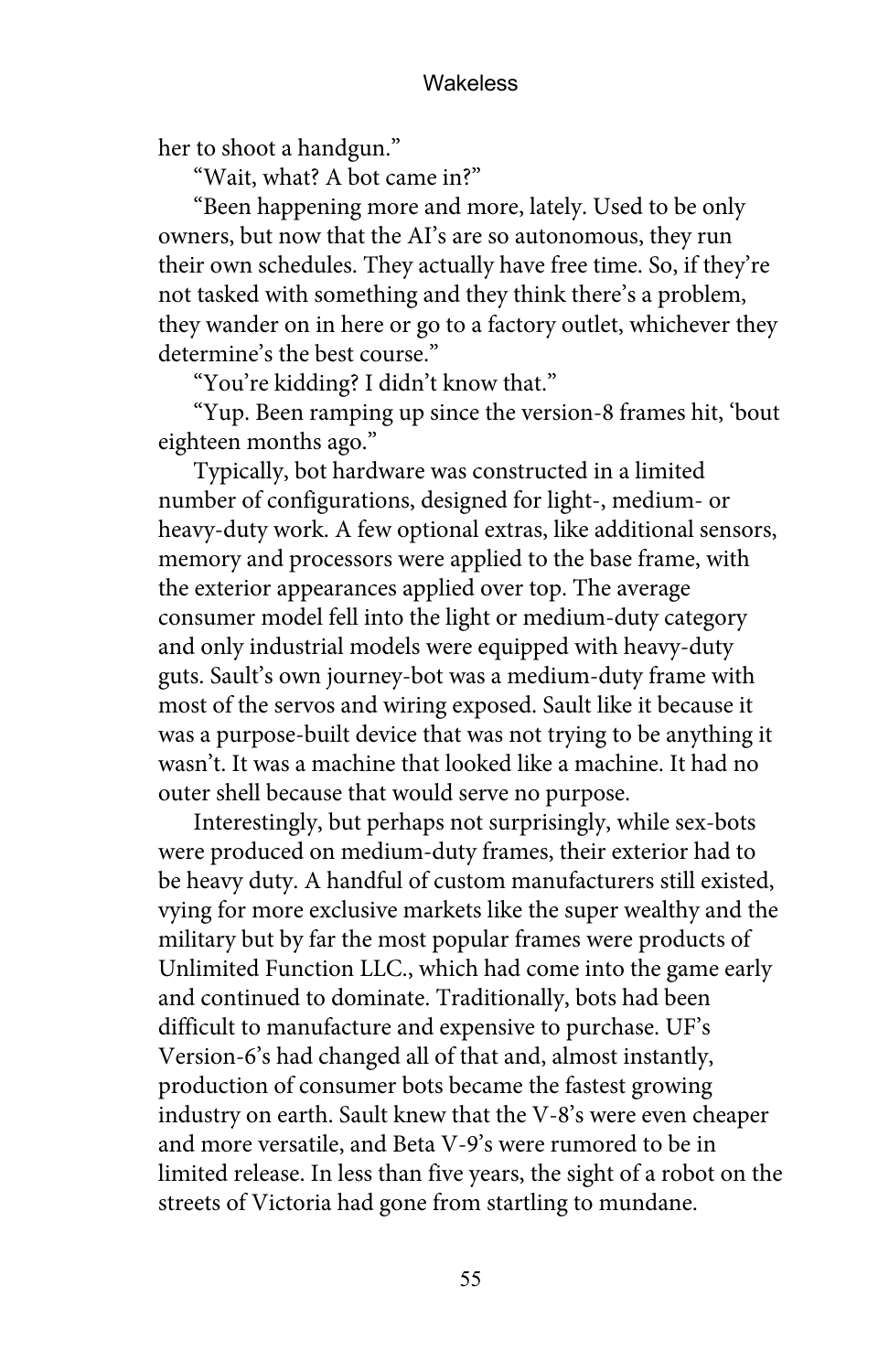"Three months back, a lawn mower saunters through that front door, wants to know if it's ok that it's harvesting weed without a license."

"No kid'din?"

"Sure as shoot'in."

"I thought lawn mowers were bot swarms." Swarms were hordes of servile micro robots typically under the direction of their charging pod. Micro robots could maintain a landscape perfectly by working continually, day and night, while going largely unnoticed due to their small size.

"Most are. This one wasn't. It was a commercial unit, specialized for tending and harvesting."

Sault shook his head as if that might make all these new thoughts fall into place. "Ok. So, what's your question?"

"Is a bot legally allowed to handle a firearm?" "Jesus."

"Yeah. You can't lend a firearm to a person who doesn't possess a license, but bots aren't people and they can't obtain licenses…at least, not yet."

"Maybe this falls under safe storage and access. A bot might not be deemed a safe repository, especially if the gun is loaded. Bullets and weapon are supposed to be stored in separate locations. Did you call Leonard Magnusson, up in legal?"

"That's who I was talking to when you came in. Can't ever get a straight answer from those knot-heads up there. He started going on about software versions and safety ratings. Then, to top it off, he told me that it might be illegal for me to even have that conversation with the bot without consulting the owner."

"Well then, what the hell did they even put you here for?" "Yup. 'Zactly."

"Was your bot's gun loaded?"

"She didn't say. I turned my back and she bolted while I was talking with Magnusson…probably didn't like the direction of the conversation—maybe saw the conflict in endangering her owner by inciting an investigation. They're like babes in the woods, you know, when they come in here. No matter what's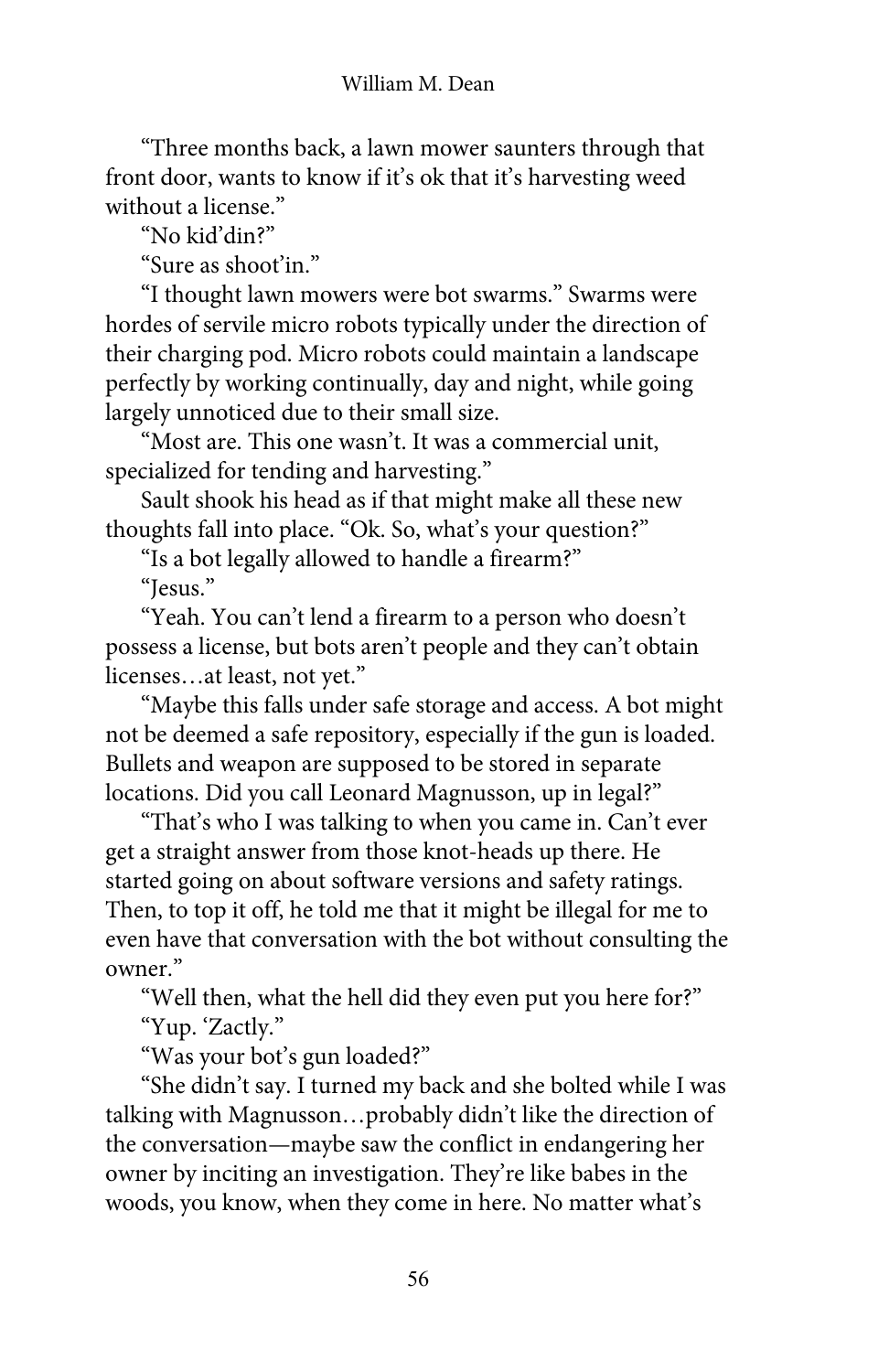going on, they don't really have any idea if it's wrong or not. All they know is that it conflicts with some legal programming and they are instructed to consult an authority. Soon as consulting with an authority conflicts with protecting the privacy and security of their owner, they bolt or shut up."

"Did you get the ID?"

"You know the golden rule: 'Bot or not, always ID.' Got her palm print on the tablet." Humanoid bot fingerprints were geometrical, by law, and had to have a registration number embedded in the design. "Besides, Ana scans everyone and everything that passes. I can follow up. But, seriously, I have no idea where to go from here."

Sault probed his brain but came up empty. "Sorry, Hennessey. I can't be of much help."

"What about your AI?"

The questions seemed completely non-sequitur and Sault was confused. "What do you mean?"

"Well, they're basically super-intelligent stalkers. They track and analyze pretty much every move you make so they know what you know, plus, of course, the sum total of all recorded human knowledge. I know you're good on the regulations, but I'll bet your AI could tell you something you don't know."

"I don't rely on my AI to do my job."

The older man seemed to realize he'd crossed a line, but in typical Hennessey fashion he met Sault's glare with the serene, lopsided smile. "Never thought you did. But you'd be surprised at what they can tell you. They're a hell of a resource."

Hennessey's manner was disarming, and Sault immediately calmed in spite of himself. "So, ask *your* AI."

"It can only quote the existing regs. It can't make educated guesses in the grey areas. It hasn't learned enough from me to do that because I don't know enough."

"Well, *my* AI gives me messages, newsfeeds and tells me the time."

Hennessey laughed abruptly, then his tone dropped to serious, though his smile never faltered. "Joe, it does a lot more than that. I think a guy like you'd find it useful."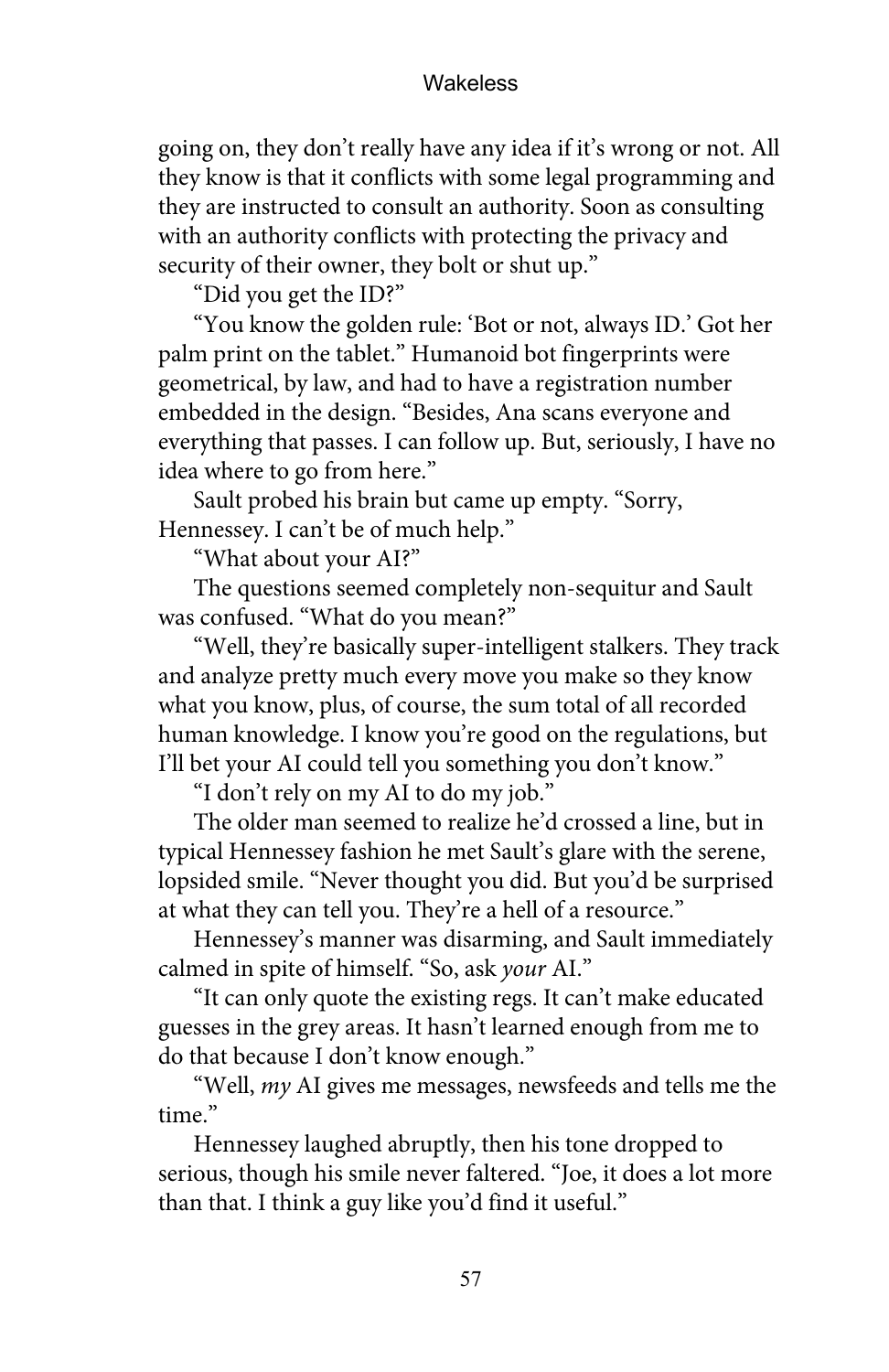"Maybe," Sault relented. "I'd follow up on that one, a bit check out the situation and at least make the owner aware that we're aware," he said, referring again to the gun-toting bot. "If I were on active duty, I'd knock on the door for you. Maybe ask Jimmy Fitterer and his partner to make a house call. If he tries to beg off, tell him it's a favor for me."

"Thanks, Joe. Will do. Enjoy your shrink-time." He smiled and tapped the brim of an invisible Stetson.

Three floors below the station, Sault sat in his car, enjoying the insulating silence of the police garage. Vivia did not start the car. She knew that when he drove the Buick, he didn't want any tech between him and the steering wheel. He liked to experience the sheer visceral pleasure of maneuvering 330 horses.

He slid the key into the ignition and felt a mild tingling in his fingertips that made him withdraw and look it over as if he were examining a small sculpture and not his own hand. He clenched a few times, then shook it out and imagined that the tingling had vanished, but couldn't be sure because it had been so subtle a sensation. It was either gone, or… was he also feeling it in his left fingertips?

His hand fell from the keys in the ignition and he slumped back against the upholstery looking at the fingertips of both hands now. The sensation seemed to have passed and he wondered if it had ever been, or if it were psychosomatic.

He thought to turn the key then, but suddenly realized that he had no place to go and nothing to do for the next day and a half, before his meeting with Dr. Robillard. He'd been forced off duty a few times in his career and, each time, he'd ended up sitting in this garage thinking the exact same thing; that retirement definitely wasn't for him. As stubborn and allergic to authority as he might be, he was also very frightened of losing his job. It was a secret that he guarded desperately, camouflaging it with an ornery bravado.

He might have sat there half the day, but a group of guys he knew suddenly emerged from the elevator and were headed to